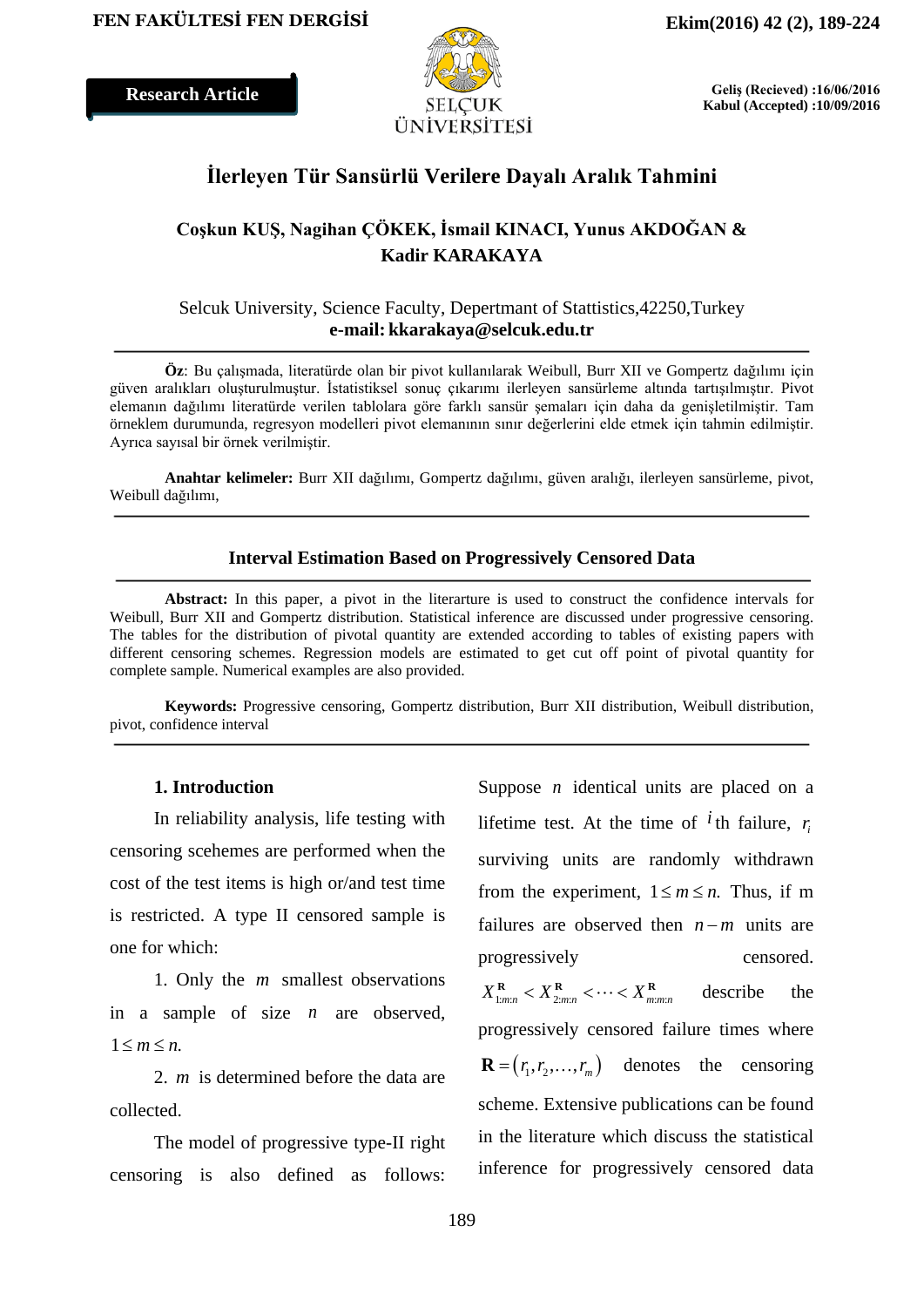under several lifetime distributions. Some of them are (Ali and Jaheen, 2002), (Jaheen, 2003), (Soliman, 2005), (Wu et al., 2006), (Asgharzadeh, 2006), (Wu, 2008), (Kundu, 2008). A recent account on progressive censoring can be found in the book by Balakrishnan and Aggarwala (2000). As a special case if  $\mathbf{R} = (0,0,...,m)$ , we obtain the Type-II censored order statistics (Bairamov and Eryılmaz, 2006). For more details see Balakrishnan and Aggarwala (2000). Chen (1997) intorduced a pivotal quantity for interval estimation of Weibull parameters based on tip-II right censored sample as follows:

$$
\xi(\beta;n,m) = \frac{\sum_{i=1}^{m-1} \left( X_{i:n}^{\beta} + \left( n - m + 1 \right) X_{m:n}^{\beta} \right) / n}{\left( \prod_{i=1}^{m} X_{i:n} X_{m:n}^{\beta} \right)^{\beta/n}}, \quad (1)
$$

where  $X_{i,n}$  is the *i*th order statistics in a random sample of size  $n$ . In the Chen's (1997) paper, distribution of  $\xi$  can not be derived and some tables are provided by using Monte Carlo simulation. Later, the pivot (1) is modifed by Wu et al. (2011) for progressive censoring pattern as

$$
\Phi(\beta) = \frac{\sum_{i=1}^{m} (1+r_i) X_{i,m;n}^{\mathbf{R}} / n}{\prod_{i=1}^{m} X_{i,m;n}^{\mathbf{R}} (1+r_i)/n}.
$$
 (2)

Under progressive censoring, the pivot (2) is used to construct the confidence interval for shape parameter of Chen distribution by Wu et al. (2011) and Weibull, Burr XII and Gompertz distributions by Akdoğan et al. (2013).

In this paper, we consider the pivot  $(2)$ for Weibull, Burr XII and Gompertz distribution as in Akdoğan et al. (2013). In Section 2, The distribution of pivotal quanity are invesitagted for different censoring scheme in progressive censoring by simulations. The distribution tables are extended comapred to Akdoğan et al. (2013). The cut of are also determined by using regression analysis. Usability of the pivot (2) are discussed in Section 3. In Section 4, conclusion is provided to close the paper.

## **2. Distribution Tables for the Pivotal Quantity**

In this section, distribution quantiles are provided for pivotal quantity (2) through a simulation under progressive censoring. Indeed, Wu et al. (2011) gave some tables like this but these are extended the tables here. Several regression equations are obtained to get the cut off points of the distribution of pivotal quantity (2) in complete sample. The Matlab code is written to get the tables in this section. The code is given in Appendix. In all tables in this section,  $\alpha$  is thougth to be upper tail probability.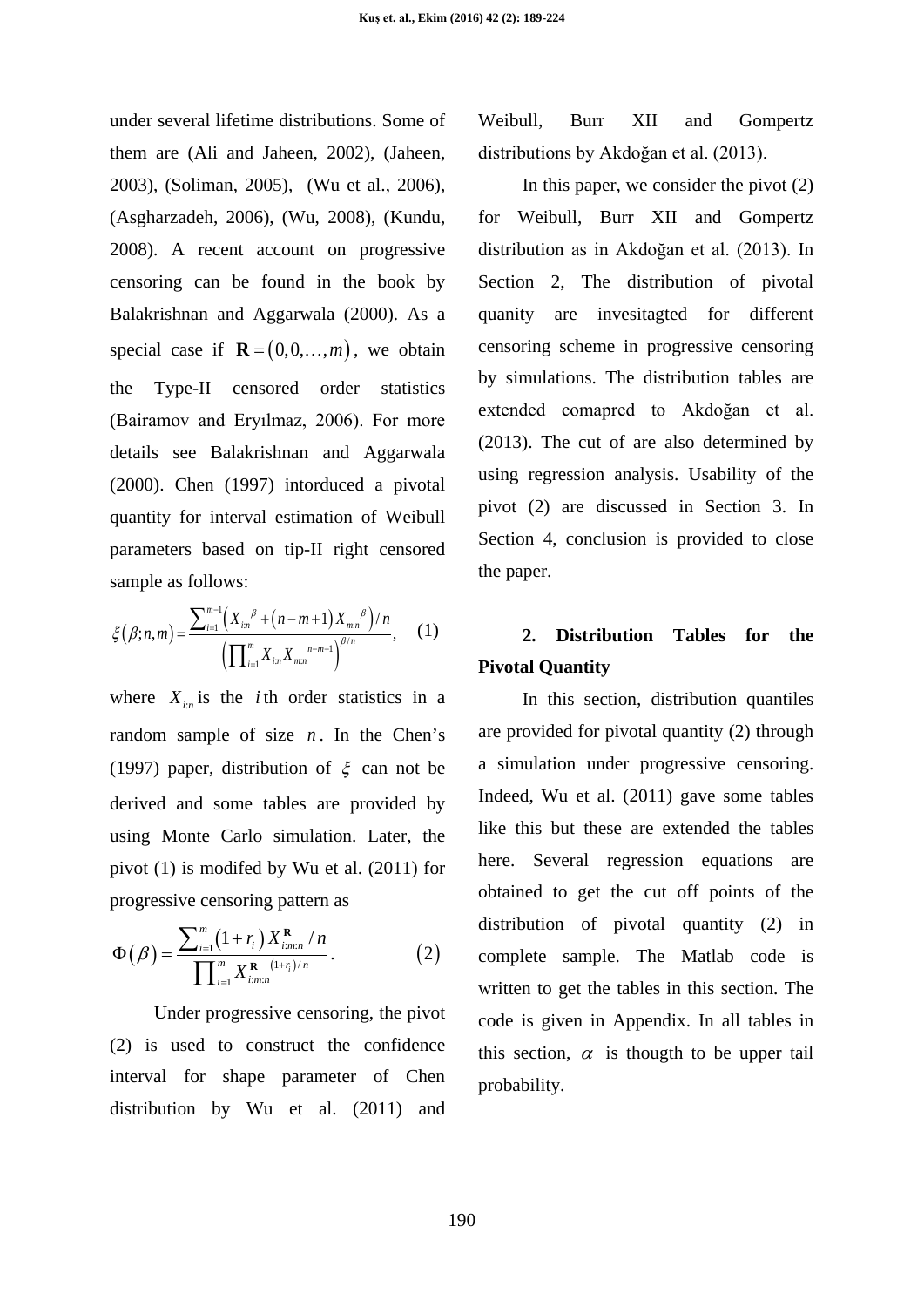|                  |   | $\alpha \rightarrow$    | 0.9950 | 0.9900 | 0.9750 | 0.9500 | 0.0500 | 0.0250 | 0.0100 | 0.0050 |
|------------------|---|-------------------------|--------|--------|--------|--------|--------|--------|--------|--------|
| $\boldsymbol{n}$ | m | $\mathbf{R} \downarrow$ |        |        |        |        |        |        |        |        |
| 10               | 5 | (5,0,0,0,0)             | 1.069  | 1.105  | 1.175  | 1.252  | 11.598 | 17.577 | 31.178 | 48.183 |
|                  |   | (0,0,0,0,5)             | 1.008  | 1.013  | 1.023  | 1.034  | 1.681  | 1.831  | 2.068  | 2.243  |
|                  |   | (0,0,5,0,0)             | 1.022  | 1.033  | 1.052  | 1.079  | 2.844  | 3.457  | 4.418  | 5.274  |
|                  |   | (0,5,0,0,0)             | 1.035  | 1.055  | 1.092  | 1.131  | 4.303  | 5.664  | 8.122  | 10.774 |
|                  |   | (0,0,0,5,0)             | 1.013  | 1.019  | 1.034  | 1.051  | 2.088  | 2.462  | 2.926  | 3.378  |
|                  |   | (4,1,0,0,0)             | 1.073  | 1.095  | 1.151  | 1.228  | 8.657  | 12.861 | 21.499 | 31.468 |
|                  |   | (4,0,1,0,0)             | 1.061  | 1.077  | 1.132  | 1.188  | 8.134  | 11.426 | 17.749 | 24.468 |
|                  |   | (4,0,0,0,1)             | 1.052  | 1.071  | 1.120  | 1.178  | 7.403  | 10.935 | 16.328 | 20.414 |
|                  |   | (3,0,2,0,0)             | 1.049  | 1.069  | 1.113  | 1.160  | 6.001  | 8.336  | 12.295 | 17.286 |
|                  |   | (3,0,0,0,2)             | 1.045  | 1.058  | 1.093  | 1.140  | 5.259  | 6.915  | 10.575 | 14.078 |
|                  |   | (2,0,0,0,3)             | 1.035  | 1.054  | 1.092  | 1.135  | 4.327  | 5.550  | 7.495  | 9.763  |
|                  |   | (2,2,1,0,0)             | 1.042  | 1.064  | 1.103  | 1.158  | 5.087  | 6.544  | 8.902  | 11.844 |
|                  |   | (2,0,0,2,1)             | 1.025  | 1.040  | 1.069  | 1.102  | 3.579  | 4.517  | 5.854  | 7.099  |
|                  |   | (1,2,0,0,2)             | 1.028  | 1.039  | 1.063  | 1.093  | 3.273  | 4.027  | 5.329  | 6.189  |
|                  |   | (1,1,1,1,1)             | 1.027  | 1.038  | 1.059  | 1.090  | 3.073  | 3.647  | 4.505  | 5.508  |
|                  |   | (1,4,0,0,0)             | 1.045  | 1.065  | 1.102  | 1.150  | 4.932  | 6.388  | 9.016  | 11.504 |
|                  |   | (1,0,4,0,0)             | 1.032  | 1.043  | 1.072  | 1.106  | 3.423  | 4.210  | 5.662  | 6.596  |
|                  |   | (1,0,0,4,0)             | 1.017  | 1.024  | 1.042  | 1.061  | 2.399  | 2.797  | 3.424  | 4.052  |
|                  |   | (1,0,0,0,4)             | 1.021  | 1.033  | 1.055  | 1.080  | 2.753  | 3.288  | 4.252  | 5.221  |
|                  |   | (3,1,1,0,0)             | 1.058  | 1.083  | 1.120  | 1.178  | 6.302  | 8.696  | 12.679 | 16.351 |
|                  |   | (3,0,1,1,0)             | 1.044  | 1.065  | 1.107  | 1.157  | 5.531  | 7.473  | 10.351 | 13.879 |
|                  |   | (3,0,0,1,1)             | 1.037  | 1.057  | 1.091  | 1.132  | 5.064  | 6.744  | 10.073 | 12.836 |
|                  |   | (1,3,1,0,0)             | 1.044  | 1.062  | 1.096  | 1.142  | 4.312  | 5.436  | 7.427  | 8.792  |

**Table 1.** Several quantiles of distribtuion of pivotal quantity for different censoring schemes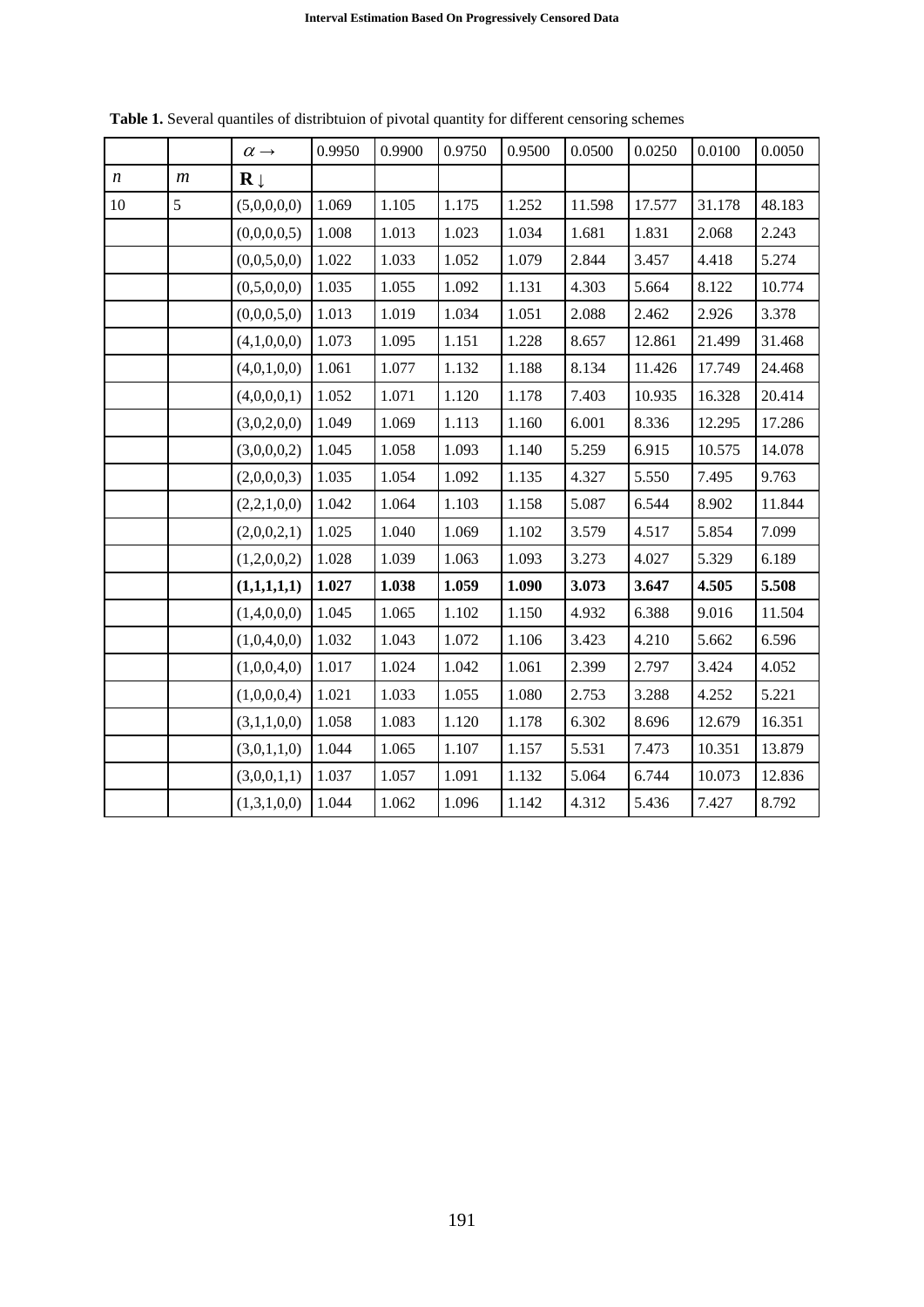|    |                  | $\alpha \rightarrow$    | 0.9950 | 0.9900 | 0.9750 | 0.9500 | 0.0500 | 0.0250 | 0.0100 | 0.0050 |
|----|------------------|-------------------------|--------|--------|--------|--------|--------|--------|--------|--------|
| n  | $\boldsymbol{m}$ | $\mathbf{R} \downarrow$ |        |        |        |        |        |        |        |        |
| 10 | 8                | (2,0,0,0,0,0,0,0)       | 1.124  | 1.159  | 1.221  | 1.296  | 4.973  | 6.286  | 7.912  | 9.483  |
|    |                  | (0,2,0,0,0,0,0,0)       | 1.107  | 1.130  | 1.178  | 1.230  | 3.533  | 4.186  | 5.321  | 5.992  |
|    |                  | (0,0,0,2,0,0,0,0)       | 1.074  | 1.089  | 1.129  | 1.170  | 2.667  | 3.017  | 3.495  | 3.846  |
|    |                  | (0,0,0,0,0,0,2,0)       | 1.060  | 1.074  | 1.103  | 1.132  | 2.277  | 2.556  | 2.940  | 3.223  |
|    |                  | (0,0,0,0,0,0,0,2)       | 1.053  | 1.069  | 1.099  | 1.124  | 2.180  | 2.420  | 2.780  | 3.042  |
|    |                  | (1,1,0,0,0,0,0,0)       | 1.119  | 1.145  | 1.203  | 1.257  | 4.008  | 4.812  | 6.129  | 7.296  |
|    |                  | (1,0,1,0,0,0,0,0)       | 1.107  | 1.134  | 1.183  | 1.241  | 3.731  | 4.428  | 5.378  | 6.300  |
|    |                  | (1,0,0,1,0,0,0,0)       | 1.099  | 1.126  | 1.173  | 1.232  | 3.595  | 4.242  | 5.267  | 6.380  |
|    |                  | (1,0,0,0,1,0,0,0)       | 1.091  | 1.117  | 1.164  | 1.221  | 3.461  | 4.126  | 5.097  | 5.794  |
|    |                  | (1,0,0,0,0,1,0,0)       | 1.093  | 1.112  | 1.159  | 1.205  | 3.395  | 4.058  | 5.039  | 6.092  |
|    |                  | (0,0,0,0,0,0,1,1)       | 1.060  | 1.071  | 1.100  | 1.131  | 2.244  | 2.524  | 2.911  | 3.240  |
|    |                  | (0,0,0,0,0,1,0,1)       | 1.060  | 1.074  | 1.100  | 1.134  | 2.269  | 2.550  | 2.927  | 3.227  |
|    |                  | (0,0,0,0,1,0,0,1)       | 1.066  | 1.078  | 1.107  | 1.140  | 2.341  | 2.268  | 3.031  | 3.374  |
|    |                  | (0,0,0,1,0,0,0,1)       | 1.062  | 1.077  | 1.108  | 1.144  | 2.427  | 2.740  | 3.204  | 3.529  |

#### **Table 1.** Continue

#### **Table 1.** Continue

|                  |                  | $\alpha \rightarrow$    | 0.9950 | 0.9900 | 0.9750 | 0.9500 | 0.0500 | 0.0250 | 0.0100 | 0.0050 |
|------------------|------------------|-------------------------|--------|--------|--------|--------|--------|--------|--------|--------|
| $\boldsymbol{n}$ | $\boldsymbol{m}$ | $\mathbf{R} \downarrow$ |        |        |        |        |        |        |        |        |
| 12               | 5                | (7,0,0,0,0)             | 1.084  | 1.123  | 1.201  | 1.298  | 15.305 | 26.669 | 49.111 | 71.402 |
|                  |                  | (0,7,0,0,0)             | 1.039  | 1.057  | 1.089  | 1.137  | 4.745  | 6.588  | 9.106  | 11.238 |
|                  |                  | (0,0,7,0,0)             | 1.021  | 1.031  | 1.052  | 1.076  | 2.873  | 3.52   | 4.505  | 5.526  |
|                  |                  | (0,0,0,7,0)             | 1.012  | 1.016  | 1.03   | 1.045  | 2.011  | 2.327  | 2.881  | 3.46   |
|                  |                  | (0,0,0,0,7)             | 1.008  | 1.012  | 1.018  | 1.027  | 1.535  | 1.662  | 1.857  | 2.028  |
|                  |                  | (5,2,0,0,0)             | 1.072  | 1.108  | 1.167  | 1.233  | 9.35   | 13.758 | 21.214 | 30.532 |
|                  |                  | (0,5,2,0,0)             | 1.034  | 1.05   | 1.079  | 1.119  | 3.952  | 5.017  | 6.661  | 8.023  |
|                  |                  | (0,0,5,2,0)             | 1.018  | 1.026  | 1.042  | 1.062  | 2.45   | 2.869  | 3.56   | 4.048  |
|                  |                  | (0,0,0,5,2)             | 1.01   | 1.015  | 1.025  | 1.037  | 1.758  | 1.964  | 2.293  | 2.602  |
|                  |                  | (5,1,1,0,0)             | 1.071  | 1.097  | 1.149  | 1.218  | 8.615  | 12.842 | 20.147 | 28.535 |
|                  |                  | (5,0,0,1,1)             | 1.051  | 1.073  | 1.121  | 1.174  | 7.298  | 10.404 | 17.185 | 24.058 |
|                  |                  | (0,0,5,1,1)             | 1.015  | 1.02   | 1.036  | 1.053  | 2.263  | 2.664  | 3.366  | 3.9    |
|                  |                  | (2,2,2,1,0)             | 1.034  | 1.049  | 1.085  | 1.129  | 4.106  | 5.352  | 7.174  | 9.03   |
|                  |                  | (0,2,2,2,1)             | 1.017  | 1.024  | 1.04   | 1.061  | 2.408  | 2.849  | 3.472  | 3.977  |
|                  |                  | (4,1,1,1,0)             | 1.056  | 1.075  | 1.121  | 1.176  | 6.334  | 8.931  | 13.262 | 17.381 |
|                  |                  | (4,0,1,1,1)             | 1.048  | 1.067  | 1.101  | 1.148  | 5.725  | 7.766  | 11.971 | 16.292 |
|                  |                  | (1,1,1,4,0)             | 1.022  | 1.032  | 1.056  | 1.083  | 2.778  | 3.296  | 4.121  | 4.96   |
|                  |                  | (1,1,1,0,4)             | 1.018  | 1.026  | 1.044  | 1.064  | 2.414  | 2.793  | 3.425  | 3.914  |
|                  |                  |                         |        |        |        |        |        |        |        |        |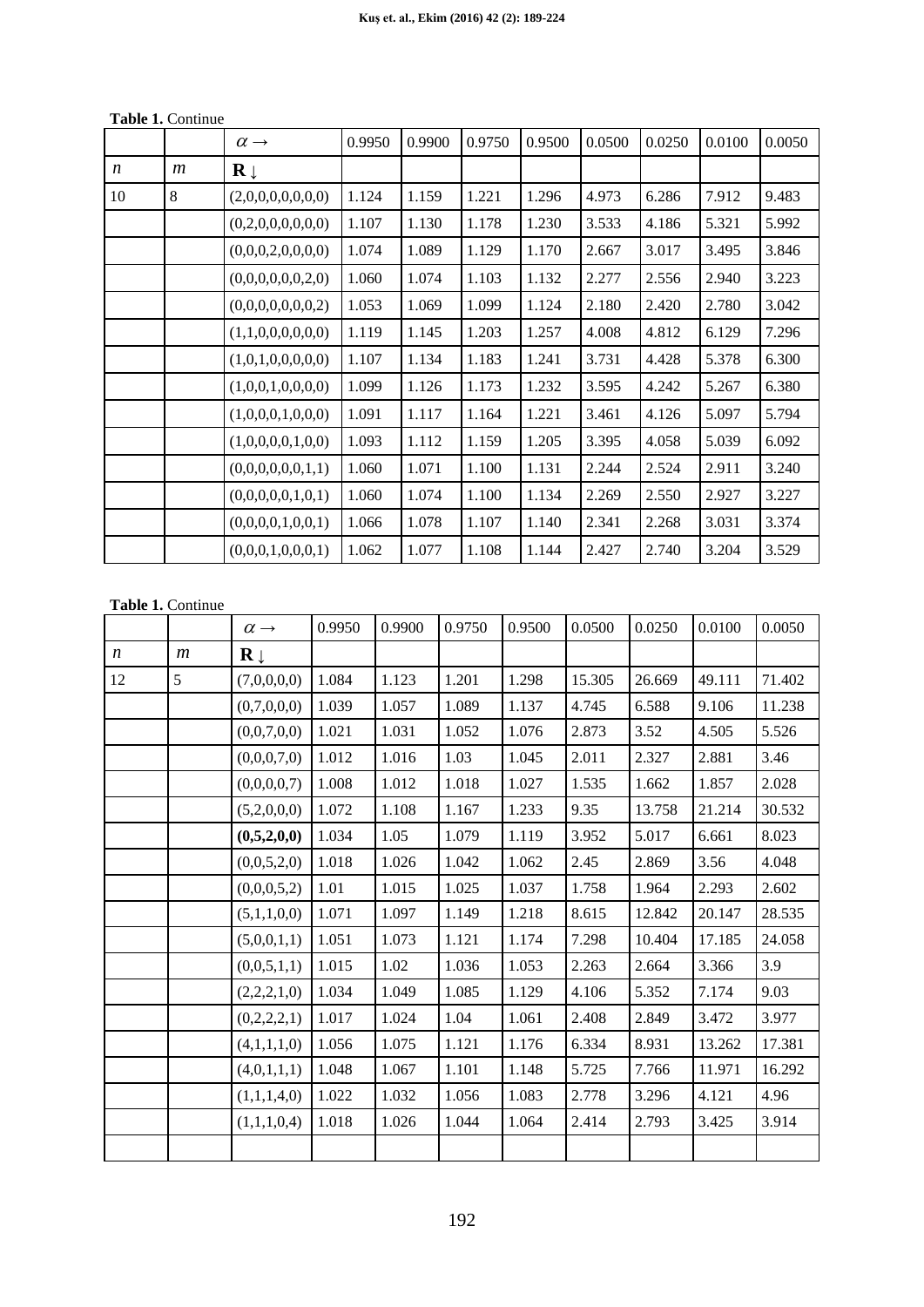|                  |                  | $\alpha \rightarrow$    | 0.9950 | 0.9900 | 0.9750 | 0.9500 | 0.0500 | 0.0250 | 0.0100 | 0.0050 |
|------------------|------------------|-------------------------|--------|--------|--------|--------|--------|--------|--------|--------|
| $\boldsymbol{n}$ | $\boldsymbol{m}$ | $\mathbf{R} \downarrow$ |        |        |        |        |        |        |        |        |
| 12               | $\overline{7}$   | (5,0,0,0,0,0,0)         | 1.155  | 1.189  | 1.271  | 1.36   | 10.128 | 14.194 | 23.417 | 30.853 |
|                  |                  | (0,5,0,0,0,0,0)         | 1.05   | 1.064  | 1.096  | 1.129  | 2.638  | 3.089  | 3.789  | 4.455  |
|                  |                  | (0,0,5,0,0,0,0)         | 1.027  | 1.034  | 1.049  | 1.069  | 1.784  | 1.955  | 2.16   | 2.303  |
|                  |                  | (0,0,0,5,0,0,0)         | 1.146  | 1.185  | 1.255  | 1.343  | 8.018  | 11.361 | 17.055 | 22.435 |
|                  |                  | (0,0,0,0,5,0,0)         | 1.134  | 1.18   | 1.252  | 1.339  | 7.48   | 10.124 | 15.023 | 20.419 |
|                  |                  | (0,0,0,0,0,0,5)         | 1.112  | 1.153  | 1.221  | 1.301  | 6.727  | 9.099  | 13.577 | 18.188 |
|                  |                  | (4,1,0,0,0,0,0)         | 1.13   | 1.168  | 1.235  | 1.318  | 6.559  | 8.501  | 12.594 | 15.822 |
|                  |                  | (4,0,0,1,0,0,0)         | 1.106  | 1.138  | 1.199  | 1.261  | 5.281  | 6.752  | 9.028  | 11.281 |
|                  |                  | (0,0,0,0,0,4,1)         | 1.065  | 1.081  | 1.12   | 1.16   | 3.364  | 4.234  | 5.489  | 6.511  |
|                  |                  | (0,0,0,0,0,1,4)         | 1.119  | 1.158  | 1.221  | 1.288  | 5.652  | 7.184  | 9.885  | 12.862 |
|                  |                  | (4,0,0,0,1,0,0)         | 1.084  | 1.108  | 1.158  | 1.214  | 3.988  | 4.834  | 6.572  | 7.987  |
|                  |                  | (4,0,0,0,0,1,0)         | 0.94   | 0.969  | 1.021  | 1.082  | 3.527  | 4.293  | 5.361  | 6.158  |
|                  |                  | (3,2,0,0,0,0,0)         | 1.101  | 1.132  | 1.193  | 1.263  | 5.042  | 6.29   | 8.269  | 10.564 |
|                  |                  | (3,0,0,2,0,0,0)         | 1.07   | 1.093  | 1.132  | 1.176  | 3.224  | 3.765  | 4.809  | 5.526  |
|                  |                  | (3,0,0,0,2,0,0)         | 1.044  | 1.058  | 1.085  | 1.113  | 2.442  | 2.796  | 3.298  | 3.711  |
|                  |                  | (0,0,0,0,0,3,2)         | 1.109  | 1.153  | 1.22   | 1.292  | 9.221  | 12.821 | 21.587 | 31.248 |
|                  |                  | (0,0,0,0,0,2,3)         | 1.043  | 1.059  | 1.088  | 1.121  | 3.046  | 3.622  | 4.766  | 5.824  |
|                  |                  | (2,0,0,0,0,0,3)         | 1.02   | 1.028  | 1.043  | 1.059  | 1.84   | 2.036  | 2.351  | 2.533  |
|                  |                  | (2,3,0,0,0,0,0)         | 1.09   | 1.119  | 1.177  | 1.253  | 7.058  | 9.267  | 14.184 | 17.329 |
|                  |                  | (2,0,0,3,0,0,0)         | 1.082  | 1.115  | 1.176  | 1.244  | 6.524  | 8.809  | 13.718 | 17.329 |
|                  |                  | (1,1,1,1,1,0,0)         | 1.073  | 1.1    | 1.147  | 1.206  | 5.834  | 7.889  | 11.516 | 14.729 |
|                  |                  | (1,4,0,0,0,0,0)         | 1.083  | 1.118  | 1.17   | 1.23   | 5.609  | 7.256  | 9.8    | 12.349 |
|                  |                  | (1,0,0,4,0,0,0)         | 1.049  | 1.068  | 1.104  | 1.153  | 3.826  | 4.792  | 6.164  | 7.627  |
|                  |                  | (1,0,0,0,0,0,4)         | 1.051  | 1.068  | 1.1    | 1.138  | 3.24   | 3.901  | 5.121  | 6.234  |
|                  |                  | (1,0,0,0,4,0,0)         | 1.034  | 1.047  | 1.069  | 1.098  | 2.641  | 3.084  | 3.76   | 4.352  |
|                  |                  | (1,0,0,0,0,4,0)         | 0.872  | 0.902  | 0.957  | 1.011  | 3.698  | 4.569  | 5.961  | 7.404  |

**Table 1.** Continue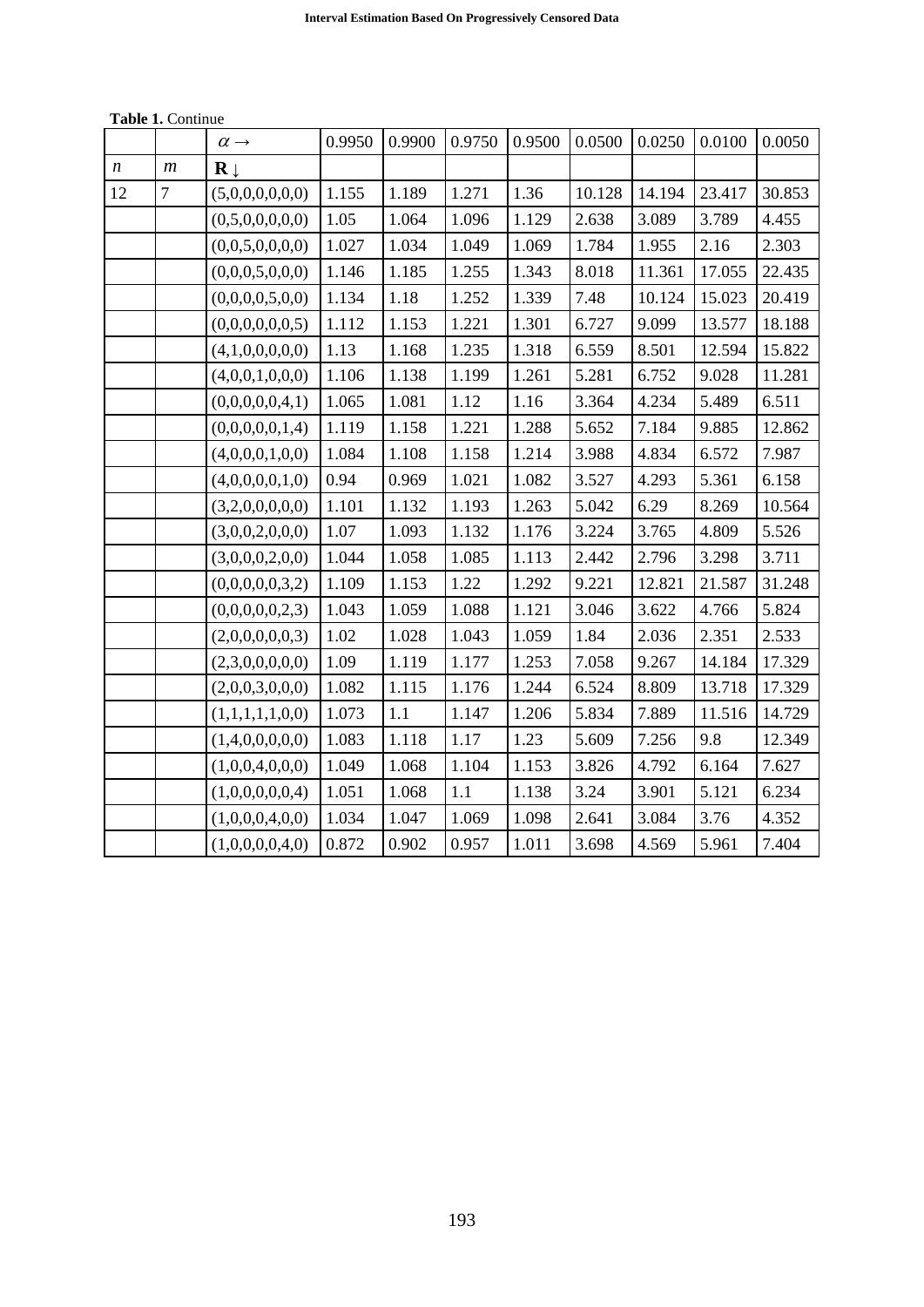| <b>Table 1. Continue</b> |  |
|--------------------------|--|
|--------------------------|--|

|                  |                | $\alpha \rightarrow$                                           | 0.9950 | 0.9900 | 0.9750 | 0.9500 | 0.0500 | 0.0250 | 0.0100 | 0.0050 |
|------------------|----------------|----------------------------------------------------------------|--------|--------|--------|--------|--------|--------|--------|--------|
| $\boldsymbol{n}$ | $\mathfrak{m}$ | $\mathbf{R}$                                                   |        |        |        |        |        |        |        |        |
| 18               | 12             | $r_1 = 6$ $r_i = 0$                                            | 1.321  | 1.372  | 1.495  | 1.611  | 8.554  | 11.663 | 16.85  | 22.034 |
|                  |                | $r_3 = 6$ $r_i = 0$                                            | 1.185  | 1.23   | 1.292  | 1.353  | 3.563  | 4.144  | 4.982  | 5.599  |
|                  |                | $r_6 = 6 r_i = 0$                                              | 1.125  | 1.15   | 1.191  | 1.236  | 2.48   | 2.766  | 3.187  | 3.462  |
|                  |                | $r_9 = 6$ $r_i = 0$                                            | 1.109  | 1.124  | 1.157  | 1.189  | 2.174  | 2.352  | 2.658  | 2.9    |
|                  |                | $r_{12} = 6$ $r_i = 0$                                         | 1.079  | 1.091  | 1.118  | 1.141  | 1.818  | 1.933  | 2.106  | 2.248  |
|                  |                | $r_1 = 4 r_2 = 2 r_i = 0$                                      | 1.293  | 1.349  | 1.453  | 1.551  | 6.512  | 8.1    | 10.779 | 13.046 |
|                  |                | $r_1 = 4 r_5 = 2 r_i = 0$                                      | 1.274  | 1.312  | 1.39   | 1.477  | 5.403  | 6.654  | 8.559  | 10.689 |
|                  |                | $r_1 = 4 r_{12} = 2 r_i = 0$                                   | 1.222  | 1.262  | 1.333  | 1.412  | 4.81   | 5.842  | 7.771  | 9.565  |
|                  |                | $r_1 = 4 r_2 = 1$<br>$r_3 = 1 r_i = 0$                         | 1.274  | 1.335  | 1.419  | 1.52   | 6.163  | 7.602  | 10.443 | 12.895 |
|                  |                | $r_1 = 4 r_5 = 1$<br>$r_6 = 1 r_i = 0$                         | 1.247  | 1.299  | 1.379  | 1.465  | 5.326  | 6.539  | 8.526  | 10.624 |
|                  |                | $r_1 = 4 r_{11} = 1$<br>$r_{12} = 1 r_i = 0$                   | 1.222  | 1.263  | 1.327  | 1.414  | 4.776  | 5.901  | 7.584  | 8.762  |
|                  |                | $r_1 = 3 r_2 = 3 r_i = 0$                                      | 1.276  | 1.333  | 1.424  | 1.531  | 5.83   | 6.923  | 9.108  | 11.547 |
|                  |                | $r_1 = 4 r_2 = 2 r_i = 0$                                      | 1.078  | 1.09   | 1.115  | 1.143  | 1.84   | 1.978  | 2.154  | 2.306  |
|                  |                | $r_1 = 3 r_2 = 2$<br>$r_3 = 1 r_i = 0$                         | 1.258  | 1.314  | 1.41   | 1.508  | 5.418  | 6.525  | 8.417  | 9.864  |
|                  |                | $r_{10} = 3 r_{11} = 2$<br>$r_{12} = 1 r_i = 0$                | 1.083  | 1.1    | 1.125  | 1.153  | 1.895  | 2.037  | 2.231  | 2.411  |
|                  |                | $r_1 = 3$ $r_2 = 1$<br>$r_3 = 1 r_4 = 1 r_i = 0$               | 1.253  | 1.314  | 1.399  | 1.483  | 5.047  | 6.082  | 7.808  | 8.989  |
|                  |                | $r_9 = 1$ $r_{10} = 1$<br>$r_{11} = 1 r_{12} = 3$<br>$r_i = 0$ | 1.08   | 1.094  | 1.121  | 1.147  | 1.862  | 1.988  | 2.147  | 2.298  |
|                  |                | $r_1 = 2 r_2 = 2$<br>$r_3 = 2 r_i = 0$                         | 1.248  | 1.305  | 1.386  | 1.471  | 4.673  | 5.601  | 6.968  | 8.361  |
|                  |                | $r_{10} = 2 r_{11} = 2$<br>$r_{12} = 2 r_i = 0$                | 1.083  | 1.098  | 1.125  | 1.15   | 1.857  | 1.996  | 2.174  | 2.305  |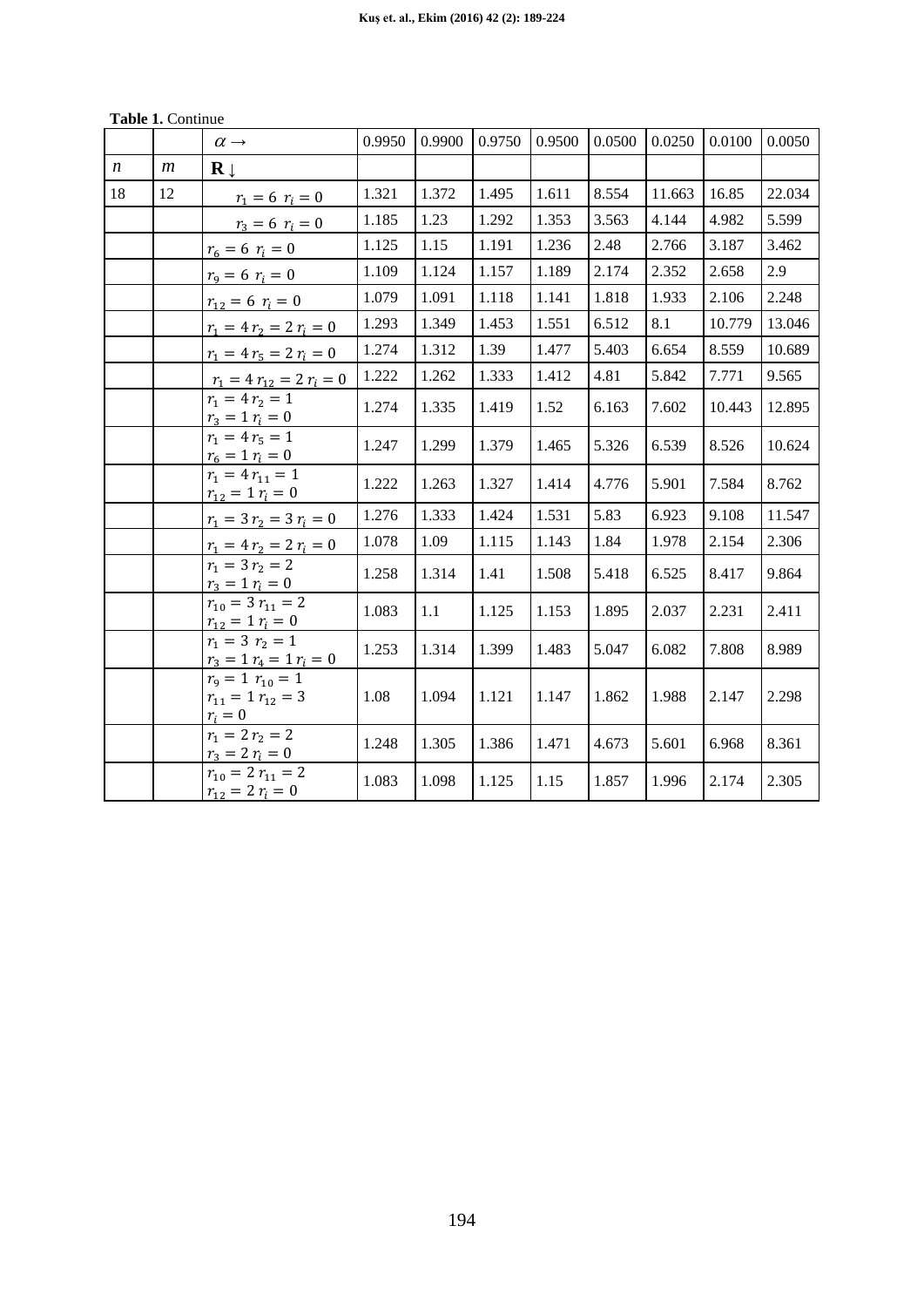| <b>Table 1. Continue</b> |  |
|--------------------------|--|
|--------------------------|--|

|                  |                | $\alpha \rightarrow$                                                    | 0.9950 | 0.9900 | 0.9750 | 0.9500 | 0.0500 | 0.0250 | 0.0100 | 0.0050 |
|------------------|----------------|-------------------------------------------------------------------------|--------|--------|--------|--------|--------|--------|--------|--------|
| $\boldsymbol{n}$ | $\mathfrak{m}$ | $\mathbf{R} \downarrow$                                                 |        |        |        |        |        |        |        |        |
| 20               | 11             | $r_1 = 9 r_i = 0$                                                       | 1.349  | 1.414  | 1.554  | 1.723  | 12.873 | 18.428 | 30.649 | 44.77  |
|                  |                | $r_{11} = 9 r_i = 0$                                                    | 1.054  | 1.064  | 1.083  | 1.105  | 1.641  | 1.756  | 1.89   | 2.033  |
|                  |                | $r_3 = 9 r_i = 0$                                                       | 1.152  | 1.178  | 1.23   | 1.286  | 3.187  | 3.661  | 4.321  | 4.771  |
|                  |                | $r_6 = 9 r_i = 0$                                                       | 1.099  | 1.122  | 1.161  | 1.203  | 2.407  | 2.649  | 3.05   | 3.351  |
|                  |                | $r_9 = 9 r_i = 0$                                                       | 1.073  | 1.088  | 1.112  | 1.137  | 1.866  | 2.009  | 2.206  | 2.341  |
|                  |                | $r_1 = 7 r_2 = 2 r_i = 0$                                               | 1.317  | 1.385  | 1.51   | 1.651  | 9.756  | 12.942 | 19.028 | 24.739 |
|                  |                | $r_1 = 7 r_5 = 2 r_i = 0$                                               | 1.288  | 1.349  | 1.472  | 1.584  | 8.412  | 11.606 | 16.903 | 22.226 |
|                  |                | $r_1 = 7 r_{11} = 2 r_i = 0$                                            | 1.254  | 1.301  | 1.404  | 1.513  | 7.954  | 10.79  | 15.122 | 19.009 |
|                  |                | $r_1 = 7 r_2 = 1 r_3 = 1$<br>$r_i=0$                                    | 1.306  | 1.381  | 1.506  | 1.639  | 9.319  | 12.536 | 18.659 | 23.973 |
|                  |                | $r_1 = 7 r_5 = 1 r_6 = 1$<br>$r_i=0$                                    | 1.304  | 1.361  | 1.46   | 1.571  | 8.305  | 10.959 | 15.402 | 18.657 |
|                  |                | $r_1 = 7 r_{10} = 1 r_{11} = 1$<br>$r_i = 0$                            | 1.273  | 1.319  | 1.416  | 1.517  | 7.715  | 9.829  | 14.107 | 20.297 |
|                  |                | $r_1 = 5 r_2 = 4 r_i = 0$                                               | 1.313  | 1.382  | 1.482  | 1.613  | 7.873  | 10.009 | 13.626 | 17.192 |
|                  |                | $r_1 = 5 r_6 = 4 r_i = 0$                                               | 1.23   | 1.271  | 1.366  | 1.443  | 5.563  | 6.913  | 9.289  | 11.743 |
|                  |                | $r_1 = 5 r_{11} = 4 r_i = 0$                                            | 1.177  | 1.216  | 1.283  | 1.362  | 4.862  | 6.245  | 8.194  | 10.52  |
|                  |                | $r_{10} = 5 r_{11} = 4 r_i = 0$                                         | 1.055  | 1.065  | 1.088  | 1.109  | 1.665  | 1.763  | 1.916  | 2.014  |
|                  |                | $r_1 = 5 r_2 = 2 r_3 = 2$<br>$r_i = 0$                                  | 1.302  | 1.356  | 1.449  | 1.56   | 7.215  | 9.116  | 12.116 | 14.714 |
|                  |                | $r_1 = 5 r_5 = 2 r_6 = 2$<br>$r_i=0$                                    | 1.233  | 1.28   | 1.365  | 1.458  | 5.641  | 6.934  | 9.548  | 11.455 |
|                  |                | $r_9 = 5 r_{10} = 2 r_{11} = 2$<br>$r_i = 0$                            | 1.061  | 1.073  | 1.094  | 1.116  | 1.724  | 1.845  | 2.007  | 2.108  |
|                  |                | $\overline{r_1} = 5 \, r_2 = 1 \, r_3 = 1$<br>$r_4 = 1 r_5 = 1 r_i = 0$ | 1.275  | 1.326  | 1.426  | 1.541  | 6.449  | 7.986  | 10.974 | 13.445 |
|                  |                | $r_1 = 5 r_8 = 1 r_9 = 1$<br>$r_{10} = 1 r_{11} = 1 r_i = 0$            | 1.184  | 1.228  | 1.305  | 1.382  | 4.975  | 6.178  | 8.192  | 10.186 |
|                  |                | $r_7 = 5 r_8 = 1 r_9 = 1$<br>$r_{10} = 1 r_{11} = 1 r_i = 0$            | 1.07   | 1.081  | 1.11   | 1.138  | 1.903  | 2.055  | 2.257  | 2.444  |
|                  |                | $r_1 = 2 r_2 = 2 \overline{r_3} = 2$<br>$r_4 = 2 r_5 = 1 r_i = 0$       | 1.217  | 1.265  | 1.345  | 1.422  | 4.418  | 5.21   | 6.426  | 7.395  |
|                  |                | $r_7 = 2 r_8 = 2 r_9 = 2$<br>$r_{10} = 2 r_{11} = 1 r_i = 0$            | 1.059  | 1.074  | 1.099  | 1.123  | 1.763  | 1.882  | 2.062  | 2.205  |
|                  |                | $r_1, r_2, , r_9 = 1 r_i = 0$                                           | 1.147  | 1.176  | 1.222  | 1.273  | 2.296  | 3.36   | 3.898  | 4.366  |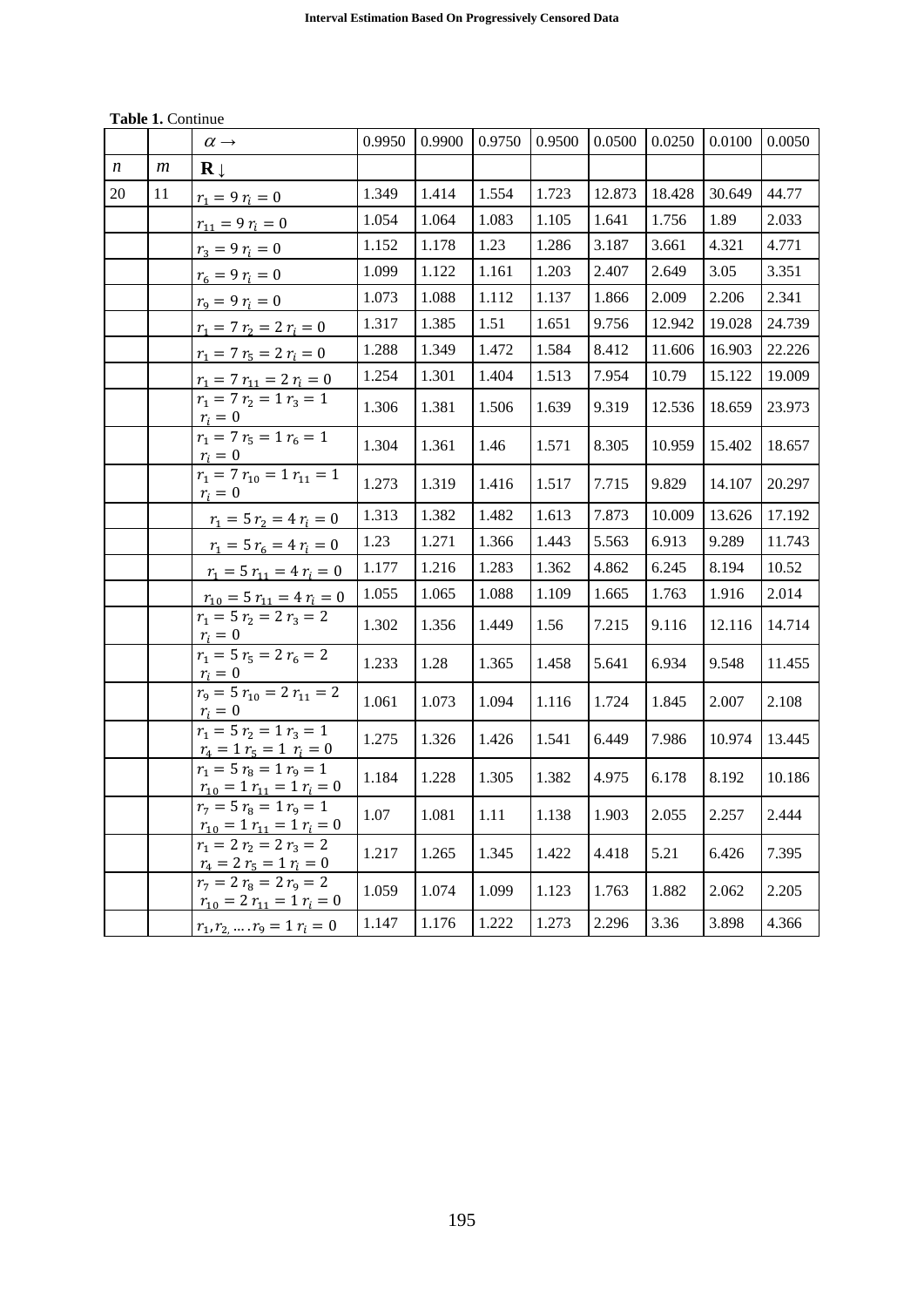|                  |                  | $\alpha \rightarrow$    | 0.9950 | 0.9900 | 0.9750 | 0.9500 | 0.0500 | 0.0250 | 0.0100  | 0.0050  |
|------------------|------------------|-------------------------|--------|--------|--------|--------|--------|--------|---------|---------|
| $\boldsymbol{n}$ | $\boldsymbol{m}$ | $\mathbf{R} \downarrow$ |        |        |        |        |        |        |         |         |
| 25               | 6                | (19,0,0,0,0,0)          | 1.222  | 1.3    | 1.405  | 1.558  | 30.787 | 53.063 | 109.011 | 184.669 |
|                  |                  | (18,1,0,0,0,0)          | 1.2    | 1.271  | 1.413  | 1.554  | 25.736 | 42.489 | 85.379  | 148.972 |
|                  |                  | (17,1,1,0,0,0)          | 1.191  | 1.23   | 1.358  | 1.495  | 24.154 | 39.585 | 73.937  | 114.672 |
|                  |                  | (16,1,1,1,0,0)          | 1.166  | 1.222  | 1.332  | 1.453  | 20.254 | 36.04  | 67.257  | 104.986 |
|                  |                  | (15,1,1,1,1,0)          | 1.146  | 1.197  | 1.293  | 1.417  | 15.564 | 25.215 | 45.964  | 747.552 |
|                  |                  | (14,1,1,1,1,1)          | 1.137  | 1.173  | 1.258  | 1.359  | 13.048 | 20.45  | 36.587  | 53.625  |
|                  |                  | (0,0,0,0,0,19)          | 1.007  | 1.01   | 1.015  | 1.022  | 1.267  | 1.32   | 1.381   | 1.433   |
|                  |                  | (0,0,0,0,1,18)          | 1.007  | 1.01   | 1.015  | 1.022  | 1.266  | 1.312  | 1.38    | 1.444   |
|                  |                  | (0,0,0,1,1,17)          | 1.007  | 1.01   | 1.016  | 1.022  | 1.286  | 1.347  | 1.419   | 1.479   |
|                  |                  | (0,0,1,1,1,16)          | 1.009  | 1.012  | 1.019  | 1.026  | 1.327  | 1.394  | 1.48    | 1.552   |
|                  |                  | (0,1,1,1,1,15)          | 1.01   | 1.014  | 1.022  | 1.031  | 1.419  | 1.501  | 1.631   | 1.714   |
|                  |                  | (1,1,1,1,1,14)          | 1.016  | 1.021  | 1.031  | 1.044  | 1.63   | 1.765  | 1.926   | 2.046   |
|                  |                  | (9,2,2,2,2,2)           | 1.082  | 1.111  | 1.17   | 1.231  | 6.143  | 8.339  | 12.253  | 16.498  |
|                  |                  | (2,9,2,2,2,2)           | 1.047  | 1.077  | 1.111  | 1.154  | 3.793  | 4.742  | 6.178   | 7.23    |
|                  |                  | (2,2,9,2,2,2)           | 1.04   | 1.057  | 1.086  | 1.119  | 2.891  | 3.42   | 4.099   | 4.795   |
|                  |                  | (2,2,2,9,2,2)           | 1.04   | 1.051  | 1.076  | 1.105  | 2.575  | 2.984  | 3.555   | 3.994   |
|                  |                  | (2,2,2,2,9,2)           | 1.03   | 1.038  | 1.059  | 1.084  | 2.273  | 2.608  | 3.106   | 3.468   |
|                  |                  | (2,2,2,2,2,9)           | 1.025  | 1.033  | 1.052  | 1.074  | 2.094  | 2.367  | 2.728   | 2.998   |

**Table 1.** Continue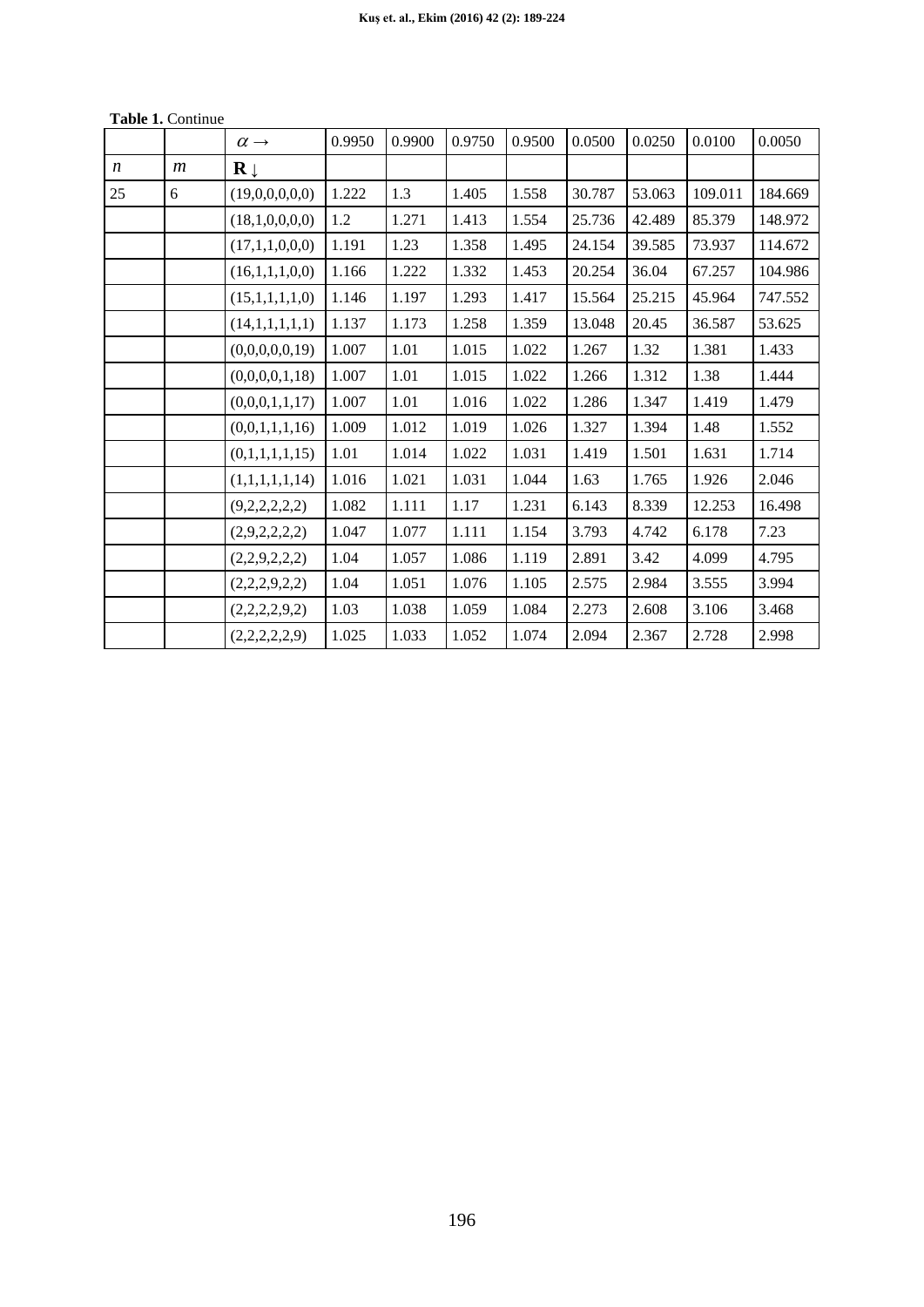|                  |                  | $\alpha \rightarrow$                                       | 0.9950 | 0.9900 | 0.9750 | 0.9500 | 0.0500 | 0.0250 | 0.0100 | 0.0050 |
|------------------|------------------|------------------------------------------------------------|--------|--------|--------|--------|--------|--------|--------|--------|
| $\boldsymbol{n}$ | $\boldsymbol{m}$ | $\mathbf{R} \downarrow$                                    |        |        |        |        |        |        |        |        |
| 25               | 20               | $r_1 = 5 r_i = 0$                                          | 1.419  | 1.48   | 1.577  | 1.673  | 5.215  | 6.177  | 7.649  | 9.017  |
|                  |                  | $r_3 = 5 r_i = 0$                                          | 1.303  | 1.339  | 1.414  | 1.476  | 3.182  | 3.522  | 3.991  | 4.426  |
|                  |                  | $r_6 = 5 r_i = 0$                                          | 1.244  | 1.28   | 1.333  | 1.39   | 2.562  | 2.81   | 3.136  | 3.43   |
|                  |                  | $r_9 = 5 r_i = 0$                                          | 1.203  | 1.228  | 1.276  | 1.321  | 2.269  | 2.431  | 2.65   | 2.774  |
|                  |                  | $r_{20} = 5 r_i = 0$                                       | 1.162  | 1.181  | 1.215  | 1.247  | 1.957  | 2.084  | 2.264  | 2.363  |
|                  |                  | $r_1 = 4 r_2 = 1 r_i = 0$                                  | 1.39   | 1.452  | 1.546  | 1.64   | 4.779  | 5.615  | 6.881  | 8.151  |
|                  |                  | $r_1 = 4 r_{10} = 1 r_i = 0$                               | 1.362  | 1.409  | 1.506  | 1.596  | 4.382  | 5.083  | 6.095  | 6.875  |
|                  |                  | $r_1 = 4 r_{20} = 1 r_i = 0$                               | 1.365  | 1.414  | 1.496  | 1.584  | 4.214  | 4.868  | 5.978  | 6.956  |
|                  |                  | $r_{19} = 4 r_{20} = 1 r_i = 0$                            | 1.16   | 1.179  | 1.22   | 1.251  | 1.972  | 2.083  | 2.27   | 2.403  |
|                  |                  | $r_1 = 3 r_2 = 2 r_i = 0$                                  | 1.386  | 1.445  | 1.529  | 1.622  | 4.392  | 5.18   | 6.151  | 7.028  |
|                  |                  | $r_1 = 3 r_2 = 1 r_3 = 1$<br>$r_i=0$                       | 1.391  | 1.441  | 1.531  | 1.627  | 4.242  | 4.902  | 5.887  | 6.722  |
|                  |                  | $r_1 = 3 r_{19} = 1 r_{20} = 1$<br>$r_i=0$                 | 1.306  | 1.355  | 1.412  | 1.483  | 3.436  | 3.868  | 4.573  | 5.134  |
|                  |                  | $r_{18} = 3 r_{19} = 1$<br>$r_{20} = 1$ $r_i = 0$          | 1.161  | 1.182  | 1.221  | 1.255  | 1.952  | 2.071  | 2.234  | 2.358  |
|                  |                  | $r_1 = 2 r_2 = 2 r_3 = 1$<br>$r_i=0$                       | 1.381  | 1.433  | 1.512  | 1.593  | 4.003  | 4.551  | 5.326  | 5.847  |
|                  |                  | $r_{18} = 2 r_{19} = 2$<br>$r_{20} = 1$ $r_i = 0$          | 1.165  | 1.184  | 1.218  | 1.251  | 1.967  | 2.095  | 2.272  | 2.38   |
|                  |                  | $r_{17} = 2 r_{18} = 1$<br>$r_{19} = 1 r_{20} = 1 r_i = 0$ | 1.161  | 1.179  | 1.215  | 1.249  | 1.973  | 2.093  | 2.263  | 2.358  |
|                  |                  | $r_1, r_2, , r_5 = 1 r_i = 0$                              | 1.319  | 1.357  | 1.437  | 1.51   | 3.333  | 3.672  | 4.153  | 4.549  |
|                  |                  | $r_{16}, r_{17}, \ldots, r_{20} = 1$<br>$r_i=0$            | 1.156  | 1.185  | 1.222  | 1.253  | 1.986  | 2.106  | 2.251  | 2.383  |
|                  |                  |                                                            |        |        |        |        |        |        |        |        |

**Table 1.** Continue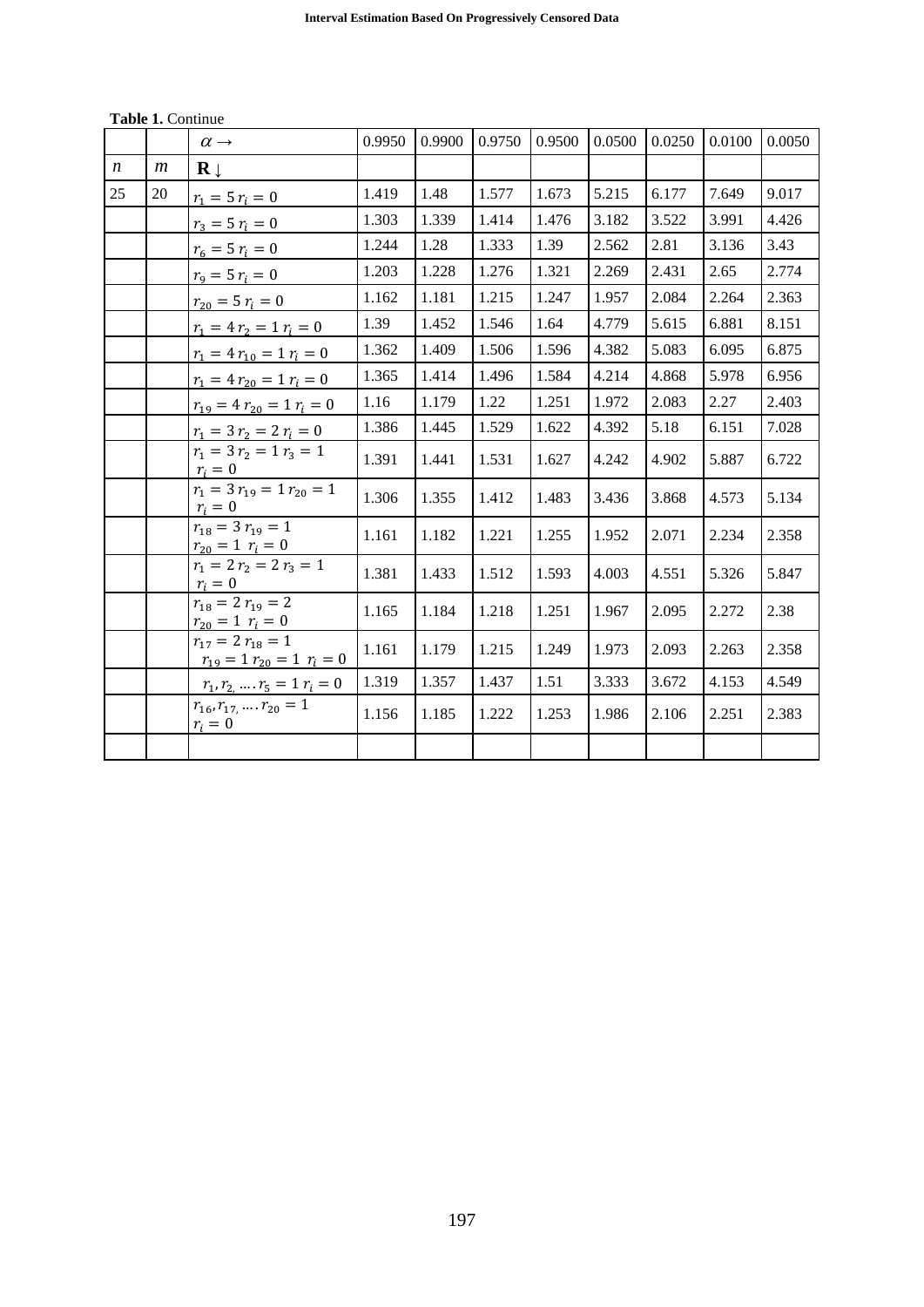|                  |                  | $\alpha \rightarrow$    | 0.9950 | 0.9900 | 0.9750 | 0.9500 | 0.0500 | 0.0250 | 0.0100  | 0.0050  |
|------------------|------------------|-------------------------|--------|--------|--------|--------|--------|--------|---------|---------|
| $\boldsymbol{n}$ | $\boldsymbol{m}$ | $\mathbf{R} \downarrow$ |        |        |        |        |        |        |         |         |
| 30               | $8\,$            | (22,0,0,0,0,0,0,0)      | 1.37   | 1.452  | 1.629  | 1.846  | 35.948 | 62.342 | 119.874 | 181.106 |
|                  |                  | (0,22,0,0,0,0,0,0)      | 1.199  | 1.254  | 1.346  | 1.442  | 8.605  | 11.433 | 16.584  | 21.37   |
|                  |                  | (0,0,22,0,0,0,0,0)      | 1.129  | 1.156  | 1.216  | 1.279  | 4.688  | 5.877  | 7.944   | 9.43    |
|                  |                  | (0,0,0,0,22,0,0,0)      | 1.076  | 1.092  | 1.133  | 1.175  | 3.201  | 3.825  | 4.68    | 5.289   |
|                  |                  | (0,0,0,0,0,0,22,0)      | 1.023  | 1.028  | 1.039  | 1.051  | 1.589  | 1.727  | 1.943   | 2.114   |
|                  |                  | (0,0,0,0,0,0,0,22)      | 1.014  | 1.018  | 1.025  | 1.033  | 1.285  | 1.331  | 1.39    | 1.411   |
|                  |                  | (20,1,1,0,0,0,0,0)      | 1.308  | 1.411  | 1.562  | 1.775  | 25.657 | 42.799 | 75.251  | 111.098 |
|                  |                  | (20,0,0,0,0,0,1,1)      | 1.328  | 1.392  | 1.536  | 1.691  | 24.852 | 43.462 | 8.185   | 144.978 |
|                  |                  | (0,0,0,0,0,20,1,1)      | 1.028  | 1.035  | 1.049  | 1.064  | 1.774  | 1.965  | 2.253   | 2.488   |
|                  |                  | (18,1,1,1,1,0,0,0)      | 1.2998 | 1.38   | 1.534  | 1.683  | 19.546 | 31.328 | 59.915  | 93.34   |
|                  |                  | (18,0,0,0,1,1,1,1)      | 1.253  | 1.319  | 1.444  | 1.583  | 18.384 | 28.894 | 52.914  | 79.535  |
|                  |                  | (0,0,0,1,1,1,1,18)      | 1.056  | 1.071  | 1.099  | 1.132  | 2.577  | 3.003  | 3.587   | 3.977   |
|                  |                  | (0,0,1,1,1,1,18,0)      | 1.084  | 1.11   | 1.155  | 1.201  | 3.452  | 4.113  | 5.098   | 5.814   |
|                  |                  | (18,0,0,0,1,1,1,1)      | 1.255  | 1.323  | 1.448  | 1.577  | 18.313 | 30.973 | 54.309  | 84.157  |
|                  |                  | (17,0,0,1,1,1,1,1)      | 1.2375 | 1.295  | 1.412  | 1.533  | 14.871 | 22.912 | 43.163  | 66.158  |
|                  |                  | (17,1,1,1,1,1,0,0)      | 1.274  | 1.341  | 1.472  | 1.614  | 16.463 | 26.115 | 47.314  | 74.036  |
|                  |                  | (0,0,1,1,1,1,1,17)      | 1.0185 | 1.024  | 1.033  | 1.044  | 1.384  | 1.459  | 1.558   | 1.63    |
|                  |                  | (15,1,1,1,1,1,1,1)      | 1.202  | 1.257  | 1.353  | 1.488  | 12.17  | 18.203 | 29.075  | 41.233  |
|                  |                  | (1,1,1,1,1,1,1,15)      | 1.032  | 1.042  | 1.057  | 1.075  | 1.671  | 1.789  | 1.967   | 2.086   |

**Table 1.** Continue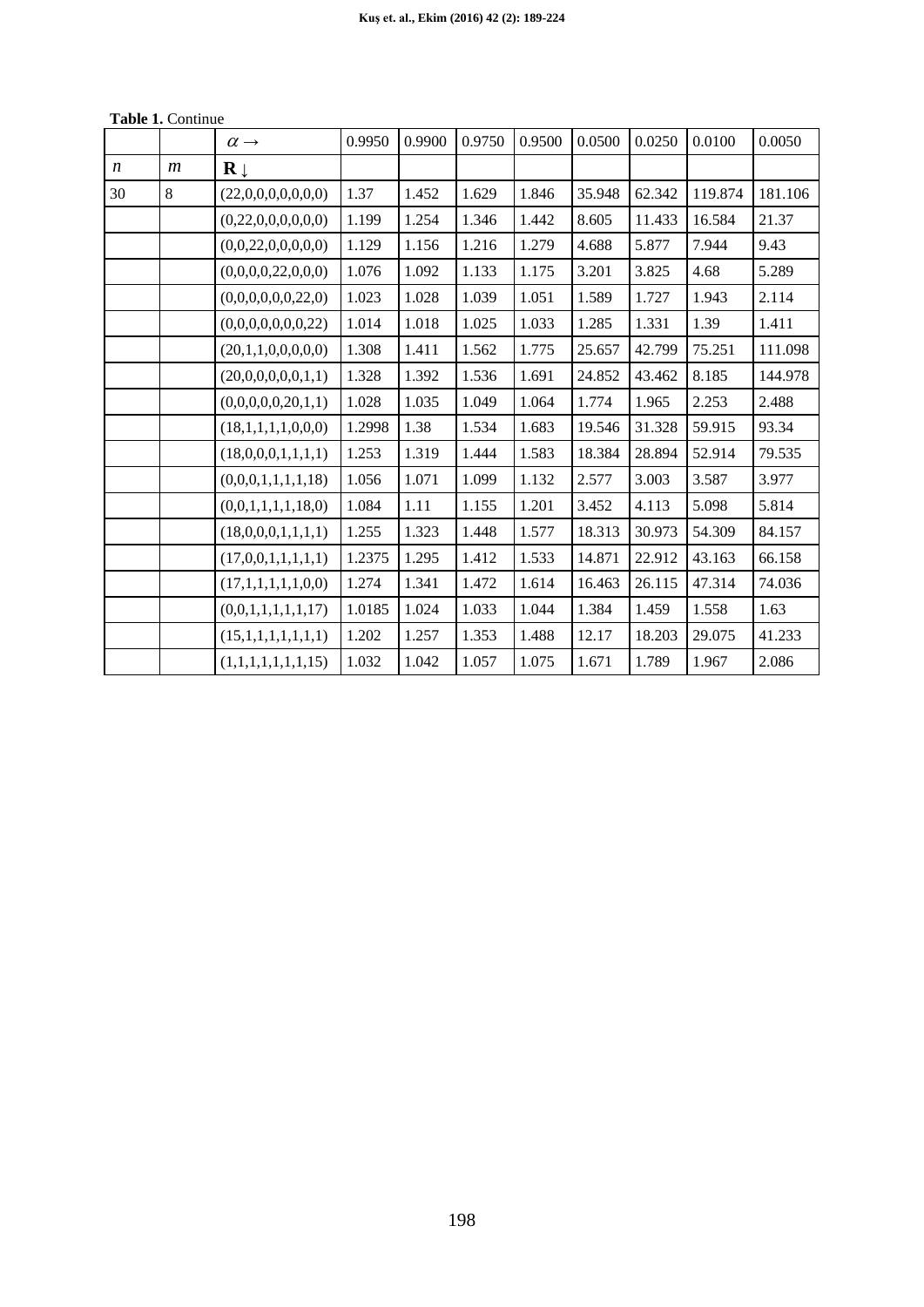|                  |                  | $\alpha \rightarrow$                                                                    | 0.9950 | 0.9900 | 0.9750 | 0.9500 | 0.0500 | 0.0250 | 0.0100 | 0.0050 |
|------------------|------------------|-----------------------------------------------------------------------------------------|--------|--------|--------|--------|--------|--------|--------|--------|
| $\boldsymbol{n}$ | $\boldsymbol{m}$ | $\mathbf{R} \perp$                                                                      |        |        |        |        |        |        |        |        |
| 30               | 18               | $r_1 = 9 r_2 = 3 r_i = 0$                                                               | 1.536  | 1.621  | 1.79   | 1.948  | 9.809  | 12.69  | 17.656 | 22.502 |
|                  |                  | $r_1 = 9 r_{10} = 3 r_i = 0$                                                            | 1.462  | 1.556  | 1.658  | 1.78   | 7.556  | 9.285  | 12.832 | 15.961 |
|                  |                  | $r_1 = 9 r_{18} = 3 r_i = 0$                                                            | 1.414  | 1.484  | 1.593  | 1.712  | 7.15   | 9.001  | 12.033 | 15.279 |
|                  |                  | $r_{17} = 9 r_{18} = 3 r_i = 0$                                                         | 1.101  | 1.114  | 1.14   | 1.163  | 1.666  | 1.739  | 1.848  | 1.939  |
|                  |                  | $r_1 = 9 r_2 = 2 r_3 = 1$<br>$r_i=0$                                                    | 1.533  | 1.613  | 1.775  | 1.952  | 9.047  | 11.699 | 16.099 | 19.795 |
|                  |                  | $r_{16} = 9 r_{17} = 2 r_{18} = 1$<br>$r_i = 0$                                         | 1.109  | 1.122  | 1.148  | 1.173  | 1.689  | 1.781  | 1.917  | 2.005  |
|                  |                  | $r_1 = 9 r_2 = 1$                                                                       | 1.543  | 1.631  | 1.761  | 1.923  | 9.098  | 11.36  | 15.674 | 18.844 |
|                  |                  | $\frac{r_3 = 1 r_4 = 1 r_i = 0}{r_1 = 9 r_{16} = 1}$<br>$r_{17} = 1 r_{18} = 1 r_i = 0$ | 1.423  | 1.487  | 1.598  | 1.724  | 7.369  | 9.487  | 12.428 | 17.29  |
|                  |                  | $r_{15} = 9 r_{16} = 1$<br>$r_{17} = 1 r_{18} = 1 r_i = 0$                              | 1.12   | 1.131  | 1.155  | 1.179  | 1.733  | 1.814  | 1.931  | 2.047  |
|                  |                  | $r_1 = 7 r_2 = 4 r_3 = 1$<br>$r_i=0$                                                    | 1.512  | 1.592  | 1.741  | 1.884  | 8.079  | 10.098 | 13.176 | 15.946 |
|                  |                  | $r_1 = 7 r_2 = 3$<br>$r_3 = 1 r_4 = 1 r_i = 0$                                          | 1.51   | 1.578  | 1.719  | 1.857  | 7.454  | 9.251  | 12.407 | 14.951 |
|                  |                  | $r_1 = 7 r_2 = 1 r_3 = 1$<br>$r_4 = 1 r_5 = 1 r_6 = 1$<br>$r_i=0$                       | 1.472  | 1.536  | 1.658  | 1.797  | 6.838  | 8.522  | 11.315 | 14.276 |
|                  |                  | $r_{13} = 7 r_{14} = 1 r_{15} = 1$<br>$r_{16} = 1 r_{17} = 1 r_{18} = 1$<br>$r_i=0$     | 1.125  | 1.139  | 1.168  | 1.196  | 1.78   | 1.884  | 2.03   | 2.137  |
|                  |                  | $r_1 = 6 r_2 = 6 r_i = 0$                                                               | 1.528  | 1.599  | 1.726  | 1.868  | 7.74   | 9.429  | 11.906 | 14.19  |
|                  |                  | $r_1 = 6 r_{10} = 6 r_i = 0$                                                            | 1.37   | 1.438  | 1.528  | 1.61   | 4.839  | 5.716  | 7.088  | 8.268  |
|                  |                  | $r_1 = 6 r_{18} = 6 r_i = 0$                                                            | 1.306  | 1.351  | 1.427  | 1.499  | 4.307  | 5.075  | 6.283  | 7.16   |
|                  |                  | $r_{17} = 6 r_{18} = 6 r_i = 0$                                                         | 1.095  | 1.112  | 1.139  | 1.162  | 1.646  | 1.722  | 1.814  | 1.889  |
|                  |                  | $r_1 = 4 r_2 = 4 r_3 = 4$<br>$r_i = 0$                                                  | 1.467  | 1.542  | 1.665  | 1.798  | 6.095  | 7.293  | 8.827  | 10.006 |
|                  |                  | $r_1 = 3 r_2 = 3$<br>$r_3 = 3 r_4 = 3 r_i = 0$                                          | 1.437  | 1.496  | 1.609  | 1.714  | 5.117  | 6.044  | 7.339  | 8.472  |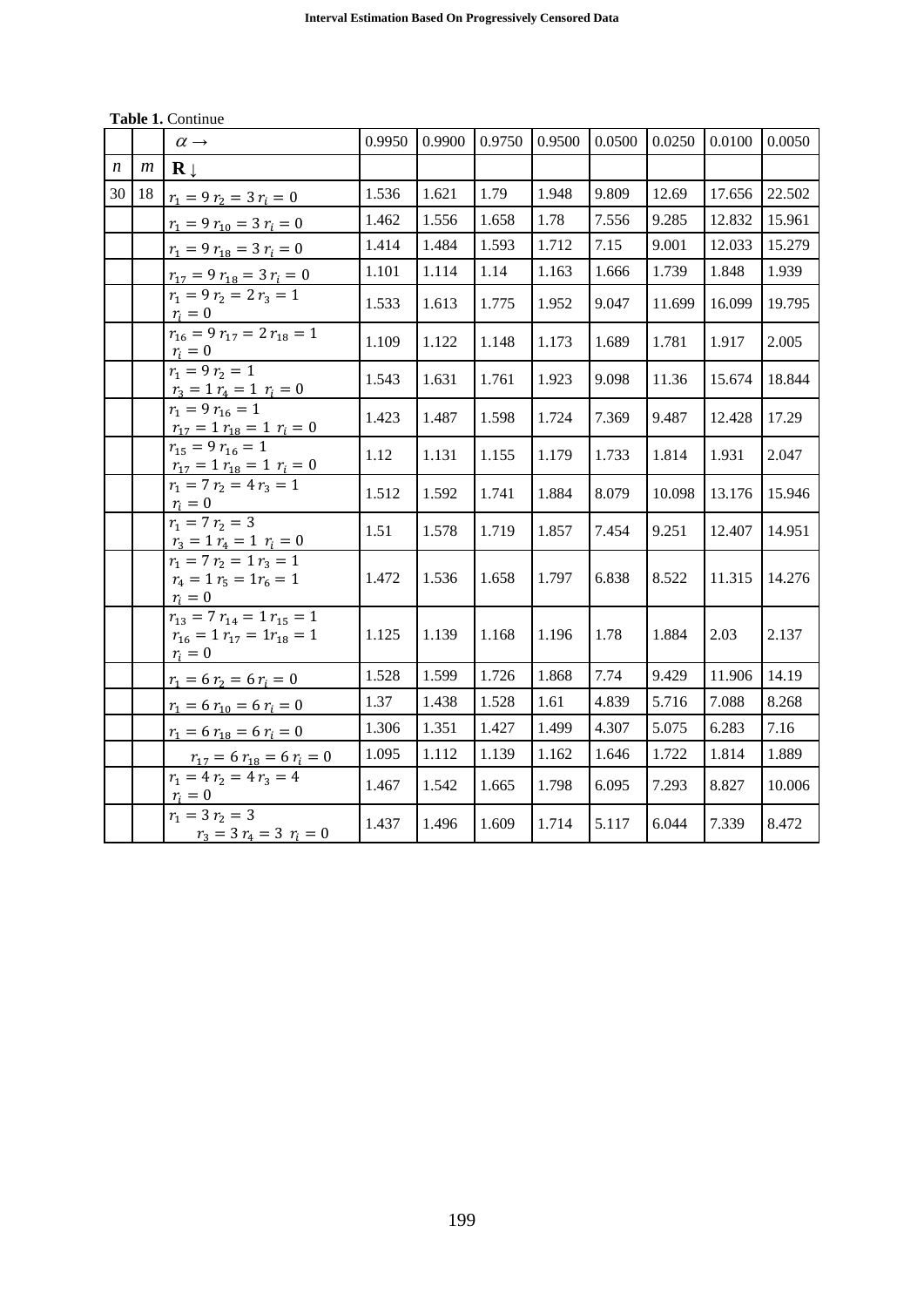|  | <b>Table 1. Continue</b> |
|--|--------------------------|
|  |                          |

|                  |    | $\alpha \rightarrow$                                              | 0.9950 | 0.9900 | 0.9750 | 0.9500 | 0.0500 | 0.0250 | 0.0100 | 0.0050 |
|------------------|----|-------------------------------------------------------------------|--------|--------|--------|--------|--------|--------|--------|--------|
| $\boldsymbol{n}$ | m  | $\mathbf{R} \downarrow$                                           |        |        |        |        |        |        |        |        |
| 50               | 30 |                                                                   | 1.978  | 2.094  | 2.305  | 2.506  | 14.406 | 19.589 | 30.445 | 40.178 |
|                  |    | $r_1 = 20 r_i = 0$                                                | 1.143  | 1.159  | 1.181  | 1.202  | 1.581  | 1.631  | 1.701  | 1.769  |
|                  |    | $r_{30} = 20 r_i = 0$                                             | 1.895  | 1.987  | 2.166  | 2.346  | 8.89   | 10.803 | 13.973 | 16.516 |
|                  |    | $r_1 = 10 r_2 = 10$<br>$r_i = 0$                                  | 1.145  | 1.158  | 1.179  | 1.202  | 1.585  | 1.64   | 1.713  | 1.768  |
|                  |    | $r_{29} = 10 r_{30} = 10$<br>$r_i=0$                              | 1.843  | 1.931  | 2.087  | 2.265  | 8.167  | 9.798  | 12.274 | 14.771 |
|                  |    | $r_1 = 10 r_2 = 5$<br>$r_3 = 5 r_i = 0$                           | 1.791  | 1.875  | 2.047  | 2.2    | 7.796  | 9.349  | 11.564 | 13.517 |
|                  |    | $r_1 = 10 r_{29} = 5$<br>$r_{30} = 5 r_i = 0$                     | 1.144  | 1.159  | 1.183  | 1.203  | 1.598  | 1.644  | 1.726  | 1.765  |
|                  |    | $r_{28} = 10 r_{29} = 5$<br>$r_{30} = 5 r_i = 0$                  | 1.721  | 1.787  | 1.932  | 2.062  | 6.231  | 7.393  | 8.787  | 9.931  |
|                  |    | $r_1 = 10$<br>$r_2, r_3, \ldots r_{11} = 1$<br>$r_i=0$            | 1.371  | 1.413  | 1.483  | 1.539  | 2.707  | 2.895  | 3.119  | 3.292  |
|                  |    | $r_{30} = 10$<br>$r_{20}, r_{21}, \ldots r_{29} = 1$<br>$r_i = 0$ | 1.152  | 1.167  | 1.191  | 1.213  | 1.612  | 1.664  | 1.752  | 1.805  |
|                  |    | $r_1, r_2, \ldots r_{20} = 1$<br>$r_i = 0$                        | 1.197  | 1.215  | 1.245  | 1.274  | 1.805  | 1.895  | 2.016  | 2.09   |
|                  |    | $r_{11}, r_{21}, \ldots r_{30} = 1$<br>$r_i=0$                    | 1.697  | 1.76   | 1.886  | 2.011  | 5.301  | 6.086  | 7.174  | 8.04   |
|                  |    | $r_1, r_2, \ldots r_5 = 4$<br>$r_i = 0$                           | 1.148  | 1.162  | 1.186  | 1.208  | 1.569  | 1.657  | 1.729  | 1.782  |
|                  |    | $r_{26}, r_{27}, \ldots r_{30} = 1$<br>$r_i = 0$                  | 1.527  | 1.58   | 1.673  | 1.766  | 3.711  | 4.092  | 4.547  | 4.941  |
|                  |    | $r_1, r_2, \ldots r_{10} = 2$<br>$r_i = 0$                        | 1.159  | 1.175  | 1.199  | 1.223  | 1.644  | 1.712  | 1.79   | 1.846  |
|                  |    | $r_{21}, r_{22}, \ldots r_{30} = 2$<br>$r_i=0$                    |        |        |        |        |        |        |        |        |

In Table 2, cut off points for the distribution of pivotal quantity (2) are simulated under complete sample. Weibull growth model is used to modelling cut off point (dependent variable) via sample size of *n* (independent variable), where model is given by

$$
Y = A - (A - B) * EXP(- (C|X|)^{D})
$$

Since there a lot of schemes in progressive censoring, the idea of regression analysis is only applied on complete sample that is  $n = m$ . Results of all anaysis are given below (See Analysis 1-8). Since the cut off points are decreasing for  $\alpha \le 0.05$ , negative cutt of points are used in the regression analysis. Because Weibull growth model is used in the analysis and the model known as increasing. The predicted cut off points from regression analysis are given in Table 3. From the regression analysis results and from Table 2 and Table 3, estimated models can be used to get cut of point for distribution of pivotal quantity (2).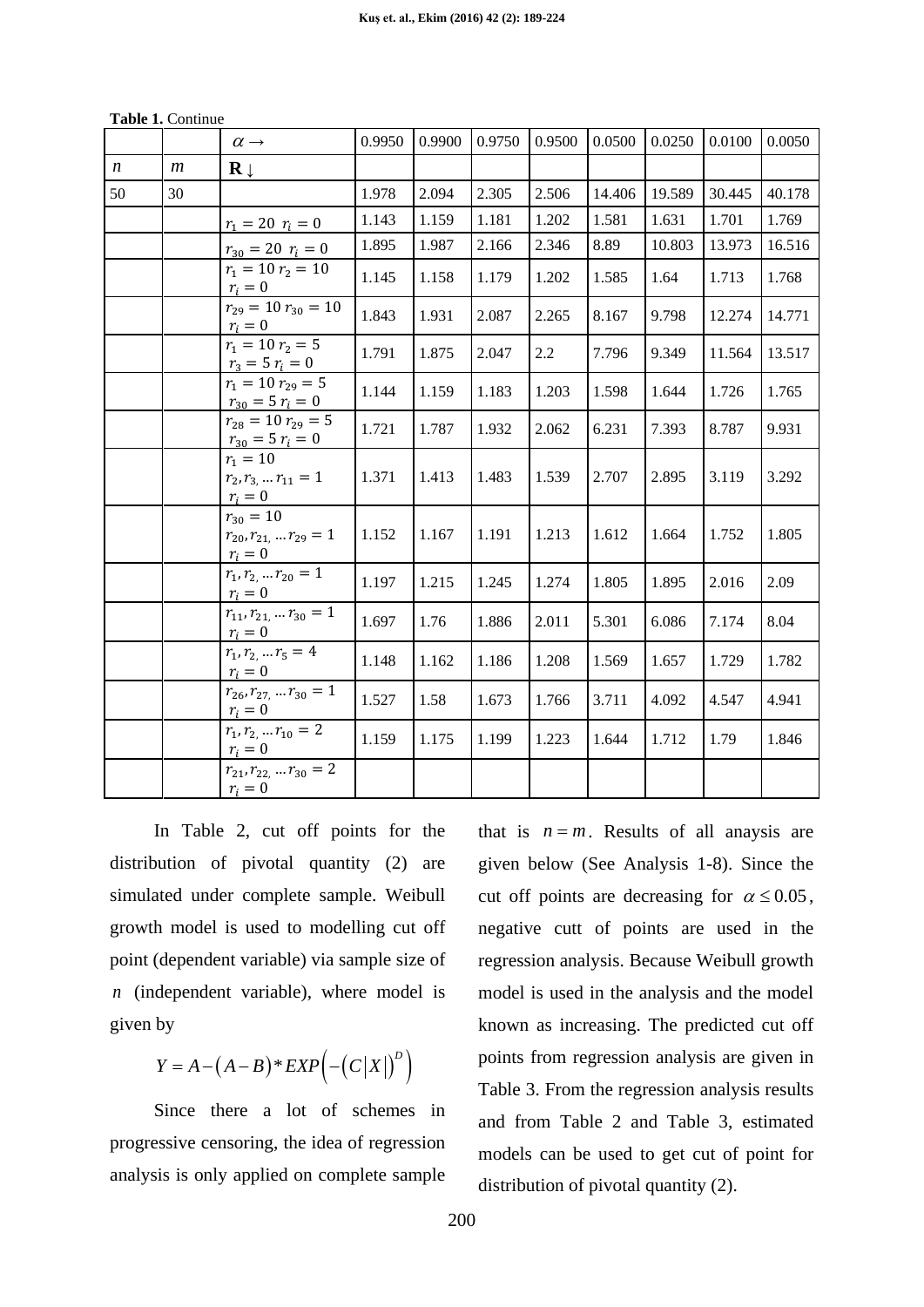|                  | $\alpha \rightarrow$ | 0.9950   | 0.9900   | 0.9750   | 0.9500   | 0.0500   | 0.0250   | 0.0100   | 0.0050   |
|------------------|----------------------|----------|----------|----------|----------|----------|----------|----------|----------|
| $\boldsymbol{n}$ | $\boldsymbol{m}$     |          |          |          |          |          |          |          |          |
| 5                | 5                    | 1.02192  | 1.033878 | 1.060421 | 1.089206 | 3.044611 | 3.717473 | 4.664872 | 5.706714 |
| 6                | 6                    | 1.044445 | 1.060344 | 1.090297 | 1.122046 | 2.911891 | 3.404233 | 4.085361 | 4.811534 |
| 7                | 7                    | 1.060181 | 1.077478 | 1.115032 | 1.154945 | 2.837262 | 3.28627  | 3.931282 | 4.568732 |
| 8                | 8                    | 1.072864 | 1.095962 | 1.132289 | 1.173293 | 2.816747 | 3.311122 | 4.046945 | 4.637621 |
| $\boldsymbol{9}$ | 9                    | 1.087829 | 1.112013 | 1.15298  | 1.194758 | 2.751475 | 3.123506 | 3.722727 | 4.110333 |
| 10               | 10                   | 1.111126 | 1.132327 | 1.173743 | 1.218514 | 2.658829 | 2.996896 | 3.534319 | 3.873166 |
| 11               | 11                   | 1.123193 | 1.14801  | 1.194641 | 1.239866 | 2.651593 | 2.94393  | 3.362648 | 3.687189 |
| 12               | 12                   | 1.139119 | 1.163613 | 1.20738  | 1.255991 | 2.576132 | 2.864645 | 3.176465 | 3.449742 |
| 13               | 13                   | 1.156323 | 1.177634 | 1.223258 | 1.270395 | 2.546718 | 2.797979 | 3.184933 | 3.499178 |
| 14               | 14                   | 1.169664 | 1.195998 | 1.237282 | 1.27904  | 2.528879 | 2.791535 | 3.137718 | 3.35942  |
| 15               | 15                   | 1.175378 | 1.199656 | 1.244282 | 1.292598 | 2.502323 | 2.726135 | 3.011406 | 3.259363 |
| 16               | 16                   | 1.193654 | 1.218845 | 1.268764 | 1.313612 | 2.476593 | 2.710495 | 3.010064 | 3.307846 |
| 17               | 17                   | 1.197534 | 1.224502 | 1.270337 | 1.315338 | 2.441075 | 2.655958 | 2.961509 | 3.188395 |
| 18               | 18                   | 1.2112   | 1.236419 | 1.284827 | 1.329489 | 2.413168 | 2.621614 | 2.920868 | 3.178713 |
| 19               | 19                   | 1.215508 | 1.244054 | 1.289106 | 1.333301 | 2.380159 | 2.558698 | 2.830232 | 3.023663 |
| 20               | 20                   | 1.229164 | 1.254563 | 1.302852 | 1.347068 | 2.367923 | 2.550781 | 2.83237  | 3.052136 |
| 21               | 21                   | 1.223859 | 1.255289 | 1.304171 | 1.348883 | 2.366104 | 2.544655 | 2.782405 | 2.983382 |
| 22               | 22                   | 1.235733 | 1.262728 | 1.313928 | 1.360653 | 2.368437 | 2.562789 | 2.817247 | 3.049198 |
| 23               | 23                   | 1.244607 | 1.278833 | 1.325521 | 1.370086 | 2.35011  | 2.520895 | 2.753719 | 2.961425 |
| 24               | 24                   | 1.255644 | 1.27704  | 1.328501 | 1.374891 | 2.322542 | 2.492926 | 2.707409 | 2.902272 |
| 25               | 25                   | 1.257829 | 1.286877 | 1.339246 | 1.382568 | 2.321017 | 2.482005 | 2.683551 | 2.827139 |

Table 2. Estimated cut off points for pivotal quantity (2) by simulation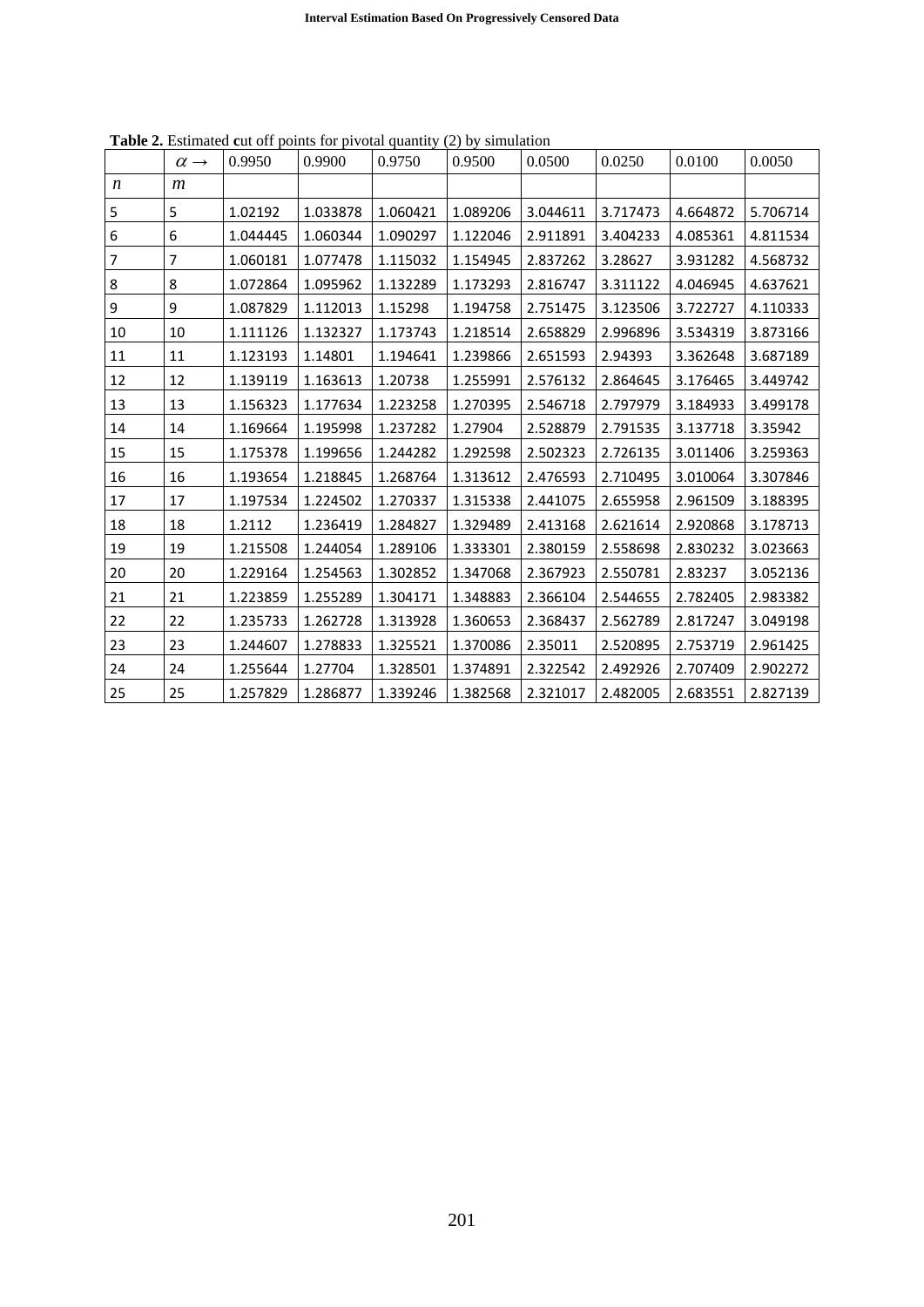**Table 2.** Continue

|    | <b>Lavit <math>\mu</math>.</b> Continue |          |          |          |          |          |          |          |          |
|----|-----------------------------------------|----------|----------|----------|----------|----------|----------|----------|----------|
|    | $\alpha \rightarrow$                    | 0.9950   | 0.9900   | 0.9750   | 0.9500   | 0.0500   | 0.0250   | 0.0100   | 0.0050   |
| n  | $\boldsymbol{m}$                        |          |          |          |          |          |          |          |          |
| 26 | 26                                      | 1.260294 | 1.296192 | 1.340919 | 1.386363 | 2.298795 | 2.459184 | 2.667453 | 2.805275 |
| 27 | 27                                      | 1.27144  | 1.298308 | 1.351922 | 1.395432 | 2.280106 | 2.419757 | 2.582323 | 2.723977 |
| 28 | 28                                      | 1.27144  | 1.298308 | 1.351922 | 1.395432 | 2.280106 | 2.419757 | 2.582323 | 2.723977 |
| 29 | 29                                      | 1.28743  | 1.315145 | 1.362633 | 1.404833 | 2.269211 | 2.394025 | 2.568498 | 2.771884 |
| 30 | 30                                      | 1.284609 | 1.31915  | 1.362015 | 1.408667 | 2.266517 | 2.413265 | 2.606444 | 2.721019 |
| 31 | 31                                      | 1.299134 | 1.329677 | 1.376109 | 1.421359 | 2.259329 | 2.400269 | 2.586252 | 2.738272 |
| 32 | 32                                      | 1.305955 | 1.329672 | 1.378151 | 1.421277 | 2.2374   | 2.360466 | 2.545716 | 2.650244 |
| 33 | 33                                      | 1.302553 | 1.331216 | 1.375976 | 1.423953 | 2.233494 | 2.361429 | 2.500998 | 2.631448 |
| 34 | 34                                      | 1.308452 | 1.341578 | 1.386071 | 1.430439 | 2.243563 | 2.381306 | 2.549678 | 2.670031 |
| 35 | 35                                      | 1.321912 | 1.350967 | 1.395042 | 1.436219 | 2.218183 | 2.347207 | 2.495278 | 2.61917  |
| 36 | 36                                      | 1.323    | 1.35053  | 1.396842 | 1.438781 | 2.208048 | 2.323734 | 2.466329 | 2.555403 |
| 37 | 37                                      | 1.319176 | 1.350367 | 1.394956 | 1.438745 | 2.211503 | 2.324163 | 2.469683 | 2.584375 |
| 38 | 38                                      | 1.330021 | 1.362042 | 1.40167  | 1.445367 | 2.208211 | 2.311964 | 2.442007 | 2.548877 |
| 39 | 39                                      | 1.328581 | 1.360835 | 1.411756 | 1.451635 | 2.18755  | 2.300918 | 2.456565 | 2.607586 |
| 40 | 40                                      | 1.331483 | 1.359288 | 1.409274 | 1.453983 | 2.193648 | 2.3162   | 2.450178 | 2.55559  |
| 41 | 41                                      | 1.339752 | 1.37077  | 1.419473 | 1.462465 | 2.208307 | 2.318495 | 2.470181 | 2.565774 |
| 42 | 42                                      | 1.345142 | 1.376126 | 1.417897 | 1.457133 | 2.186948 | 2.281621 | 2.412441 | 2.510228 |
| 43 | 43                                      | 1.35379  | 1.374159 | 1.419347 | 1.459506 | 2.172289 | 2.288884 | 2.414002 | 2.511798 |
| 44 | 44                                      | 1.345358 | 1.379889 | 1.424423 | 1.469275 | 2.171431 | 2.273734 | 2.416481 | 2.513286 |
| 45 | 45                                      | 1.36096  | 1.38562  | 1.428995 | 1.469935 | 2.174786 | 2.285181 | 2.398211 | 2.515057 |
| 46 | 46                                      | 1.367966 | 1.397075 | 1.43912  | 1.480355 | 2.165012 | 2.263174 | 2.383957 | 2.491976 |
| 47 | 47                                      | 1.361418 | 1.388501 | 1.431467 | 1.47031  | 2.171964 | 2.274184 | 2.392896 | 2.499675 |
| 48 | 48                                      | 1.372246 | 1.395912 | 1.434644 | 1.476254 | 2.148442 | 2.265594 | 2.393813 | 2.51562  |
| 49 | 49                                      | 1.380556 | 1.400504 | 1.447467 | 1.484852 | 2.151389 | 2.248703 | 2.379245 | 2.456682 |
| 50 | 50                                      | 1.387272 | 1.409206 | 1.447672 | 1.488963 | 2.133481 | 2.229226 | 2.350251 | 2.430943 |
| 51 | 51                                      | 1.371469 | 1.402913 | 1.446362 | 1.483736 | 2.1467   | 2.233562 | 2.361495 | 2.450075 |
| 52 | 52                                      | 1.372114 | 1.397266 | 1.447761 | 1.491017 | 2.14215  | 2.232855 | 2.338711 | 2.43272  |
| 53 | 53                                      | 1.376118 | 1.403543 | 1.448109 | 1.489631 | 2.142205 | 2.229083 | 2.33742  | 2.449114 |
| 54 | 54                                      | 1.387959 | 1.413436 | 1.453039 | 1.49289  | 2.142019 | 2.222397 | 2.339462 | 2.436514 |
| 55 | 55                                      | 1.392857 | 1.417168 | 1.461628 | 1.497945 | 2.129204 | 2.215255 | 2.327024 | 2.40143  |
| 56 | 56                                      | 1.396395 | 1.421909 | 1.459609 | 1.494937 | 2.121486 | 2.195359 | 2.310444 | 2.388192 |
| 57 | 57                                      | 1.397148 | 1.42014  | 1.46011  | 1.501211 | 2.122236 | 2.205801 | 2.294386 | 2.355452 |
| 58 | 58                                      | 1.399493 | 1.426299 | 1.463544 | 1.505227 | 2.118086 | 2.20631  | 2.313324 | 2.402504 |
| 59 | 59                                      | 1.395727 | 1.421948 | 1.464151 | 1.503407 | 2.11188  | 2.201575 | 2.322144 | 2.4201   |
| 60 | 60                                      | 1.394605 | 1.427493 | 1.469287 | 1.50743  | 2.111686 | 2.194725 | 2.30957  | 2.386481 |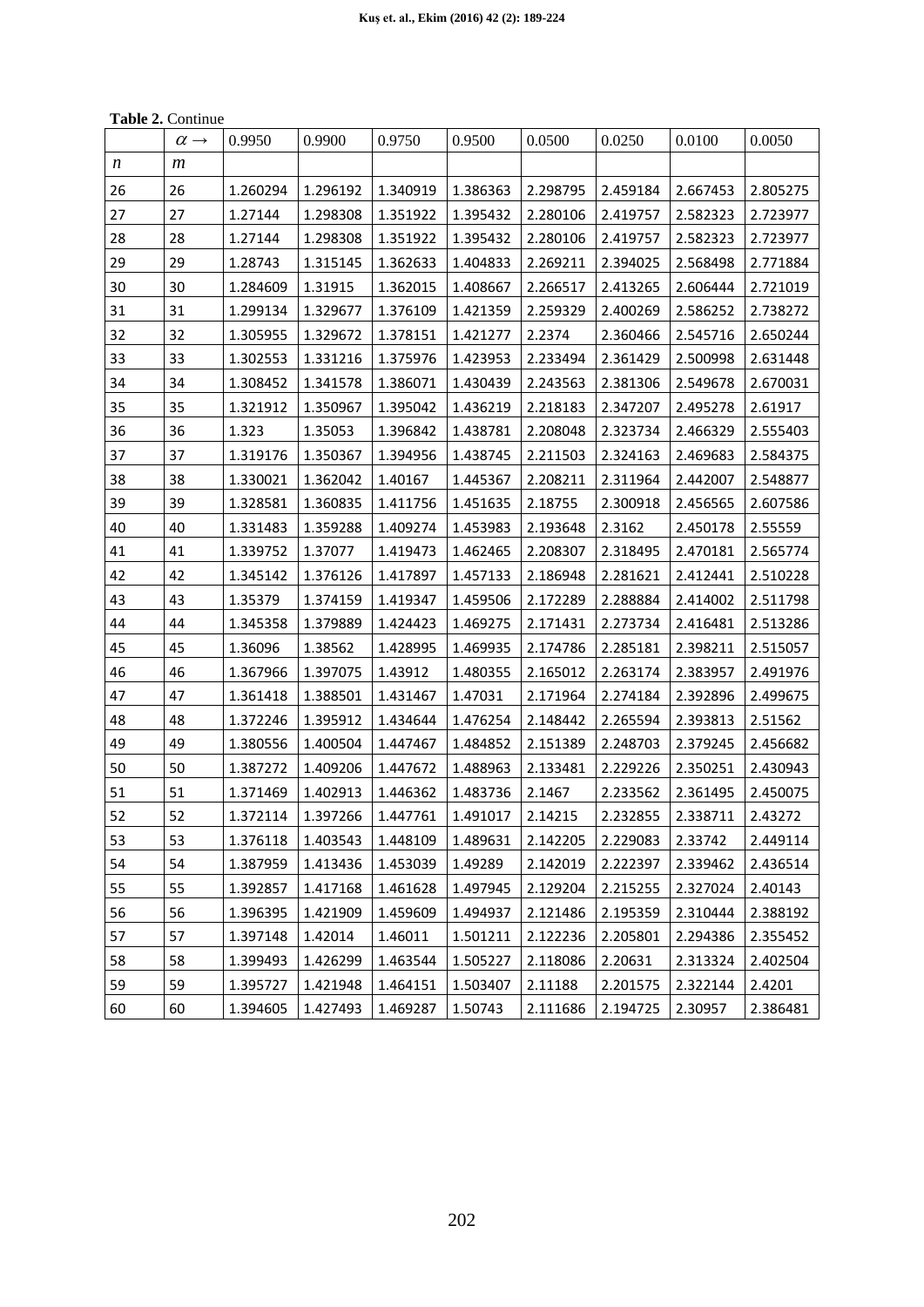**Table 2.** Continue

|     | $\alpha \rightarrow$ | 0.9950   | 0.9900   | 0.9750   | 0.9500   | 0.0500   | 0.0250   | 0.0100   | 0.0050   |
|-----|----------------------|----------|----------|----------|----------|----------|----------|----------|----------|
| n   | m                    |          |          |          |          |          |          |          |          |
| 61  | 61                   | 1.398236 | 1.429073 | 1.469786 | 1.508014 | 2.110983 | 2.195593 | 2.31097  | 2.383228 |
| 62  | 62                   | 1.410175 | 1.435716 | 1.474449 | 1.510844 | 2.103567 | 2.188499 | 2.288641 | 2.372085 |
| 63  | 63                   | 1.41704  | 1.441425 | 1.48148  | 1.514729 | 2.096362 | 2.184607 | 2.282162 | 2.346516 |
| 64  | 64                   | 1.406134 | 1.438399 | 1.479808 | 1.516544 | 2.101962 | 2.183598 | 2.287461 | 2.360693 |
| 65  | 65                   | 1.401384 | 1.434115 | 1.475615 | 1.515286 | 2.104198 | 2.177141 | 2.263078 | 2.351182 |
| 66  | 66                   | 1.412792 | 1.439309 | 1.478132 | 1.51684  | 2.100842 | 2.181296 | 2.299489 | 2.357803 |
| 67  | 67                   | 1.42185  | 1.441702 | 1.481445 | 1.520073 | 2.087576 | 2.169638 | 2.250458 | 2.317462 |
| 68  | 68                   | 1.423214 | 1.446797 | 1.490279 | 1.523581 | 2.089223 | 2.165986 | 2.262323 | 2.302127 |
| 69  | 69                   | 1.429442 | 1.458079 | 1.491763 | 1.526096 | 2.089552 | 2.168625 | 2.268789 | 2.326952 |
| 70  | 70                   | 1.429456 | 1.455414 | 1.493009 | 1.527084 | 2.087925 | 2.161012 | 2.258894 | 2.335275 |
| 71  | 71                   | 1.423038 | 1.45288  | 1.491213 | 1.529021 | 2.093484 | 2.164549 | 2.252925 | 2.325195 |
| 72  | 72                   | 1.42572  | 1.44946  | 1.491324 | 1.527075 | 2.086213 | 2.157704 | 2.249085 | 2.295939 |
| 73  | 73                   | 1.426834 | 1.452316 | 1.49401  | 1.530095 | 2.077473 | 2.149361 | 2.240318 | 2.31484  |
| 74  | 74                   | 1.435453 | 1.460574 | 1.499626 | 1.534251 | 2.076117 | 2.148778 | 2.22298  | 2.294834 |
| 75  | 75                   | 1.433003 | 1.459544 | 1.497703 | 1.534954 | 2.080279 | 2.151055 | 2.236471 | 2.304996 |
| 76  | 76                   | 1.4292   | 1.4588   | 1.4956   | 1.5312   | 2.0731   | 2.1416   | 2.2396   | 2.3071   |
| 77  | 77                   | 1.439664 | 1.465165 | 1.503548 | 1.539722 | 2.071598 | 2.147701 | 2.242156 | 2.303232 |
| 78  | 78                   | 1.433901 | 1.466795 | 1.503444 | 1.53819  | 2.073923 | 2.145071 | 2.232468 | 2.299163 |
| 79  | 79                   | 1.436844 | 1.463574 | 1.503543 | 1.539327 | 2.067377 | 2.140655 | 2.23727  | 2.31074  |
| 80  | 80                   | 1.444068 | 1.464769 | 1.508377 | 1.540895 | 2.062756 | 2.13683  | 2.21131  | 2.270095 |
| 81  | 81                   | 1.433847 | 1.460197 | 1.501589 | 1.541435 | 2.070633 | 2.139331 | 2.217828 | 2.273947 |
| 82  | 82                   | 1.442464 | 1.466318 | 1.508148 | 1.543083 | 2.054322 | 2.119275 | 2.203941 | 2.275865 |
| 83  | 83                   | 1.442451 | 1.463152 | 1.507626 | 1.54207  | 2.061929 | 2.127394 | 2.210412 | 2.262472 |
| 84  | 84                   | 1.458251 | 1.476163 | 1.511322 | 1.545956 | 2.051601 | 2.1092   | 2.193873 | 2.258537 |
| 85  | 85                   | 1.458688 | 1.481346 | 1.51606  | 1.54667  | 2.060418 | 2.12631  | 2.212648 | 2.263541 |
| 86  | 86                   | 1.446723 | 1.468319 | 1.511038 | 1.548264 | 2.06272  | 2.135849 | 2.227847 | 2.281167 |
| 87  | 87                   | 1.453327 | 1.474434 | 1.514947 | 1.545968 | 2.05162  | 2.107238 | 2.192846 | 2.259249 |
| 88  | 88                   | 1.450176 | 1.47974  | 1.517669 | 1.554077 | 2.05728  | 2.122652 | 2.214716 | 2.260289 |
| 89  | 89                   | 1.455825 | 1.480176 | 1.515187 | 1.551395 | 2.050185 | 2.117866 | 2.197247 | 2.249144 |
| 90  | 90                   | 1.455634 | 1.475919 | 1.514304 | 1.553079 | 2.042438 | 2.114433 | 2.196932 | 2.24993  |
| 91  | 91                   | 1.453364 | 1.475967 | 1.516932 | 1.550096 | 2.041663 | 2.107722 | 2.188264 | 2.242855 |
| 92  | 92                   | 1.465587 | 1.48494  | 1.521538 | 1.554718 | 2.039568 | 2.095843 | 2.17162  | 2.23892  |
| 93  | 93                   | 1.457013 | 1.480448 | 1.519246 | 1.553827 | 2.039026 | 2.109288 | 2.187618 | 2.25272  |
| 94  | 94                   | 1.461773 | 1.484935 | 1.523765 | 1.560246 | 2.043155 | 2.102259 | 2.186969 | 2.241609 |
| 95  | 95                   | 1.463078 | 1.489978 | 1.529259 | 1.561538 | 2.039663 | 2.096447 | 2.175294 | 2.222716 |
| 96  | 96                   | 1.467567 | 1.490933 | 1.528861 | 1.557905 | 2.034803 | 2.092863 | 2.169897 | 2.213948 |
| 97  | 97                   | 1.469706 | 1.492761 | 1.532295 | 1.563851 | 2.036021 | 2.101071 | 2.173052 | 2.220081 |
| 98  | 98                   | 1.461158 | 1.489923 | 1.524355 | 1.55932  | 2.035924 | 2.093527 | 2.168113 | 2.217991 |
| 99  | 99                   | 1.477965 | 1.496951 | 1.532544 | 1.565948 | 2.038728 | 2.101296 | 2.180465 | 2.232661 |
| 100 | 100                  | 1.473715 | 1.496754 | 1.528777 | 1.562641 | 2.031456 | 2.094268 | 2.170524 | 2.222065 |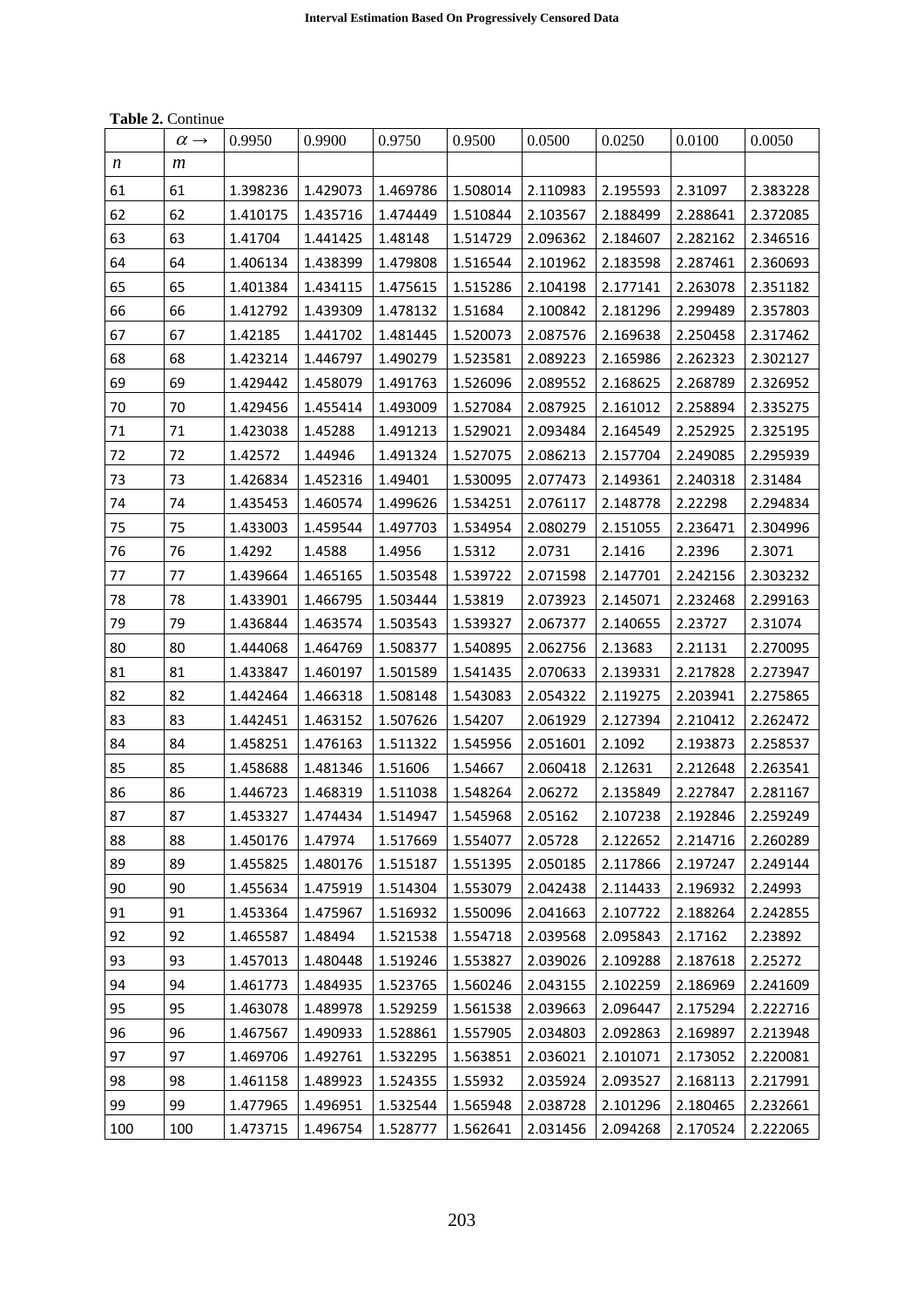| $\alpha \rightarrow$    | 0.9950   | 0.9900   | 0.9750            | 0.9500   | 0.0500  | 0.0250  | 0.0100  | 0.0050     |
|-------------------------|----------|----------|-------------------|----------|---------|---------|---------|------------|
| $\boldsymbol{m}$        |          |          |                   |          |         |         |         |            |
| 5                       | 1,02192  |          | 1,033878 1,060421 | 1,089206 | 3,04461 | 3,71747 | 4,66487 | $-5,70671$ |
| 6                       | 1,044445 | 1,060344 | 1,090297          | 1,122046 | 2,91189 | 3,40423 | 4,08536 | 4,81153    |
| $\overline{\mathbf{z}}$ | 1,060181 | 1,077478 | 1,115032          | 1,154945 | 2,83726 | 3,28627 | 3,93128 | 4,56873    |
| 8                       | 1,072864 | 1,095962 | 1,132289          | 1,173293 | 2,81675 | 3,31112 | 4,04694 | 4,63762    |
| 9                       | 1,087829 | 1,112013 | 1,15298           | 1,194758 | 2,75147 | 3,12351 | 3,72273 | 4,11033    |
| 10                      | 1,111126 | 1,132327 | 1,173743          | 1,218514 | 2,65883 | 2,9969  | 3,53432 | 3,87317    |
| 11                      | 1,123193 | 1,14801  | 1,194641          | 1,239866 | 2,65159 | 2,94393 | 3,36265 | 3,68719    |
| 12                      | 1,139119 | 1,163613 | 1,20738           | 1,255991 | 2,57613 | 2,86465 | 3,17647 | 3,44974    |
| 13                      | 1,156323 | 1,177634 | 1,223258          | 1,270395 | 2,54672 | 2,79798 | 3,18493 | 3,49918    |
| 14                      | 1,169664 | 1,195998 | 1,237282          | 1,27904  | 2,52888 | 2,79154 | 3,13772 | 3,35942    |
| 15                      | 1,175378 | 1,199656 | 1,244282          | 1,292598 | 2,50232 | 2,72614 | 3,01141 | 3,25936    |
| 16                      | 1,193654 | 1,218845 | 1,268764          | 1,313612 | 2,47659 | 2,7105  | 3,01006 | 3,30785    |
| 17                      | 1,197534 |          | 1,224502 1,270337 | 1,315338 | 2,44107 | 2,65596 | 2,96151 | 3,1884     |
| 18                      | 1,2112   | 1,236419 | 1,284827          | 1,329489 | 2,41317 | 2,62161 | 2,92087 | 3,17871    |
| 19                      | 1,215508 | 1,244054 | 1,289106          | 1,333301 | 2,38016 | 2,5587  | 2,83023 | 3,02366    |
| 20                      | 1,229164 | 1,254563 | 1,302852          | 1,347068 | 2,36792 | 2,55078 | 2,83237 | 3,05214    |
| 21                      | 1,223859 | 1,255289 | 1,304171          | 1,348883 | 2,3661  | 2,54465 | 2,78241 | 2,98338    |
| 22                      | 1,235733 | 1,262728 | 1,313928          | 1,360653 | 2,36844 | 2,56279 | 2,81725 | 3,0492     |
| 23                      | 1,244607 | 1,278833 | 1,325521          | 1,370086 | 2,35011 | 2,5209  | 2,75372 | 2,96142    |
| 24                      | 1,255644 | 1,27704  | 1,328501          | 1,374891 | 2,32254 | 2,49293 | 2,70741 | 2,90227    |
| 25                      | 1,257829 | 1,286877 | 1,339246          | 1,382568 | 2,32102 | 2,482   | 2,68355 | 2,82714    |
| 26                      | 1,260294 | 1,296192 | 1,340919          | 1,386363 | 2,29879 | 2,45918 | 2,66745 | 2,80528    |
| 27                      | 1,27144  | 1,298308 | 1,351922          | 1,395432 | 2,28011 | 2,41976 | 2,58232 | 2,72398    |
| 28                      | 1,27144  | 1,298308 | 1,351922          | 1,395432 | 2,28011 | 2,41976 | 2,58232 | 2,72398    |
| 29                      | 1,28743  | 1,315145 | 1,362633          | 1,404833 | 2,26921 | 2,39403 | 2,5685  | 2,77188    |
| 30                      | 1,284609 | 1,31915  | 1,362015          | 1,408667 | 2,26652 | 2,41327 | 2,60644 | 2,72102    |

**Table 3.** Estimated cut off points by regression analysis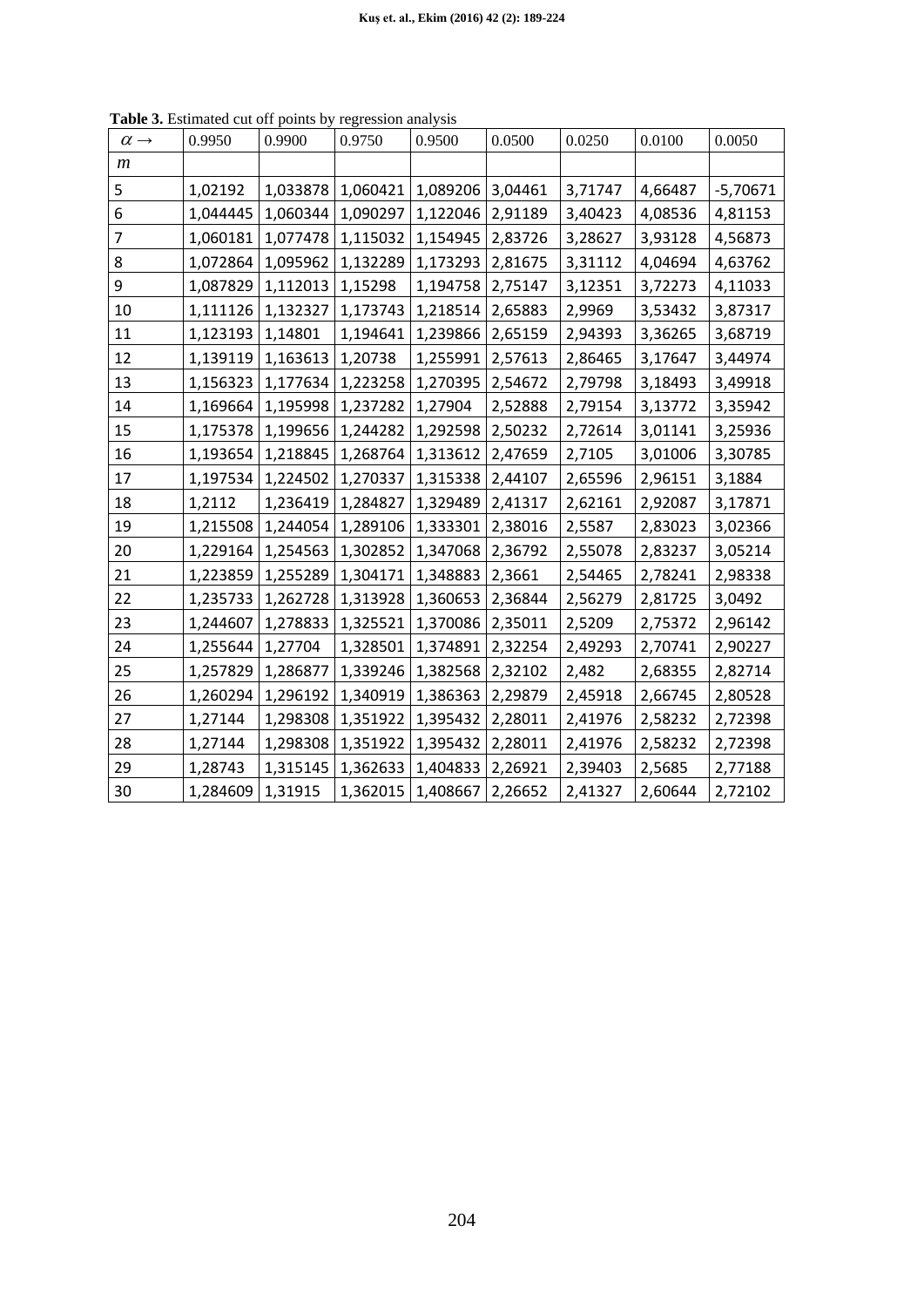| $\alpha \rightarrow$ | 0.9950   | 0.9900   | 0.9750            | 0.9500                        | 0.0500  | 0.0250  | 0.0100  | 0.0050  |
|----------------------|----------|----------|-------------------|-------------------------------|---------|---------|---------|---------|
| $\boldsymbol{m}$     |          |          |                   |                               |         |         |         |         |
| 31                   | 1,299134 | 1,329677 |                   | 1,376109   1,421359   2,25933 |         | 2,40027 | 2,58625 | 2,73827 |
| 32                   | 1,305955 | 1,329672 | 1,378151          | 1,421277                      | 2,2374  | 2,36047 | 2,54572 | 2,65024 |
| 33                   | 1,302553 | 1,331216 | 1,375976          | 1,423953 2,23349              |         | 2,36143 | 2,501   | 2,63145 |
| 34                   | 1,308452 | 1,341578 | 1,386071          | $1,430439$ 2,24356            |         | 2,38131 | 2,54968 | 2,67003 |
| 35                   | 1,321912 | 1,350967 | 1,395042          | 1,436219 2,21818              |         | 2,34721 | 2,49528 | 2,61917 |
| 36                   | 1,323    | 1,35053  | 1,396842          | 1,438781                      | 2,20805 | 2,32373 | 2,46633 | 2,5554  |
| 37                   | 1,319176 | 1,350367 | 1,394956          | 1,438745 2,2115               |         | 2,32416 | 2,46968 | 2,58438 |
| 38                   | 1,330021 | 1,362042 | 1,40167           | 1,445367                      | 2,20821 | 2,31196 | 2,44201 | 2,54888 |
| 39                   | 1,328581 | 1,360835 | 1,411756          | 1,451635                      | 2,18755 | 2,30092 | 2,45657 | 2,60759 |
| 40                   | 1,331483 | 1,359288 |                   | 1,409274   1,453983   2,19365 |         | 2,3162  | 2,45018 | 2,55559 |
| 41                   | 1,339752 | 1,37077  | 1,419473          | 1,462465 2,20831              |         | 2,31849 | 2,47018 | 2,56577 |
| 42                   | 1,345142 | 1,376126 | 1,417897          | 1,457133                      | 2,18695 | 2,28162 | 2,41244 | 2,51023 |
| 43                   | 1,35379  | 1,374159 | 1,419347          | 1,459506   2,17229            |         | 2,28888 | 2,414   | 2,5118  |
| 44                   | 1,345358 | 1,379889 | 1,424423          | 1,469275 2,17143              |         | 2,27373 | 2,41648 | 2,51329 |
| 45                   | 1,36096  | 1,38562  | 1,428995          | 1,469935 2,17479              |         | 2,28518 | 2,39821 | 2,51506 |
| 46                   | 1,367966 | 1,397075 | 1,43912           | 1,480355   2,16501            |         | 2,26317 | 2,38396 | 2,49198 |
| 47                   | 1,361418 | 1,388501 | 1,431467          | 1,47031                       | 2,17196 | 2,27418 | 2,3929  | 2,49967 |
| 48                   | 1,372246 | 1,395912 | 1,434644          | 1,476254 2,14844              |         | 2,26559 | 2,39381 | 2,51562 |
| 49                   | 1,380556 | 1,400504 | 1,447467          | 1,484852                      | 2,15139 | 2,2487  | 2,37924 | 2,45668 |
| 50                   | 1,387272 | 1,409206 | 1,447672          | 1,488963   2,13348            |         | 2,22923 | 2,35025 | 2,43094 |
| 51                   | 1,371469 | 1,402913 | 1,446362          | 1,483736 2,1467               |         | 2,23356 | 2,3615  | 2,45007 |
| 52                   | 1,372114 | 1,397266 | 1,447761          | 1,491017                      | 2,14215 | 2,23285 | 2,33871 | 2,43272 |
| 53                   | 1,376118 | 1,403543 | 1,448109          | 1,489631 2,1422               |         | 2,22908 | 2,33742 | 2,44911 |
| 54                   | 1,387959 | 1,413436 | 1,453039          | 1,49289                       | 2,14202 | 2,2224  | 2,33946 | 2,43651 |
| 55                   | 1,392857 | 1,417168 | 1,461628          | 1,497945 2,1292               |         | 2,21525 | 2,32702 | 2,40143 |
| 56                   | 1,396395 | 1,421909 | 1,459609          | 1,494937 2,12149              |         | 2,19536 | 2,31044 | 2,38819 |
| 57                   | 1,397148 | 1,42014  | 1,46011           | 1,501211 2,12224              |         | 2,2058  | 2,29439 | 2,35545 |
| 58                   | 1,399493 | 1,426299 | 1,463544          | 1,505227                      | 2,11809 | 2,20631 | 2,31332 | 2,4025  |
| 59                   | 1,395727 | 1,421948 | 1,464151          | 1,503407                      | 2,11188 | 2,20158 | 2,32214 | 2,4201  |
| 60                   | 1,394605 |          | 1,427493 1,469287 | 1,50743                       | 2,11169 | 2,19472 | 2,30957 | 2,38648 |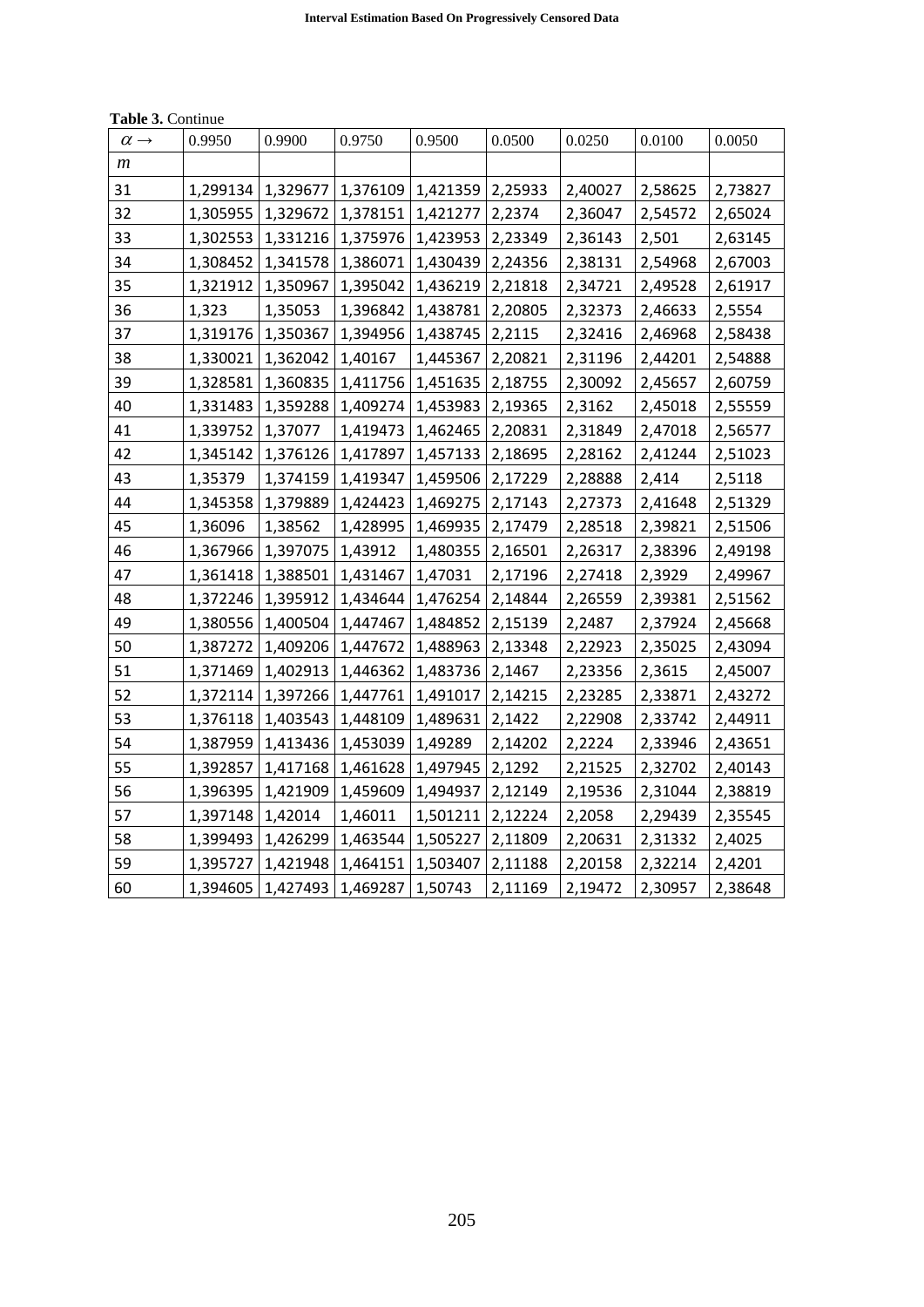| <b>Table 3. Continue</b> |  |
|--------------------------|--|
|--------------------------|--|

| $\alpha \rightarrow$ | 0.9950           | 0.9900                                    | 0.9750   | 0.9500                        | 0.0500  | 0.0250  | 0.0100  | 0.0050  |
|----------------------|------------------|-------------------------------------------|----------|-------------------------------|---------|---------|---------|---------|
| $\boldsymbol{m}$     |                  |                                           |          |                               |         |         |         |         |
| 61                   |                  | 1,398236   1,429073                       |          | 1,469786   1,508014   2,11098 |         | 2,19559 | 2,31097 | 2,38323 |
| 62                   | 1,410175         | 1,435716                                  |          | 1,474449   1,510844           | 2,10357 | 2,1885  | 2,28864 | 2,37208 |
| 63                   | 1,41704          | 1,441425                                  | 1,48148  | 1,514729                      | 2,09636 | 2,18461 | 2,28216 | 2,34652 |
| 64                   | 1,406134         | 1,438399                                  | 1,479808 | 1,516544                      | 2,10196 | 2,1836  | 2,28746 | 2,36069 |
| 65                   |                  | 1,401384 1,434115                         |          | 1,475615   1,515286           | 2,1042  | 2,17714 | 2,26308 | 2,35118 |
| 66                   | 1,412792         | 1,439309                                  | 1,478132 | 1,51684                       | 2,10084 | 2,1813  | 2,29949 | 2,3578  |
| 67                   | 1,42185          | 1,441702                                  | 1,481445 | 1,520073                      | 2,08758 | 2,16964 | 2,25046 | 2,31746 |
| 68                   |                  | 1,423214 1,446797                         |          | 1,490279   1,523581           | 2,08922 | 2,16599 | 2,26232 | 2,30213 |
| 69                   | 1,429442         | 1,458079                                  | 1,491763 | 1,526096                      | 2,08955 | 2,16863 | 2,26879 | 2,32695 |
| 70                   | 1,429456         | 1,455414                                  | 1,493009 | 1,527084                      | 2,08792 | 2,16101 | 2,25889 | 2,33528 |
| 71                   | 1,423038         | 1,45288                                   | 1,491213 | 1,529021                      | 2,09348 | 2,16455 | 2,25293 | 2,3252  |
| 72                   | 1,42572          | 1,44946                                   |          | 1,491324   1,527075           | 2,08621 | 2,1577  | 2,24908 | 2,29594 |
| 73                   | 1,426834         | 1,452316                                  | 1,49401  | 1,530095                      | 2,07747 | 2,14936 | 2,24032 | 2,31484 |
| 74                   | 1,435453         | 1,460574                                  |          | 1,499626   1,534251           | 2,07612 | 2,14878 | 2,22298 | 2,29483 |
| 75                   |                  | 1,433003   1,459544                       | 1,497703 | 1,534954                      | 2,08028 | 2,15106 | 2,23647 | 2,305   |
| 76                   | 1,4292           | 1,4588                                    | 1,4956   | 1,5312                        | 2,0731  | 2,1416  | 2,2396  | 2,3071  |
| 77                   |                  | 1,439664   1,465165                       | 1,503548 | 1,539722                      | 2,0716  | 2,1477  | 2,24216 | 2,30323 |
| 78                   | 1,433901         | 1,466795                                  | 1,503444 | 1,53819                       | 2,07392 | 2,14507 | 2,23247 | 2,29916 |
| 79                   | 1,436844         | 1,463574                                  |          | 1,503543   1,539327           | 2,06738 | 2,14066 | 2,23727 | 2,31074 |
| 80                   |                  | 1,444068   1,464769                       | 1,508377 | 1,540895                      | 2,06276 | 2,13683 | 2,21131 | 2,27009 |
| 81                   | 1,433847         | 1,460197                                  | 1,501589 | 1,541435                      | 2,07063 | 2,13933 | 2,21783 | 2,27395 |
| 82                   | 1,442464         | 1,466318                                  | 1,508148 | 1,543083                      | 2,05432 | 2,11927 | 2,20394 | 2,27586 |
| 83                   | 1,442451         | 1,463152                                  | 1,507626 | 1,54207                       | 2,06193 | 2,12739 | 2,21041 | 2,26247 |
| 84                   | 1,458251         | 1,476163                                  | 1,511322 | 1,545956                      | 2,0516  | 2,1092  | 2,19387 | 2,25854 |
| 85                   |                  | 1,458688   1,481346                       | 1,51606  | 1,54667                       | 2,06042 | 2,12631 | 2,21265 | 2,26354 |
| 86                   | 1,446723         | 1,468319                                  |          | 1,511038   1,548264           | 2,06272 | 2,13585 | 2,22785 | 2,28117 |
| 87                   |                  | 1,453327   1,474434   1,514947   1,545968 |          |                               | 2,05162 | 2,10724 | 2,19285 | 2,25925 |
| 88                   | 1,450176 1,47974 |                                           | 1,517669 | 1,554077                      | 2,05728 | 2,12265 | 2,21472 | 2,26029 |
| 89                   | 1,455825         | 1,480176                                  | 1,515187 | 1,551395                      | 2,05018 | 2,11787 | 2,19725 | 2,24914 |
| 90                   | 1,455634         | 1,475919                                  | 1,514304 | 1,553079                      | 2,04244 | 2,11443 | 2,19693 | 2,24993 |
| 91                   | 1,453364         | 1,475967                                  |          | 1,516932   1,550096           | 2,04166 | 2,10772 | 2,18826 | 2,24285 |
| 92                   | 1,465587         | 1,48494                                   |          | 1,521538   1,554718           | 2,03957 | 2,09584 | 2,17162 | 2,23892 |
| 93                   | 1,457013         | 1,480448                                  | 1,519246 | 1,553827                      | 2,03903 | 2,10929 | 2,18762 | 2,25272 |
| 94                   | 1,461773         | 1,484935                                  | 1,523765 | 1,560246                      | 2,04316 | 2,10226 | 2,18697 | 2,24161 |
| 95                   | 1,463078         | 1,489978                                  | 1,529259 | 1,561538                      | 2,03966 | 2,09645 | 2,17529 | 2,22272 |
| 96                   | 1,467567         | 1,490933                                  | 1,528861 | 1,557905                      | 2,0348  | 2,09286 | 2,1699  | 2,21395 |
| 97                   |                  | 1,469706   1,492761                       | 1,532295 | 1,563851                      | 2,03602 | 2,10107 | 2,17305 | 2,22008 |
| 98                   |                  | 1,461158   1,489923                       | 1,524355 | 1,55932                       | 2,03592 | 2,09353 | 2,16811 | 2,21799 |
| 99                   | 1,477965         | 1,496951                                  | 1,532544 | 1,565948                      | 2,03873 | 2,1013  | 2,18047 | 2,23266 |
| 100                  | 1,473715         | 1,496754                                  | 1,528777 | 1,562641                      | 2,03146 | 2,09427 | 2,17052 | 2,22207 |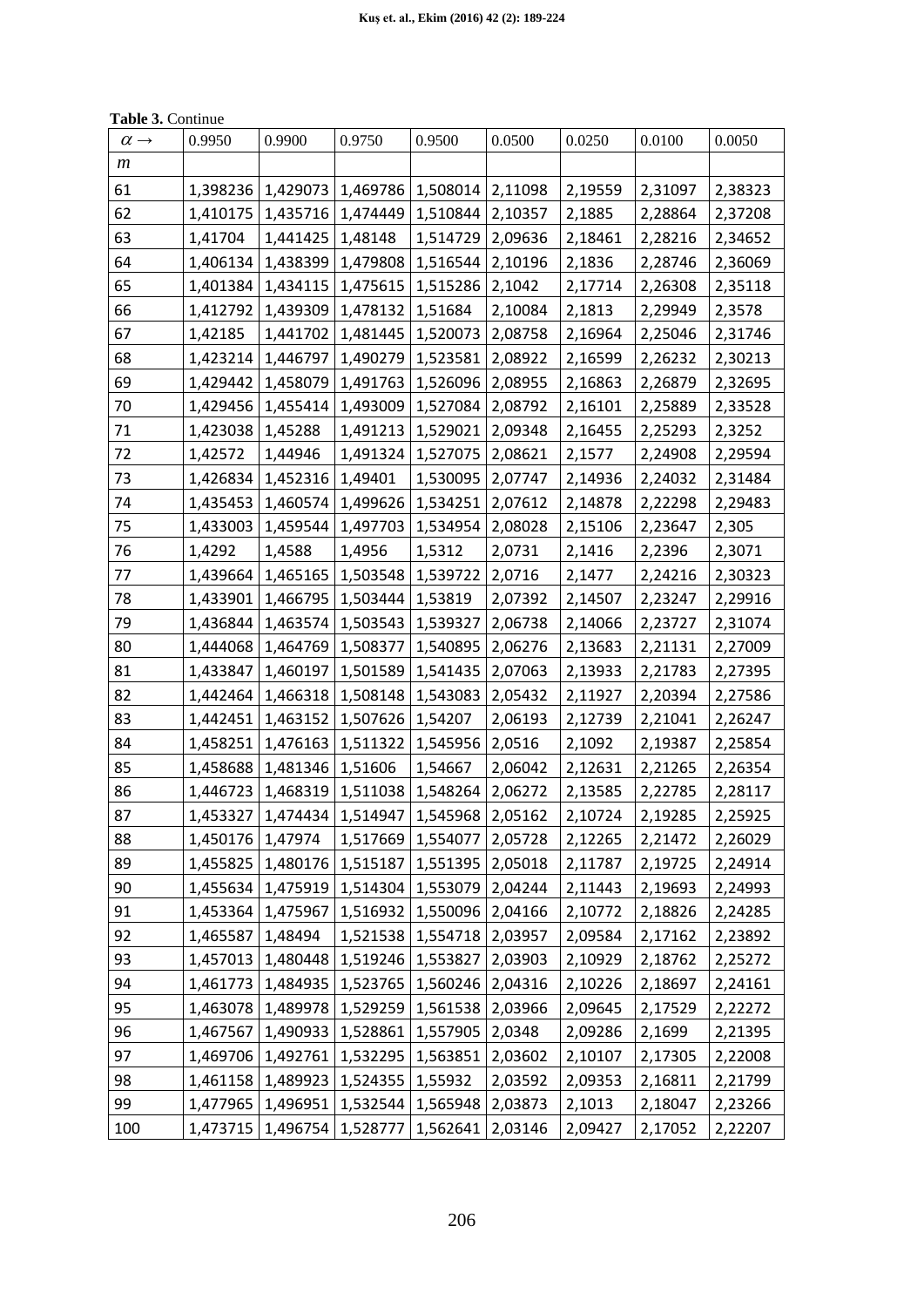**Analyis 1.** The model estimated for  $\alpha = 0.99$  is given below. In the estimated model, C1 is sample size of *n*, C<sub>2</sub> is the desired cut off value.

#### **Curve Fit Report**

Dependent alpha=0,99

**Model Estimation Section**

| <b>Parameter</b>                                                                              | <b>Parameter</b>                                                                                                                                                              | <b>Asymptotic</b>     | Lower        | Upper        |
|-----------------------------------------------------------------------------------------------|-------------------------------------------------------------------------------------------------------------------------------------------------------------------------------|-----------------------|--------------|--------------|
| <b>Name</b>                                                                                   | <b>Estimate</b>                                                                                                                                                               | <b>Standard Error</b> | 95% C.L.     | 95% C.L.     |
| A                                                                                             | 1,572425                                                                                                                                                                      | 1,918742E-02          | 1,534317     | 1,610533     |
| B                                                                                             | 0,7438802                                                                                                                                                                     | 0.043417              | 0,6576502    | 0,8301101    |
| C                                                                                             | 3,815007E-02                                                                                                                                                                  | 1,810748E-03          | 3,455377E-02 | 4,174637E-02 |
| D                                                                                             | 0.5508873                                                                                                                                                                     | 4,583861E-02          | 0,4598479    | 0,6419268    |
| Dependent<br>Independent<br>Model<br>R-Squared<br><b>Iterations</b><br><b>Estimated Model</b> | C <sub>2</sub><br>C1<br>$C2=A-(A-B)*EXP(-(C* C1 )^AD)$<br>0.997904<br>5<br>$(1.572425)$ - $((1.572425)$ - $(0.7438802))^*$ EXP $(-(3.815007E-02)^*$ $(ABS(C1))$ $(0.5508873)$ |                       |              |              |

#### **Plot Section**

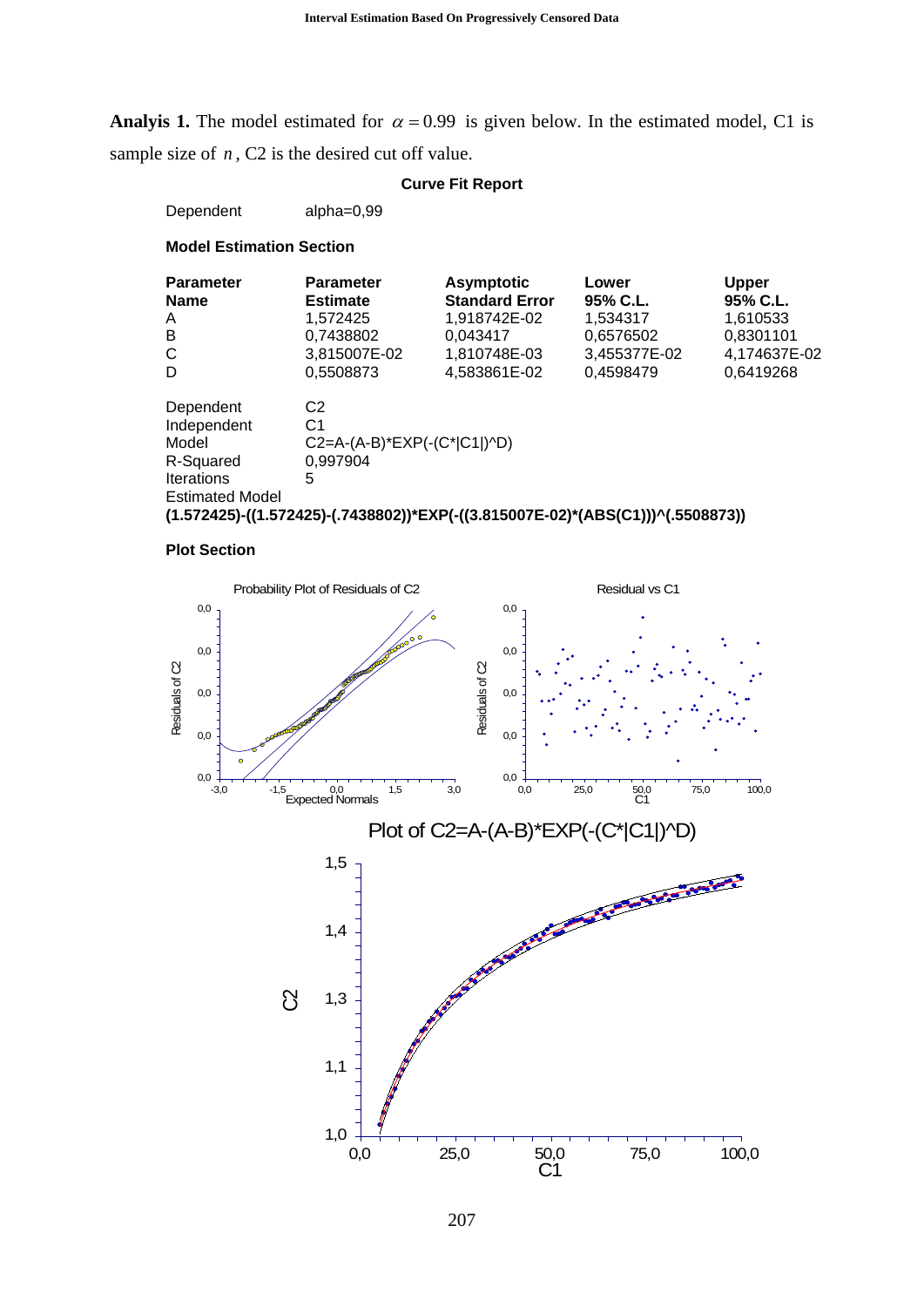**Analyis 2.** The model estimated for  $\alpha = 0.975$  is given below. In the estimated model, C1 is sample size of *n*, C3 is the desired cut off value.

### **Curve Fit Report**

Dependent alpha=0,975

| <b>Parameter</b><br><b>Name</b>                                                                       | <b>Parameter</b><br><b>Estimate</b> | <b>Asymptotic</b><br><b>Standard Error</b> | Lower<br>95% C.L. | <b>Upper</b><br>95% C.L. |
|-------------------------------------------------------------------------------------------------------|-------------------------------------|--------------------------------------------|-------------------|--------------------------|
| A                                                                                                     | 1,585828                            | 1,351398E-02                               | 1.558988          | 1,612668                 |
| B                                                                                                     | 0.6947767                           | 0.043154                                   | 0,6090692         | 0,7804843                |
| C                                                                                                     | 4,779498E-02                        | 2,677602E-03                               | 4,247703E-02      | 5,311292E-02             |
| D                                                                                                     | 0,5212668                           | 3,535855E-02                               | 0,4510416         | 0,5914919                |
| Dependent                                                                                             | C <sub>3</sub>                      |                                            |                   |                          |
| Independent                                                                                           | C1                                  |                                            |                   |                          |
| Model                                                                                                 | $C3=A-(A-B)*EXP(-(C* C1 )^AD)$      |                                            |                   |                          |
| R-Squared                                                                                             | 0.998702                            |                                            |                   |                          |
| <b>Iterations</b>                                                                                     | 5                                   |                                            |                   |                          |
| <b>Estimated Model</b>                                                                                |                                     |                                            |                   |                          |
| $(1.585828)$ - $((1.585828)$ - $(.6947767))^*$ EXP $(-(4.779498E-02)^*(ABB(C1))$ ) $\land (.5212668)$ |                                     |                                            |                   |                          |

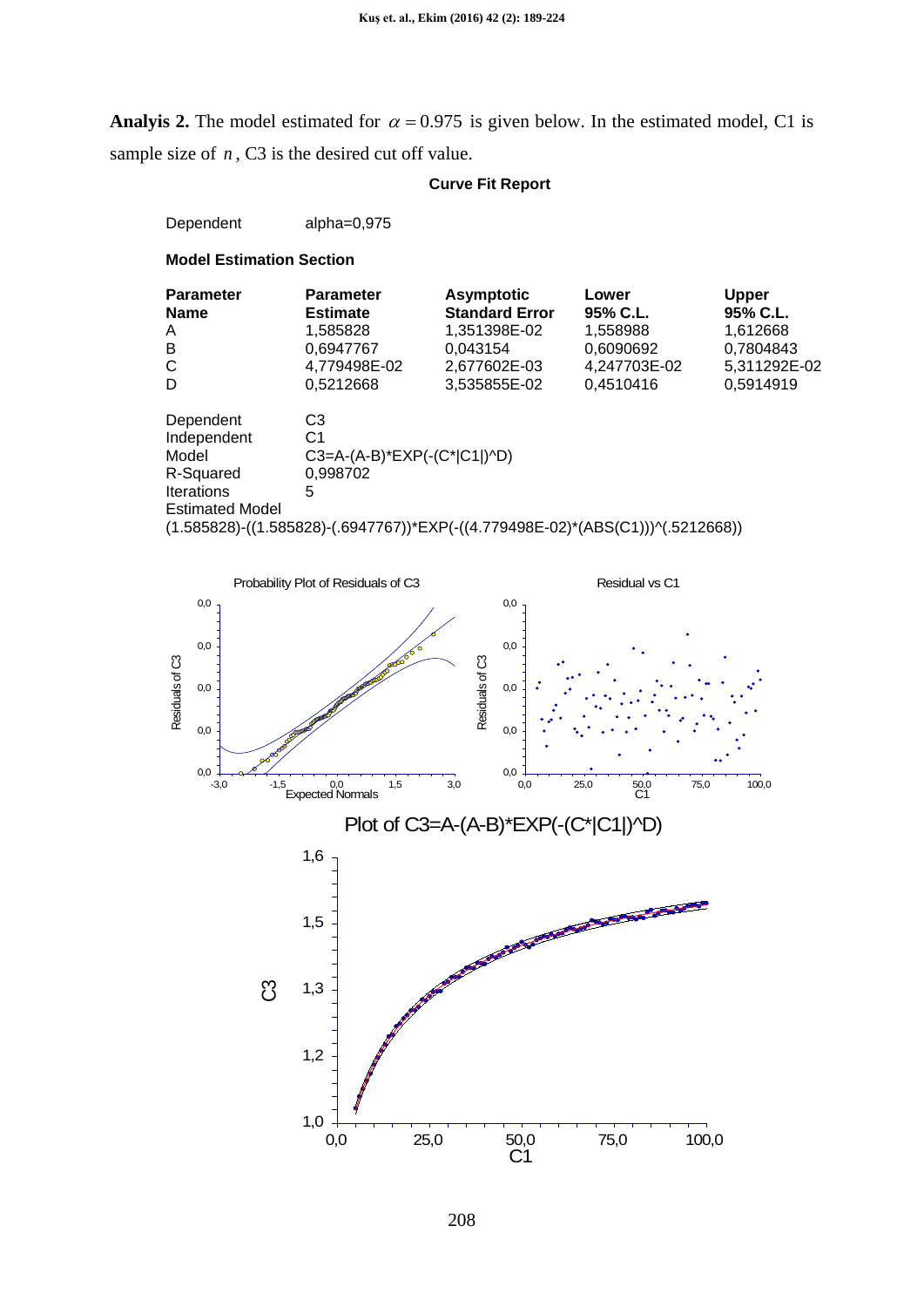**Analyis 3.** The model estimated for  $\alpha = 0.95$  is given below. In the estimated model, C1 is sample size of *n*, C<sub>4</sub> is the desired cut off value.

### **Curve Fit Report**

Dependent alpha=0,95

| <b>Parameter</b><br><b>Name</b> | <b>Parameter</b><br><b>Estimate</b>                                                                  | <b>Asymptotic</b><br><b>Standard Error</b> | Lower<br>95% C.L. | Upper<br>95% C.L. |
|---------------------------------|------------------------------------------------------------------------------------------------------|--------------------------------------------|-------------------|-------------------|
| A                               | 1.634777                                                                                             | 1.299179E-02                               | 1,608974          | 1.66058           |
| B                               | 0,4651898                                                                                            | 7,827758E-02                               | 0,3097237         | 0,6206558         |
| C                               | 8,551861E-02                                                                                         | 1,058859E-02                               | 6,448875E-02      | 0,1065485         |
| D                               | 0,4104668                                                                                            | 3,023028E-02                               | 0,3504269         | 0,4705068         |
| Dependent                       | C4                                                                                                   |                                            |                   |                   |
| Independent                     | C1                                                                                                   |                                            |                   |                   |
| Model                           | $C4 = A-(A-B)*EXP(-(C* C1 )^D)$                                                                      |                                            |                   |                   |
| R-Squared                       | 0.999186                                                                                             |                                            |                   |                   |
| Iterations                      | 9                                                                                                    |                                            |                   |                   |
| <b>Estimated Model</b>          |                                                                                                      |                                            |                   |                   |
|                                 | $(1.634777)$ - $((1.634777)$ - $(.4651898))^*$ EXP $(-(8.551861E-02)^*(ABS(C1))$ ) $\vee(.4104668))$ |                                            |                   |                   |

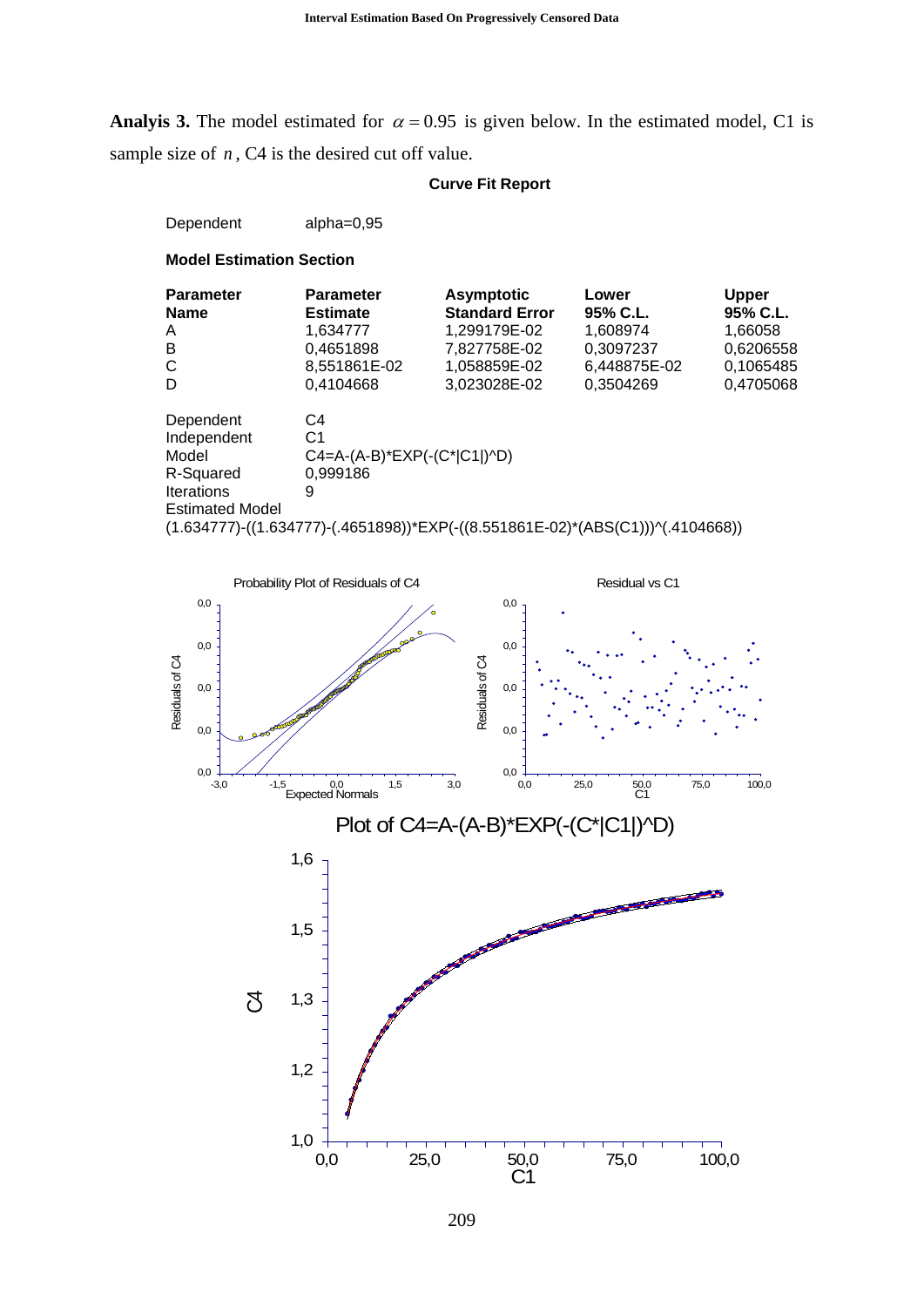**Analyis 4.** The model estimated for  $\alpha = 0.90$  is given below. In the estimated model, C1 is sample size of *n*, C5 is the desired cut off value.

### **Curve Fit Report**

Dependent alpha=0,90

| <b>Parameter</b>       | <b>Parameter</b>            | <b>Asymptotic</b>                                                                                         | Lower        | <b>Upper</b> |
|------------------------|-----------------------------|-----------------------------------------------------------------------------------------------------------|--------------|--------------|
| <b>Name</b>            | <b>Estimate</b>             | <b>Standard Error</b>                                                                                     | 95% C.L.     | 95% C.L.     |
| A                      | 1,672461                    | 1,203583E-02                                                                                              | 1,648556     | 1,696365     |
| B                      | 6,269884E-02                | 0,1567126                                                                                                 | $-0,2485458$ | 0,3739435    |
| C                      | 0,2073718                   | 5,260377E-02                                                                                              | 0,1028962    | 0,3118474    |
| D                      | 0,3265727                   | 2,701914E-02                                                                                              | 0,2729104    | 0,380235     |
| Dependent              | C5                          |                                                                                                           |              |              |
| Independent            | C1                          |                                                                                                           |              |              |
| Model                  | C5=A-(A-B)*EXP(-(C* C1 )^D) |                                                                                                           |              |              |
| R-Squared              | 0,999430                    |                                                                                                           |              |              |
| <b>Iterations</b>      | 44                          |                                                                                                           |              |              |
| <b>Estimated Model</b> |                             |                                                                                                           |              |              |
|                        |                             | $(1.672461)$ - $((1.672461)$ - $(6.269884E-02))$ *EXP $(-(1.2073718)$ * $(ABS(C1))$ ) $\vee$ $(.3265727)$ |              |              |





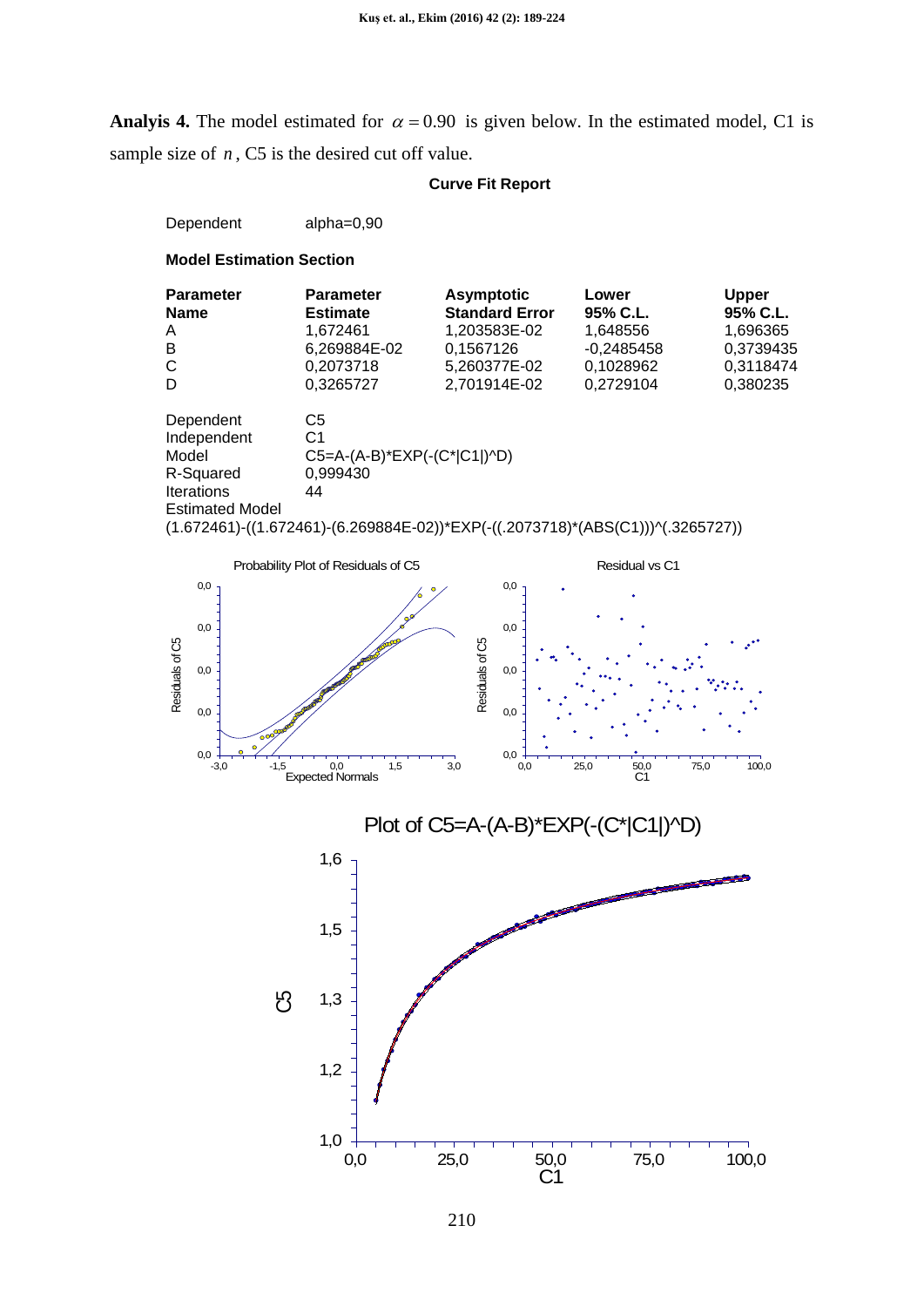**Analyis 5.** The model estimated for  $\alpha = 0.10$  is given below. In the estimated model, C1 is sample size of *n*, C6 is the desired cut off value.

#### **Curve Fit Report**

Dependent alpha=0,10

**Model Estimation Section**

| <b>Parameter</b><br><b>Name</b> | <b>Parameter</b><br><b>Estimate</b> | <b>Asymptotic</b><br><b>Standard Error</b> | Lower<br>95% C.L.                                                                                                                | Upper<br>95% C.L. |
|---------------------------------|-------------------------------------|--------------------------------------------|----------------------------------------------------------------------------------------------------------------------------------|-------------------|
| A                               | -1.923085                           | 2,135232E-02                               | $-1.965493$                                                                                                                      | -1,880678         |
| B                               | $-15,66164$                         | 8.009557                                   | -31,56931                                                                                                                        | 0,2460351         |
| C                               | 13,87601                            | 27,07766                                   | -39,90255                                                                                                                        | 67,65457          |
| D                               | 0,2166733                           | 4,676172E-02                               | 0,1238005                                                                                                                        | 0,3095461         |
| Dependent                       | C6                                  |                                            |                                                                                                                                  |                   |
| Independent                     | C1                                  |                                            |                                                                                                                                  |                   |
| Model                           | C6=A-(A-B)*EXP(-(C* C1 )^D)         |                                            |                                                                                                                                  |                   |
| R-Squared                       | 0.997967                            |                                            |                                                                                                                                  |                   |
| <b>Iterations</b>               | 239                                 |                                            |                                                                                                                                  |                   |
| <b>Estimated Model</b>          |                                     |                                            |                                                                                                                                  |                   |
|                                 |                                     |                                            | $(-1.923085)$ - $((-1.923085)$ - $(-15.66164))^*$ EXP $(-(13.87601)^*$ (ABS $(C1))$ ) <sup><math>\land</math></sup> $(.2166733)$ |                   |



0,0 25,0 50,0 75,0 100,0

 $50,0$ <br>C1

 $-3,2 + 0,0$ 

-2,9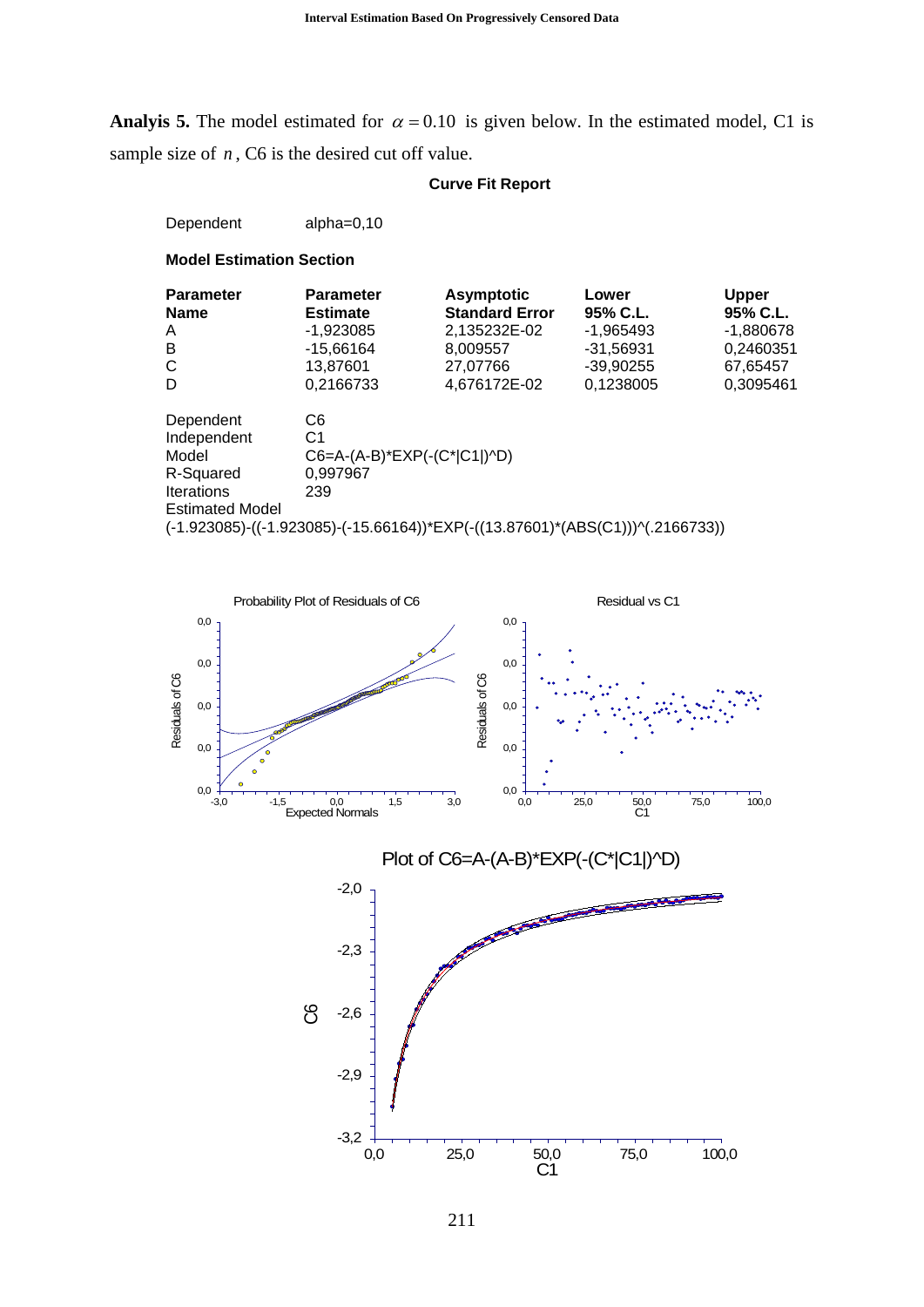**Analyis 6.** The model estimated for  $\alpha = 0.05$  is given below. In the estimated model, C1 is sample size of *n*, C7 is the desired cut off value.

### **Curve Fit Report**

Dependent alpha=0,05

| <b>Parameter</b><br><b>Name</b> | <b>Parameter</b><br><b>Estimate</b>                                         | Asymptotic<br><b>Standard Error</b> | Lower<br>95% C.L. | <b>Upper</b><br>95% C.L. |
|---------------------------------|-----------------------------------------------------------------------------|-------------------------------------|-------------------|--------------------------|
| A                               | $-1.941461$                                                                 | 3,948557E-02                        | 2,019883          | -1.863039                |
| B                               | -474,0543                                                                   | 1615,416                            | $-3682.41$        | 2734,301                 |
| C                               | 385831                                                                      | 5412299                             | $-1,036346E+07$   | 1,113512E+07             |
| D                               | 0,1190874                                                                   | 7,480658E-02                        | 2,948492E-02      | 0,2676597                |
| Dependent                       | C7                                                                          |                                     |                   |                          |
| Independent                     | C1                                                                          |                                     |                   |                          |
| Model                           | $C7=A-(A-B)*EXP(-(C* C1 )^AD)$                                              |                                     |                   |                          |
| R-Squared                       | 0.996498                                                                    |                                     |                   |                          |
| <b>Iterations</b>               | 1000                                                                        |                                     |                   |                          |
| <b>Estimated Model</b>          |                                                                             |                                     |                   |                          |
|                                 | (-1.941461)-((-1.941461)-(-474.0543))*EXP(-((385831)*(ABS(C1)))^(.1190874)) |                                     |                   |                          |

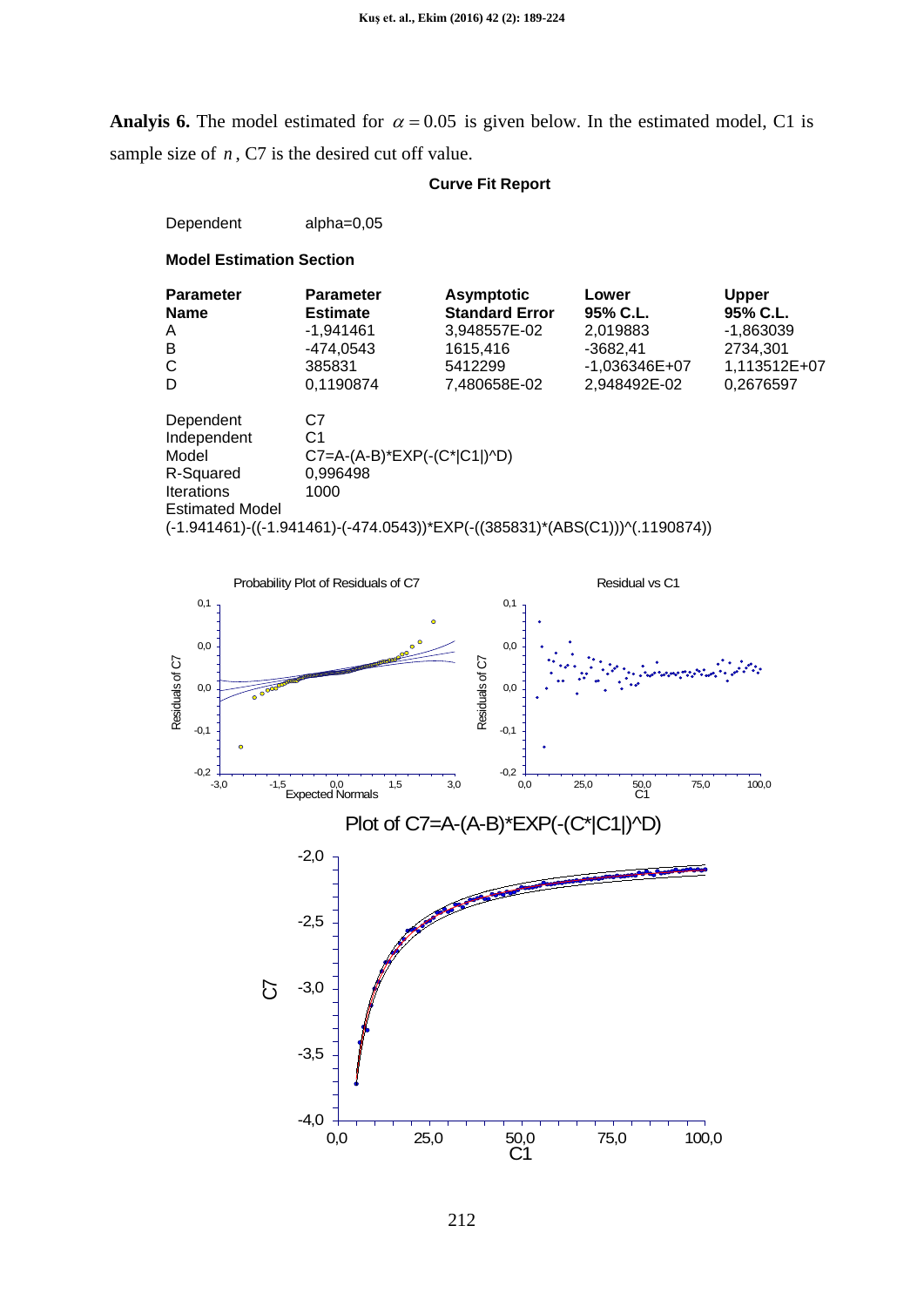**Analyis 7.** The model estimated for  $\alpha = 0.025$  is given below. In the estimated model, C1 is sample size of *n*, C8 is the desired cut off value.

#### **Curve Fit Report**

Dependent alpha=0,025





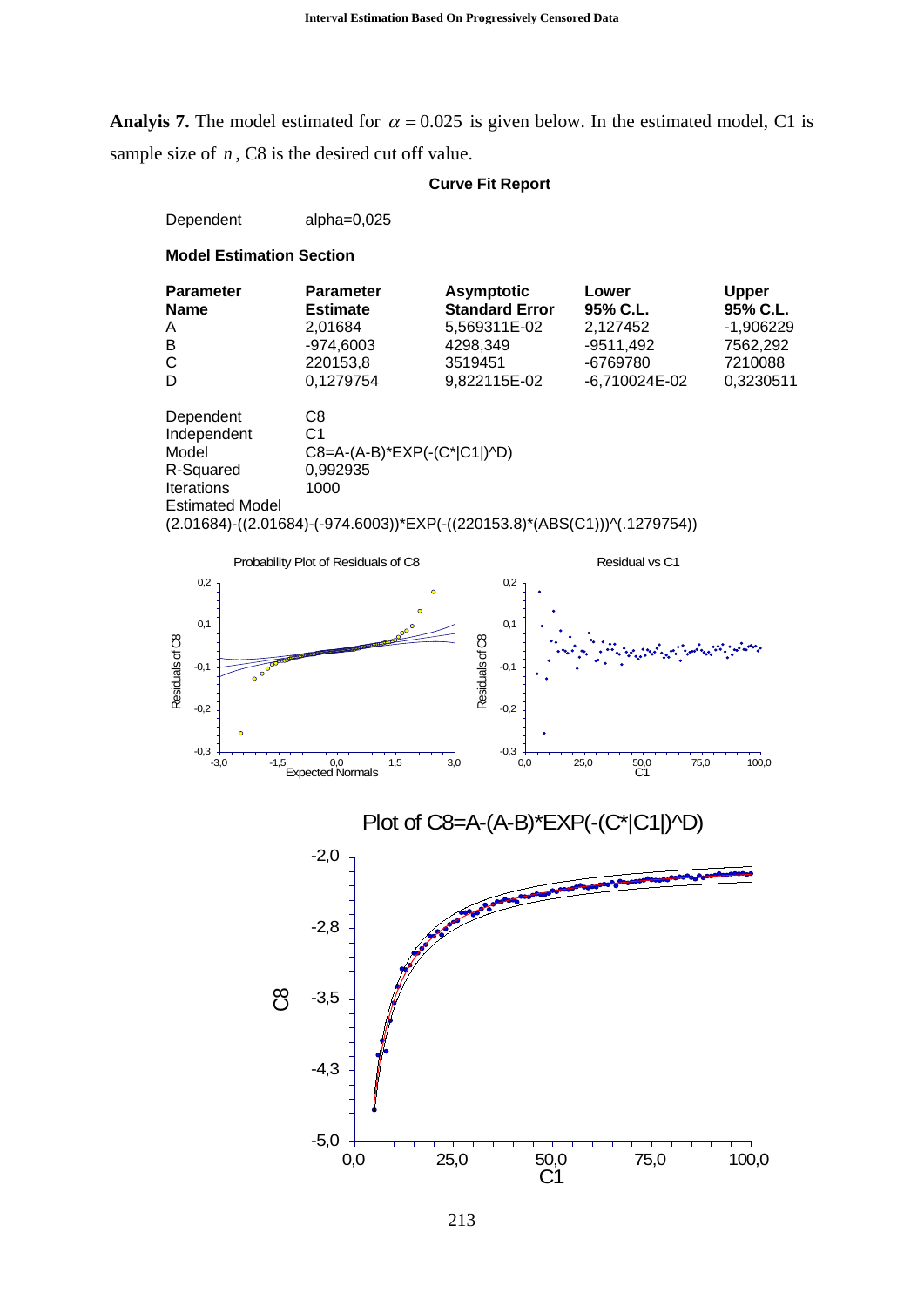**Analyis 8.** The model estimated for  $\alpha = 0.01$  is given below. In the estimated model, C1 is sample size of *n*, C9 is the desired cut off value.

### **Curve Fit Report**

Dependent alpha=0,010







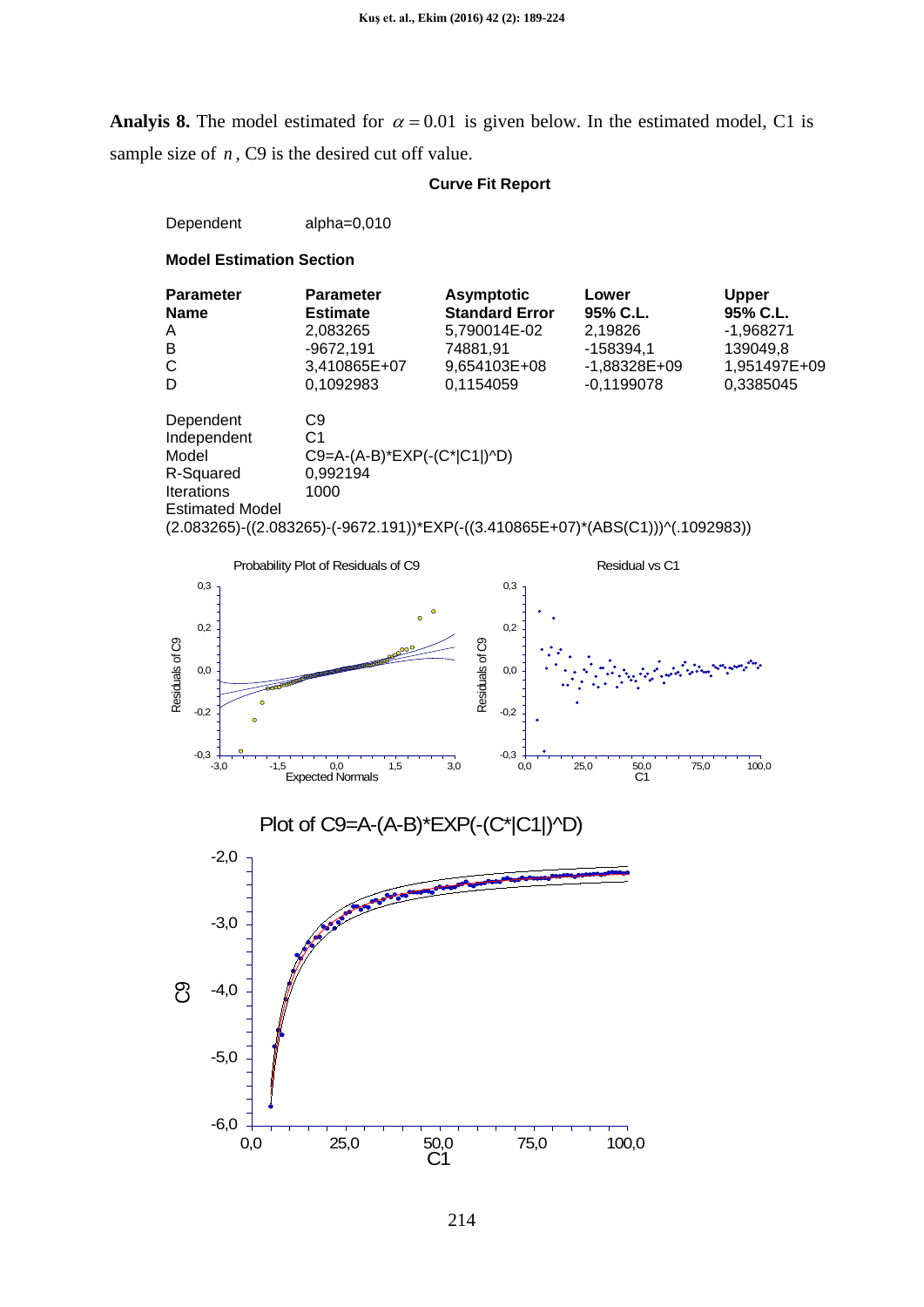# **3. Interval Estimation Under Progressive Censoring**

censored sample.

#### **3.1. Weibull Case**

In this section, interval estimation is discussed for Weibull, Burr XII and Gompertz distribution based on progressive

The pdf and cdf of Weibull dsitribution are given, respectively, by

$$
f(x) = \beta \lambda^{-\beta} x^{\beta - 1} \exp\left\{-\left(\lambda^{-1} x\right)^{\beta}\right\} \quad , \quad x > 0 \quad , \quad \lambda > 0 \quad , \quad \beta > 0 \tag{3}
$$

$$
F(x) = 1 - \exp\left\{-\left(\lambda^{-1}x\right)^{\beta}\right\}.
$$
 (4)

Let  $X_{1:m:n}^{\mathbf{R}} < X_{2:m:n}^{\mathbf{R}} < \cdots < X_{m:m:n}^{\mathbf{R}}$  be the progressive censored order statistics from Weibull distribution. Let us define following transformation.

 $R_{m,n} = \left(\frac{X_{i,m,n}^R}{i}\right)^{\nu}, \quad i = 1, 2, K, m.$  (5)

 $Y_{i,mn}^{\mathbf{R}} = \left(\frac{X_{i,mn}^{\mathbf{R}}}{2}\right)^{\beta}, \quad i = 1, 2, \mathbf{K}, m$  $=\left(\frac{X_{i:m:n}^{\mathbf{R}}}{\lambda}\right)^{\nu}, \quad i=$ 

 $(\lambda)$ 

It is easily seen that  $Y_{i:m:n}^{\mathbf{R}}$ ,  $i = 1, 2, \mathbf{K}$ , *m* are standard exponential progressive censored order statistics. The Eq. (5) is substitute in (2) then one can obtain following pivot:

$$
\Phi(\beta) = \frac{\sum_{i=1}^{m} (1+r_i) Y_i / n}{\prod_{i=1}^{m} Y_i^{(1+r_i)/n}} = \frac{\sum_{i=1}^{m} \left\{ (1+r_i) \left( \frac{X_i}{\lambda} \right)^{\beta} \right\} / n}{\prod_{i=1}^{m} \left\{ \left( \frac{X_i}{\lambda} \right)^{\beta} \right\}^{(1+r_i)/n}}
$$

$$
= \frac{\sum_{i=1}^{m} (1+r_i) (X_i)^{\beta} / n}{\prod_{i=1}^{m} (X_i)^{\beta} (1+r_i)/n}
$$
(6)

where  $X_i$  and  $Y_i$  are used instead of  $X_{i:m:n}^R$ and  $Y_{i:m:n}^{\mathbf{R}}$  for abbreviation respectively and this notation will be used in later sections.

Confidence interval for parameter  $\beta$  can be obtained using pivot (6). Confidence interval for parameter  $\beta$  with confidence level  $(1-\alpha)\%$  is

$$
P\left(\Phi^*_{1-\alpha/2} < \frac{\sum_{i=1}^m (1+r_i)(X_i^{\beta})/n}{\prod_{i=1}^m (X_i^{\beta})^{(1+r_i)/n}} < \Phi^*_{\alpha/2}\right) = 1 - \alpha \tag{7}
$$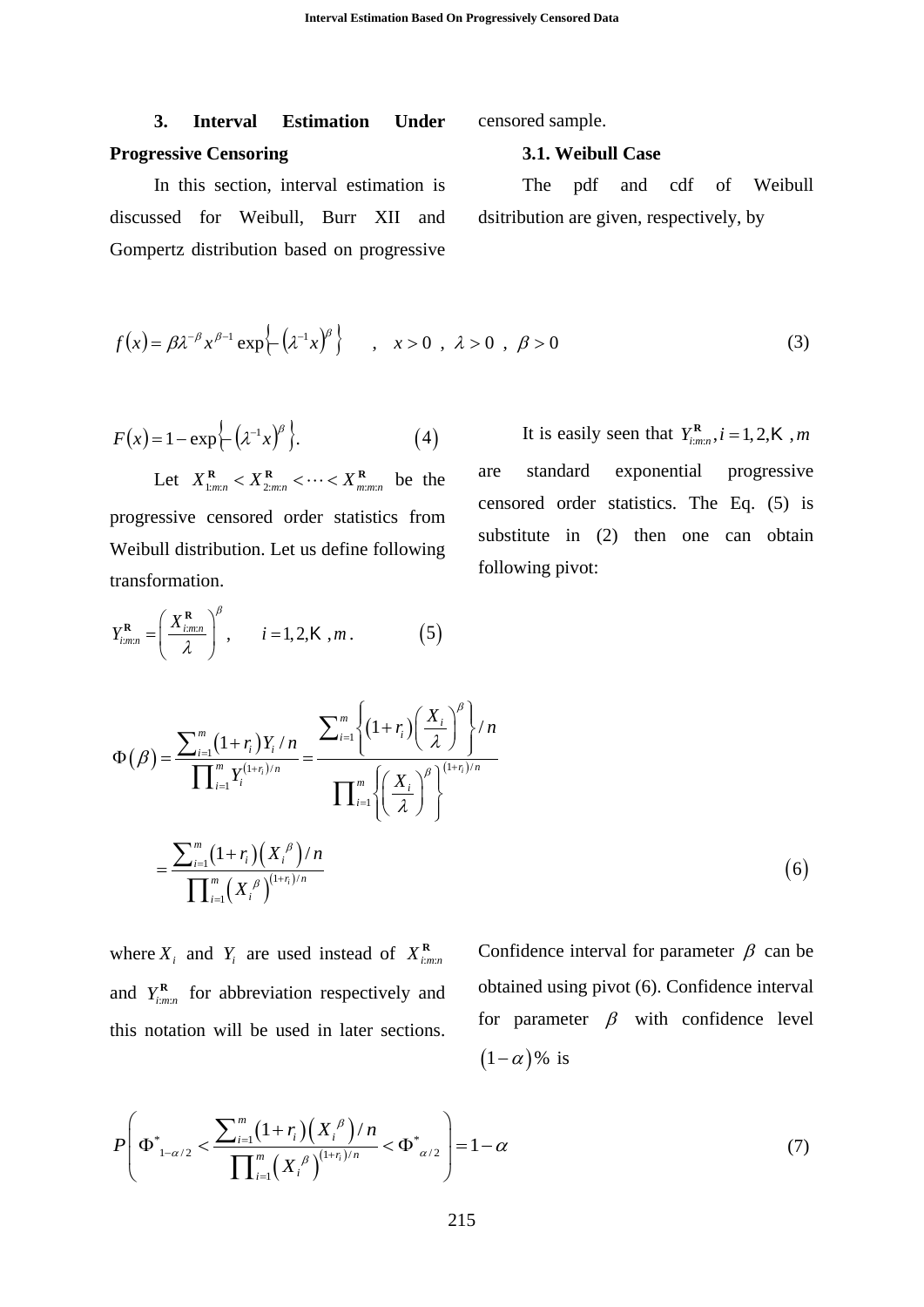where  $\Phi_a^*$  is quantile which satisfies  $P(\Phi > \Phi_a^*) = a$  Akdoğan et al. (2013).

If the pivot (6) is strictly monotone in  $\beta$  then the upper bound and lower bound of the confidence interval (7) can be obtined uniqely. In this paper, it can not proved the strictly monotonicity of (6) in  $\beta$ . But some figures of (6) are provided for different patern of data and censoring schemes. From Figs.1-3. it can be conclude that pivot (6) seems to be strictly increasing but this does not mean that ways exactly.



**Fig 1.** Plot of (6) for  $x_i = 0.1, 0.3, 2.4, 3.2$ ,  $n = 8$   $m = 4$  and  $\mathbf{R} = (1, 0, 2, 1)$ 



**Fig 2.** Plot of (6) for  $x_i = 1.2, 3.2, 6.5, 7.8$ ,  $n = 8$ ,  $m = 4$  and  $\mathbf{R} = (1,0,2,1)$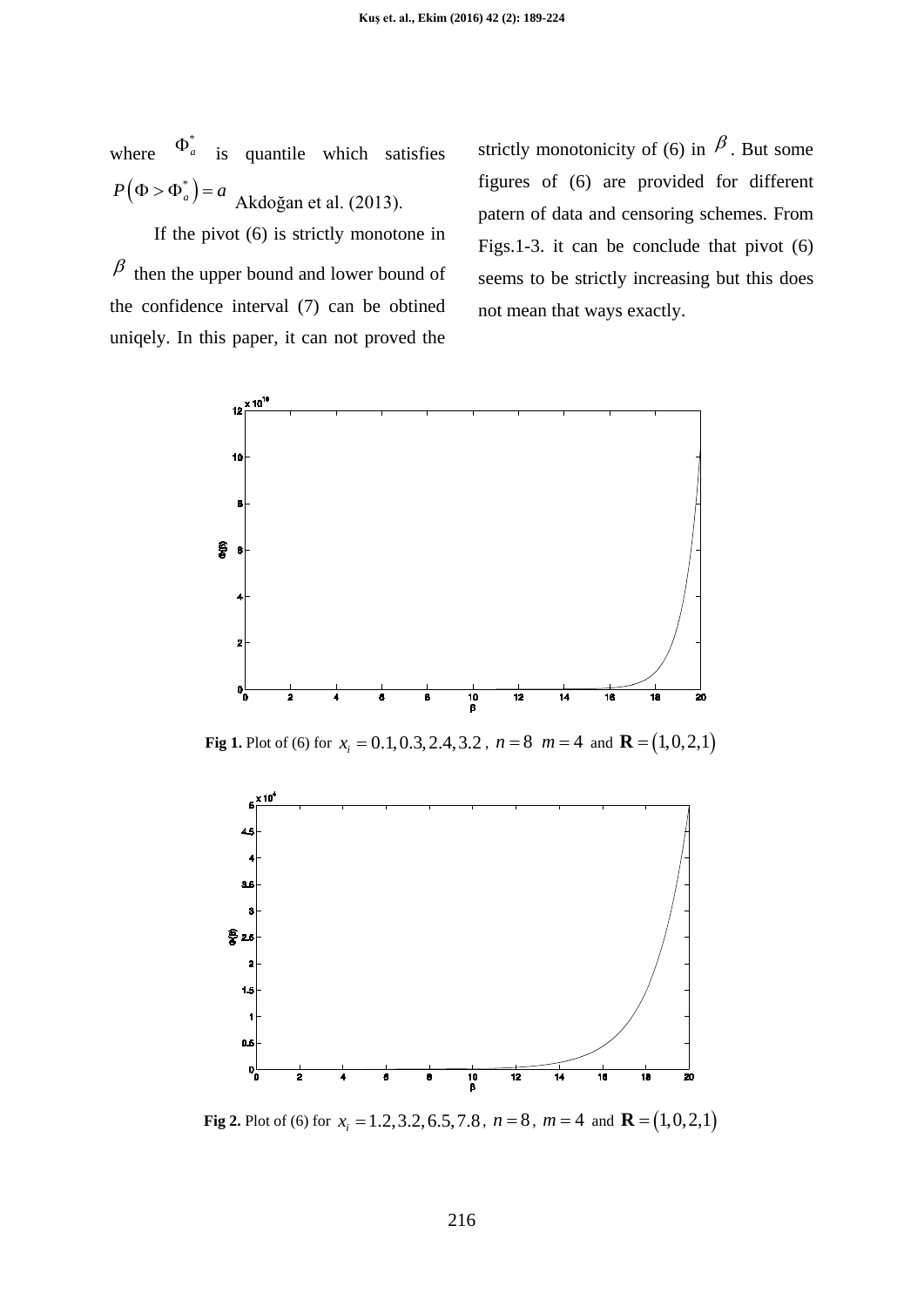

**Fig 3.** Plot of (6) for  $x_i = 0.1, 0.3, 0.6, 0.9$ ,  $n = 8$   $m = 4$  and  $\mathbf{R} = (1, 0, 2, 1)$ 

*An Application*

For  $n=10$  and  $\mathbf{R} = (r_1, r_2, r_3, r_4, r_5) = (1, 1, 1, 1, 1),$  generated

progressively censored data from Weibull distribution with parameters  $\lambda = 1$  and  $\beta$  = 4 are given in Table 4.

Table 4. Progresively censored data from Weibull distribution

| $\mathcal{X}_i$ |  | $0.3662$   0.6783   0.6807   0.8338   1.0870 |  |
|-----------------|--|----------------------------------------------|--|
|                 |  |                                              |  |

From Table 1,  $\Phi^*_{(0.05)} = 3.073$  and  $(0.95)$  $\Phi^*_{(0.95)} = 1.090$ . Using interval (7) it can be obtained 90% confidence interval for parameter  $\beta$  is  $(1.2165, 5.1727)$ .

#### **3.2. Burr XII Case**

The pdf and cdf of Weibull distribution are given, respectively, by

$$
f(x) = \beta \lambda x^{\beta - 1} (1 + x^{\beta})^{(\lambda + 1)}, \quad x > 0, \ \beta > 0, \ \lambda > 0 \qquad \textbf{(8)}
$$

$$
F(x) = 1 - (1 + x^{\beta})^{-\lambda}
$$
 (9)

Let  $X_{1:m:n}^{\mathbf{R}} < X_{2:m:n}^{\mathbf{R}} < \cdots < X_{m:m:n}^{\mathbf{R}}$  be the progressive censored order statistics from Burr XII distribution. Let us define following transformation.

$$
Y_{i_{mnn}}^{R} = \lambda \log \left\{ 1 + \left( X_{i_{mnn}}^{R} \right)^{\beta} \right\}, \qquad i = 1, 2, K, m
$$
  
(10)

It is easily seen that  $Y_{i,m:n}^{\mathbf{R}}$ ,  $i = 1, 2, \mathbf{K}$ ,  $m$ are standard exponential progressive censored order statistics. The Eq. (10) is substitute in (2) then one can obtain following pivot: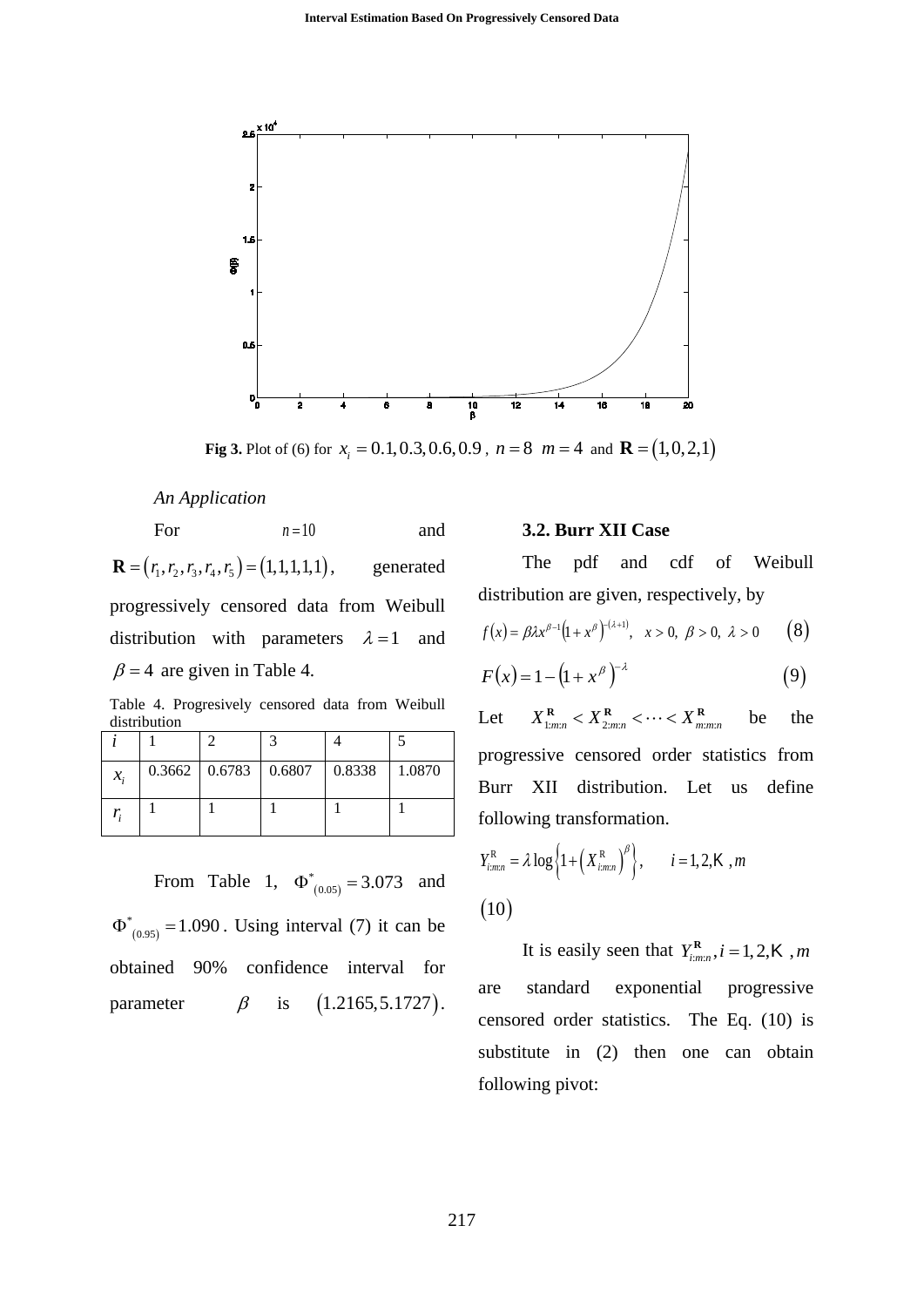$$
\Phi(\beta) = \frac{\sum_{i=1}^{m} (1+r_i) Y_i / n}{\prod_{i=1}^{m} Y_i^{(1+r_i)/n}} = \frac{\sum_{i=1}^{m} \{(1+r_i) \lambda \log (1+X_i^{\beta})\} / n}{\prod_{i=1}^{m} \{\lambda \log (1+X_i^{\beta})\}^{(1+r_i)/n}}
$$

$$
= \frac{\sum_{i=1}^{m} (1+r_i) \log (1+X_i^{\beta}) / n}{\prod_{i=1}^{m} \log (1+X_i^{\beta})^{(1+r_i)/n}}
$$
(11)

Confidence interval for parameter  $\beta$  can be obtained by using pivot (10). Confidence interval for parameter  $\beta$  with confidence level  $(1 - \alpha)$ % is

$$
P\left(\Phi_{1-\alpha/2}^* < \frac{\sum_{i=1}^m (1+r_i)\log(1+X_i)^{\beta}}{\prod_{i=1}^m \log(1+X_i)^{\beta}}\right)^{1+n} < \Phi_{\alpha/2}^*\right) = 1-\alpha
$$
\n(12)

where  $\Phi_{\alpha}^*$  is quantile which satisfies  $P(\Phi > \Phi_{\alpha}^*) = \alpha$  Akdoğan et al. (2013).

If the pivot (11) is strictly monotone in  $\beta$  then we can use the confidence interval (12) reliable. In this paper, it can not proved the strictly monotonicity of (6) in  $\beta$ . But some figures of (11) are provided for different patern of data and censoring schemes. From Figs.4-6. it can be conclude that pivot (11) is strictly increasing but this does not mean that ways exactly.



**Fig 4.** Plot of (11) for  $x_i = 0.1, 0.3, 2.4, 3.2$ ,  $n = 8$   $m = 4$  and  $\mathbf{R} = (1, 0, 2, 1)$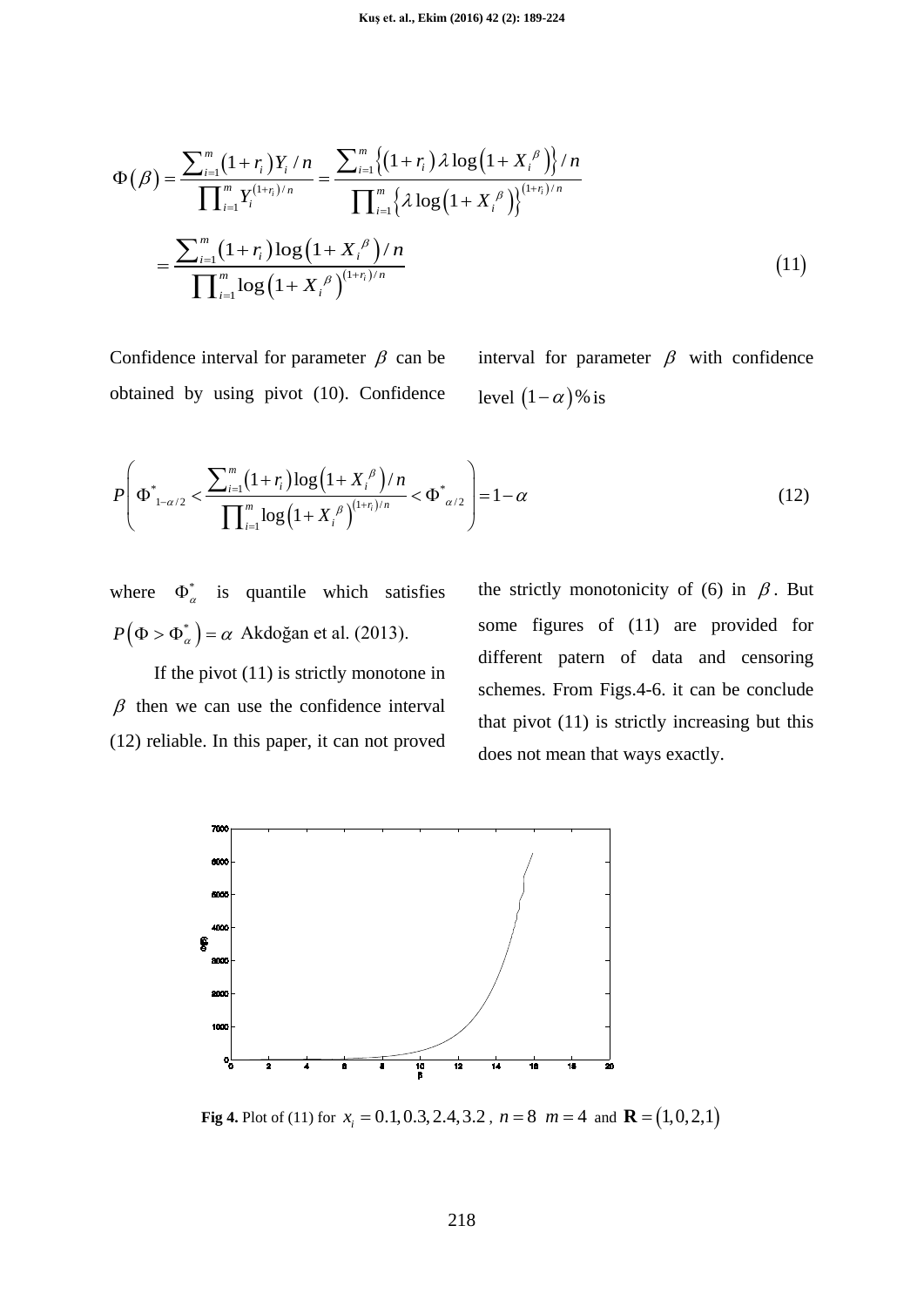

**Fig 5.** Plot of (11) for  $x_i = 1.2, 3.2, 6.5, 7.8$ ,  $n = 8$ ,  $m = 4$  and  $\mathbf{R} = (1, 0, 2, 1)$ 



**Fig 6.** Plot of (11) for  $x_i = 0.1, 0.3, 0.6, 0.9$ ,  $n = 8$   $m = 4$  and  $\mathbf{R} = (1, 0, 2, 1)$ 

*An Application*

For  $n=10$  and  $\mathbf{R} = (r_1, r_2, r_3, r_4, r_5) = (1, 1, 1, 1, 1),$  generated

progressively censored data from Burr XII distribution with parameters  $\lambda = 2$  and  $\beta = 2$  are given in Table 5.

Table 5. Progresively censored data from Burr XII distribution

| $\mathcal{X}_{1}$ |  | $0.2816$   0.4235   0.5899   0.6755   0.8387 |  |
|-------------------|--|----------------------------------------------|--|
|                   |  |                                              |  |

From Table 1,  $\Phi^*_{(0.05)} = 3.073$  and  $( 0.95)$  $\Phi^*_{(0.95)} = 1.090$ . Using interval (7) it can be obtained 90% confidence interval for parameter  $\beta$  is (1.1324, 5.0725).

#### **3.3. Gompertz Case**

The pdf and cdf of Weibull dsitribution are given, respectively, by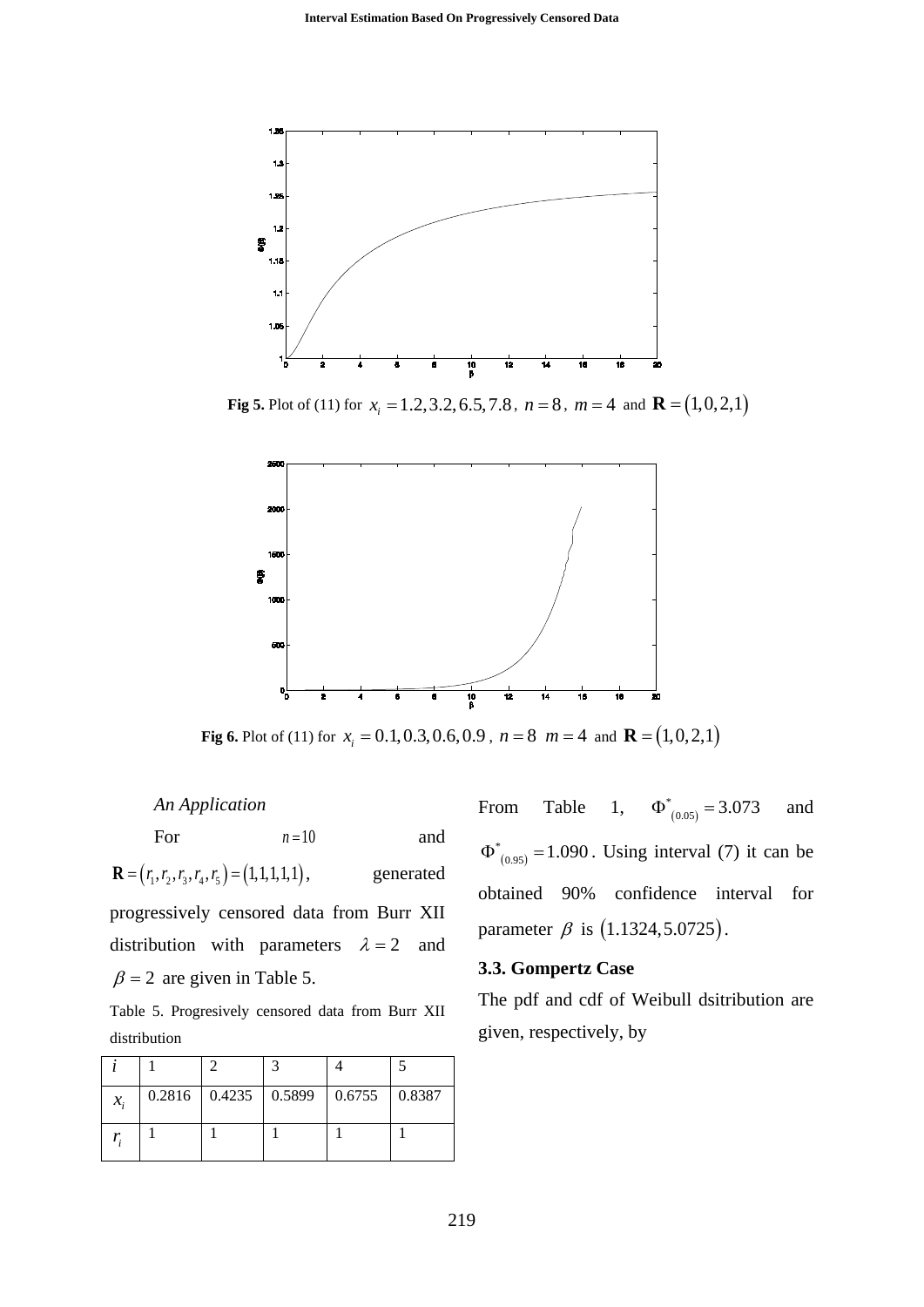$$
f(x) = \lambda \exp(\beta x) \exp\{-\lambda \beta^{-1} [\exp(\beta x) - 1] \}, \quad x > 0, \beta > 0, \lambda > 0 \tag{13}
$$

$$
F(x) = 1 - \exp\{-\lambda \beta^{-1} [\exp(\beta x) - 1] \}
$$
  
(14)  

$$
Y_{i_{m:n}}^{\mathbf{R}} = \frac{\lambda}{\beta} {\exp(\beta X_{i_{m:n}}^{\mathbf{R}})} - 1, \quad i = 1, 2, \mathbf{K}, m \quad (15)
$$

Let  $X_{1:m:n}^{\mathbf{R}} < X_{2:m:n}^{\mathbf{R}} < \cdots < X_{m:m:n}^{\mathbf{R}}$  be the progressive censored order statistics from Gompertz distribution. Let us define following transformation.

It is easily seen that 
$$
Y_{i,m,n}^R
$$
,  $i = 1, 2, K$ , *m*  
are standard exponential progressive  
censored order statistics. The Eq. (15) is  
substitute in (2) then one can be obtained by  
following pivot:

$$
\Phi(\beta) = \frac{\sum_{i=1}^{m} (1+r_i) Y_i / n}{\prod_{i=1}^{m} Y_i^{(1+r_i)/n}} = \frac{\sum_{i=1}^{m} (1+r_i) \frac{\lambda}{\beta} (e^{\beta X_i} - 1) / n}{\prod_{i=1}^{m} \frac{\lambda}{\beta} (e^{\beta X_i} - 1)^{(1+r_i)/n}}
$$
\n
$$
= \frac{\sum_{i=1}^{m} (1+r_i) (e^{\beta X_i} - 1) / n}{\prod_{i=1}^{m} (e^{\beta X_i} - 1)^{(1+r_i)/n}}
$$
\n(16)

Confidence interval for parameter  $\beta$ can be obtained by using pivot (15).

Confidence interval for parameter  $\beta$  with confidence level  $(1 - \alpha)$ % is

$$
P\left(\Phi^*_{1-\alpha/2} < \frac{\sum_{i=1}^m (1+r_i)(e^{\beta X_i} - 1)/n}{\prod_{i=1}^m (e^{\beta X_i} - 1)^{(1+r_i)/n}} < \Phi^*_{\alpha/2}\right) = 1 - \alpha \tag{17}
$$

where  $\Phi_{\alpha}^*$  is quantile which satisfies  $P(\Phi > \Phi_{\alpha}^*) = \alpha$  Akdoğan et al. (2013).

If the pivot (16) is strictly monotone in  $\beta$  then we can use the confidence interval (17) reliable. In this paper, it can not proved the strictly monotonicity of (16) in  $\beta$ . But some figures of function (16) are provided for different patern of data and censoring schemes. From Figs. 7-9 it can be conclude that pivot (16) is strictly increasing but this does not mean that ways exactly.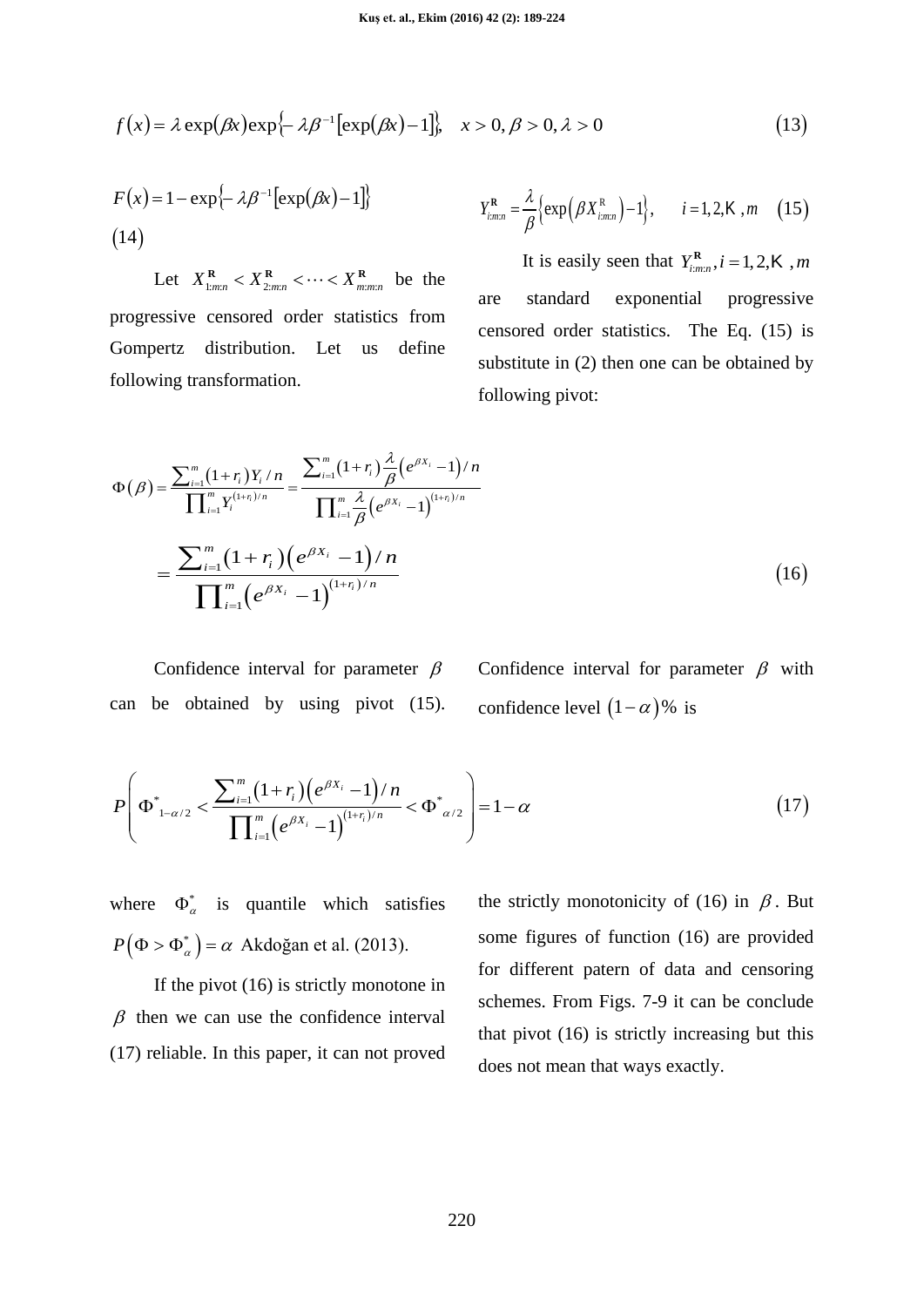

**Fig 7.** Plot of (16) for  $x_i = 0.1, 0.3, 2.4, 3.2$ ,  $n = 8$   $m = 4$  and  $\mathbf{R} = (1, 0, 2, 1)$ 



**Fig 8.** Plot of (16) for  $x_i = 1.2, 3.2, 6.5, 7.8$ ,  $n = 8$ ,  $m = 4$  and  $\mathbf{R} = (1, 0, 2, 1)$ 



**Fig 9.** Plot of (16) for  $x_i = 0.1, 0.3, 0.6, 0.9$ ,  $n = 8$   $m = 4$  and  $\mathbf{R} = (1, 0, 2, 1)$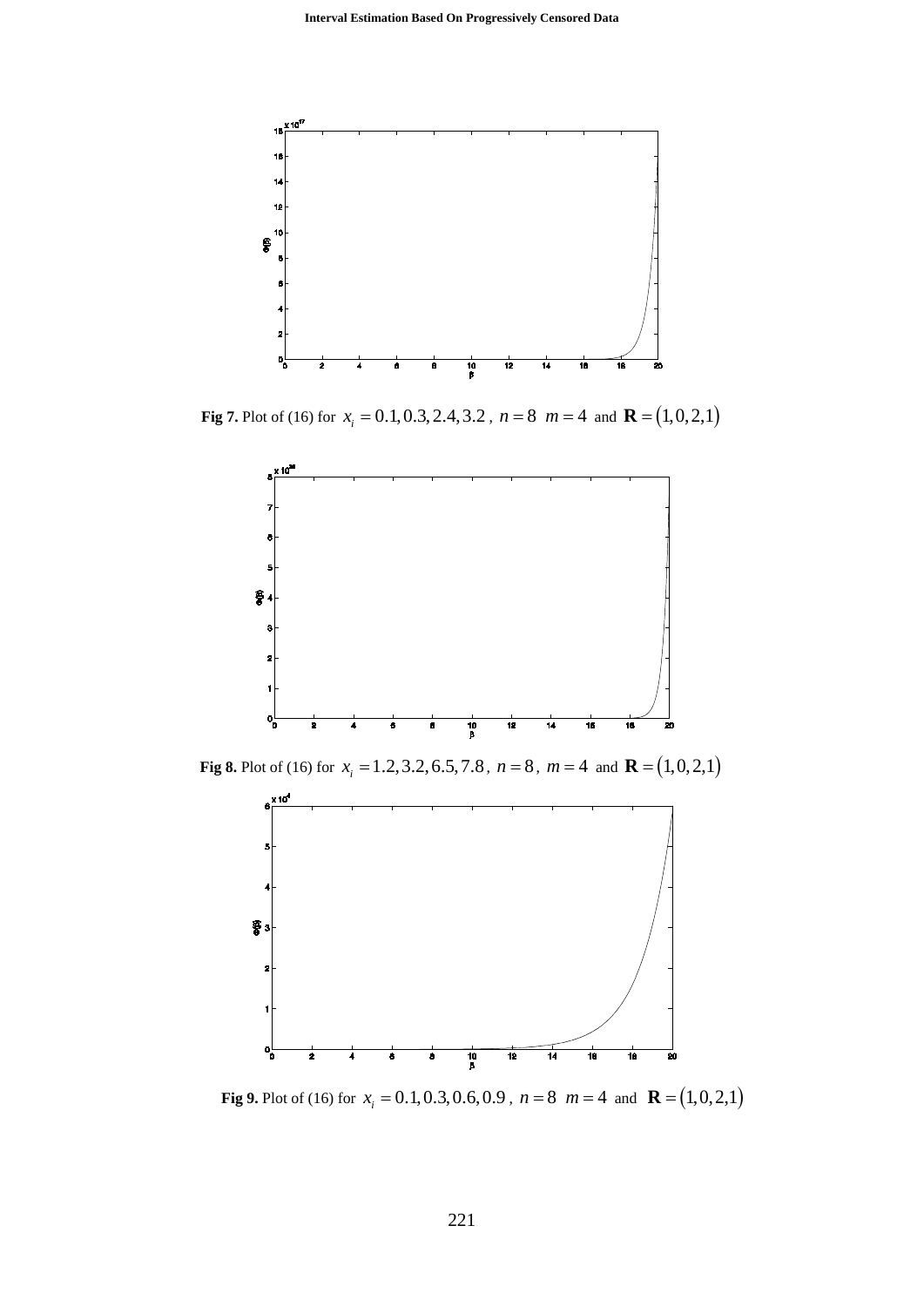*An Aplication*

For 
$$
n=10
$$
 and

 $\mathbf{R} = (r_1, r_2, r_3, r_4, r_5) = (1, 1, 1, 1, 1),$  generated

progressively censored data from Burr XII distribution with parameters  $\lambda = 2$  and  $\beta$  = 3 are given in Table 6.

Table 6. Progresively censored data from Gompertz distribution

| л. |  | $0.1029$   0.1191   0.1739   0.2478   0.2996 |  |
|----|--|----------------------------------------------|--|
|    |  |                                              |  |

From Table 1,  $\Phi^*_{(0.05)} = 3.073$  and  $( 0.95)$  $\Phi^*_{(0.95)} = 1.090$ . Using interval (7) it can be obtained 90% confidence interval for parameter  $\beta$  is  $(1.0228, 9.5704)$ .

### **4. Conclusion**

In this paper, some tables containing cut of points of a pivotal quantity which are useful for constructing confidence intervals are given based on progressively censored data. For complete sample case, several regression models are estimated to predict cut off points. In the future study, the strictly monotonicity of pivots can be discussed for Weibull, Burr XII and Gompertz model. Different regression models can be estimated for Type-II and progressive censoring.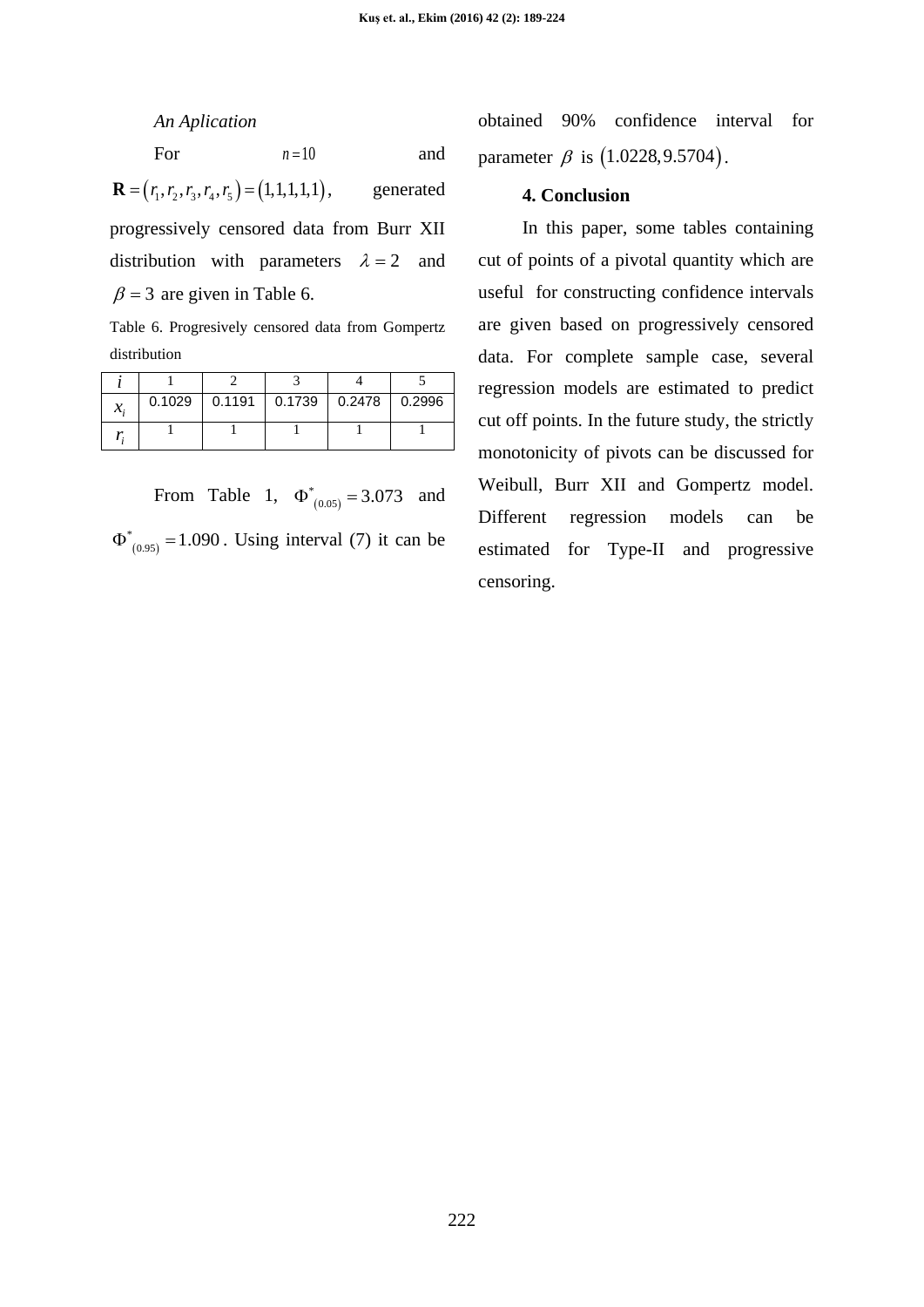#### **References**

- Akdoğan Y, Çalık A, Altındağ İ, Kuş C, Kınacı İ (2013). Interval Estimation for some life distributions based on progressively censored sample, *XXIX-th European Meeting of Statisticians*, pp. 29, Budapest.
- Ali MMAM, Jaheen ZF (2002). Statistical inference for the Burr model based on progressively censored data, *Computers And Mathematics with Applications* 43, 1441–1449.
- Asgharzadeh A (2006). Point and interval estimation for a generalized logistic distribution under progressive type II censoring, *Commun. Statist. Theory Meth.* 35, 1685–1702.
- Bairamov I, Eryılmaz S (2006). Spacings, exceedances and concomitants in progressive type II censoring scheme, *Journal of Statistical Planning and Inference* 136(3), 527–536.
- Balakrishnan N, Aggarwala R (2000). Progressive Censoring, Theory, Methods and Applications.
- Chen Z (1997). Statistical inference about the shape parameter of the Weibull distribution, *Statistics and Probability Letters* 36, 85–90.
- Jaheen ZF (2003). Prediction of progressive censored data from the gompertz model, *Commun. Statist. Simul. Comput*. 32, 663–676.
- Kundu D (2008). Bayesian inference and life testing plan for theWeibull distribution in presence of progressive censoring, *Technometrics* 50, 144–154.
- Soliman AA (2005). Estimation of parameters of life from progressively censored data using Burr-XII model, *IEEE Trans.Reliab.* 54, 34–42.
- Wu SJ (2008). Estimation of the two-parameter bathtub-shaped lifetime distribution with progressive censoring, *J. Appl. Statist.* 35, 1139–1150.
- Wu SF, Wu CC, Chou CH, Lin HM (2011). Statistical inferences of a two-parameter distribution with the bathtub shape based on progressive censored sample, *Journal of Statistical Computation and Simulation* 81(3), 315–329.
- Wu SJ, Chen DH, Chen ST (2006). Bayesian inference for Rayleigh distribution under progressive censored sample, *Appl. Stochast. Models Bus. Ind.* 22, 269–279.